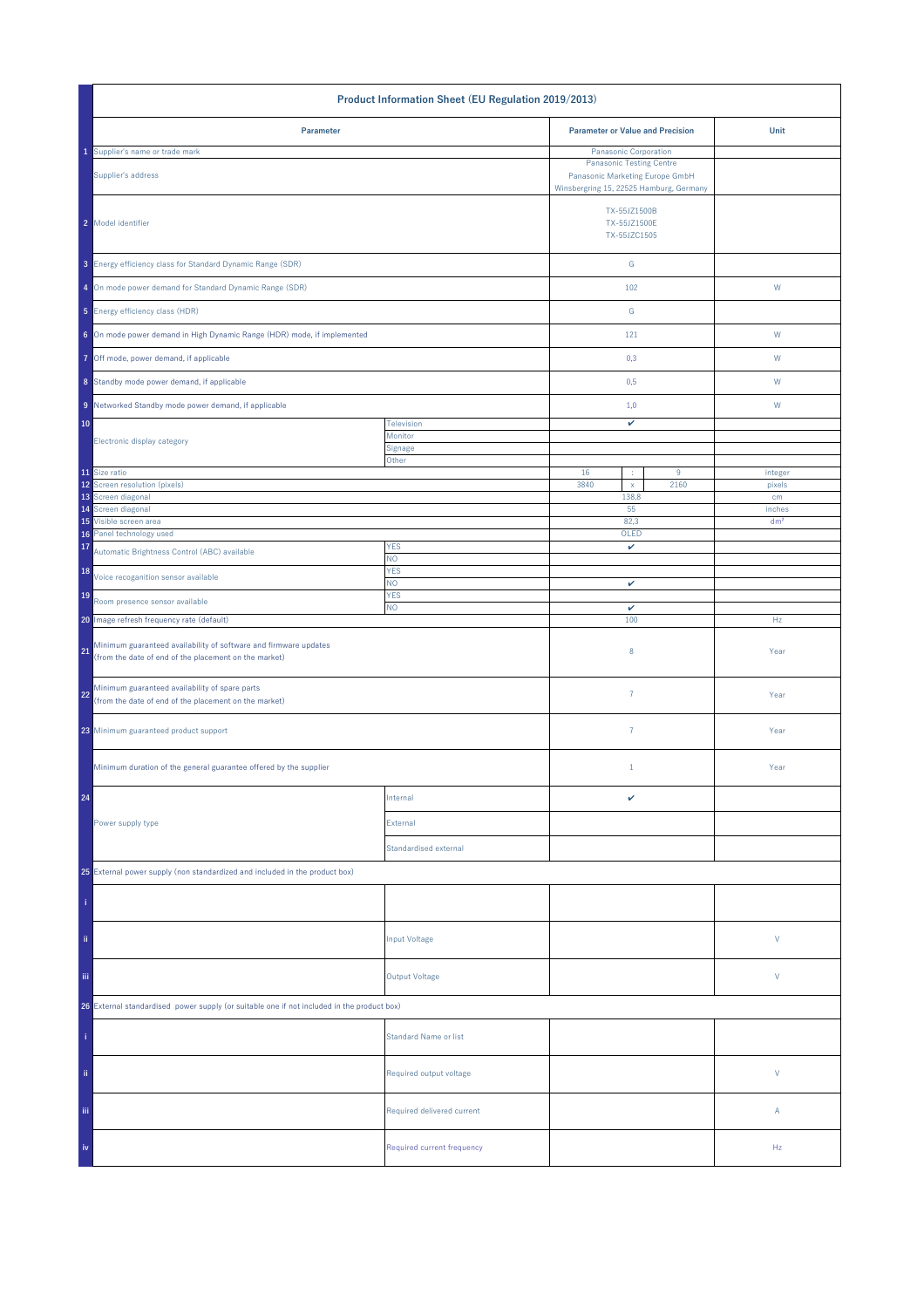| Fiche d'information sur le produit (RÈGLEMENT DÉLÉGUÉ (UE) 2019/2013 DE LA COMMISSION)                                                         |                                                          |                                                                                                               |           |                  |  |  |
|------------------------------------------------------------------------------------------------------------------------------------------------|----------------------------------------------------------|---------------------------------------------------------------------------------------------------------------|-----------|------------------|--|--|
| Paramètre                                                                                                                                      |                                                          | Paramètre ou valeur et précision                                                                              |           | Unité            |  |  |
| Nom du fournisseur ou marque commerciale                                                                                                       |                                                          | Panasonic Corporation                                                                                         |           |                  |  |  |
| Adresse du fournisseur                                                                                                                         |                                                          | <b>Panasonic Testing Centre</b><br>Panasonic Marketing Europe GmbH<br>Winsbergring 15, 22525 Hamburg, Germany |           |                  |  |  |
| 2 Référence du modèle                                                                                                                          |                                                          | TX-55JZ1500B<br>TX-55JZ1500E<br>TX-55JZC1505                                                                  |           |                  |  |  |
| 3 Classe d'efficacité énergétique pour la gamme dynamique standard (SDR)                                                                       |                                                          | ${\mathsf G}$                                                                                                 |           |                  |  |  |
| 4 Puissance appelée en mode marche pour la gamme dynamique standard (SDR)                                                                      |                                                          | 102                                                                                                           |           | W                |  |  |
| 5 Classe d'efficacité énergétique (HDR)                                                                                                        |                                                          | ${\mathbb G}$                                                                                                 |           |                  |  |  |
| 6 Puissance appelée en mode marche pour la haute gamme dynamique (HDR), le cas échéant                                                         |                                                          | 121                                                                                                           |           | W                |  |  |
| Puissance appelée en mode arrêt, le cas échéant<br>7                                                                                           |                                                          | 0,3                                                                                                           |           | W                |  |  |
| 8 Puissance appelée en mode veille, le cas échéant                                                                                             |                                                          | 0,5                                                                                                           |           | W                |  |  |
| 9 Puissance appelée en mode veille avec maintien de la connexion au réseau, le cas échéant                                                     |                                                          | 1,0                                                                                                           |           | W                |  |  |
| 10<br>Catégorie de dispositif d'affichage électronique                                                                                         | téléviseur<br>écran<br>dispositif d'affichage dynamique/ | v                                                                                                             |           |                  |  |  |
|                                                                                                                                                | autre                                                    |                                                                                                               |           |                  |  |  |
| 11 Rapport de taille<br>Résolution de l'écran (pixels)<br>12                                                                                   |                                                          | 16<br>÷<br>3840<br>$\mathsf X$                                                                                | 9<br>2160 | entier<br>pixels |  |  |
| 13 Diagonale de l'écran                                                                                                                        |                                                          | 138,8                                                                                                         |           | cm               |  |  |
| 14 Diagonale de l'écran                                                                                                                        |                                                          | 55                                                                                                            |           | pouces           |  |  |
| Surface visible de l'écran<br>15<br>Technologie d'affichage utilisée<br>16                                                                     |                                                          | 82,3<br>OLED                                                                                                  |           | dm <sup>2</sup>  |  |  |
| 17<br>Réglage automatique de la luminosité (ABC) disponible                                                                                    | OUI<br><b>NON</b>                                        | v                                                                                                             |           |                  |  |  |
| 18<br>Capteur de reconnaissance vocale disponible                                                                                              | OUI<br><b>NON</b>                                        | v                                                                                                             |           |                  |  |  |
| 19<br>Capteur de présence disponible                                                                                                           | OUI<br><b>NON</b>                                        | $\checkmark$                                                                                                  |           |                  |  |  |
| 20 Taux de fréquence de rafraîchissement de l'image (par défaut)                                                                               |                                                          | 100                                                                                                           |           | Hz               |  |  |
| Disponibilité minimale garantie des mises à jour du logiciel et du micrologiciel (à compter de la date de fin de mise sur le march<br>21<br>é) |                                                          | 8                                                                                                             |           | années           |  |  |
| Disponibilité minimale garantie des pièces de rechange<br>22<br>(à compter de la date de fin d'introduction sur le marché)                     |                                                          | $\overline{7}$                                                                                                |           | années           |  |  |
| 23 Assistance produit minimale garantie                                                                                                        |                                                          | $\overline{7}$                                                                                                |           | années           |  |  |
| Durée mininale de la garantie générale offerte par le fournisseur                                                                              |                                                          | $1\,$                                                                                                         |           | années           |  |  |
| 24                                                                                                                                             | Interne                                                  | v                                                                                                             |           |                  |  |  |
| Type d'alimentation:                                                                                                                           | Externe                                                  |                                                                                                               |           |                  |  |  |
|                                                                                                                                                | Externe normalisée                                       |                                                                                                               |           |                  |  |  |
| 25 Alimentation externe (incluse dans l'emballage du produit)                                                                                  |                                                          |                                                                                                               |           |                  |  |  |
|                                                                                                                                                |                                                          |                                                                                                               |           |                  |  |  |
| ii.                                                                                                                                            | Tension d'entrée                                         |                                                                                                               |           | V                |  |  |
| iii.<br>Tension de sortie                                                                                                                      |                                                          |                                                                                                               |           | V                |  |  |
| 26 Alimentation externe normalisée (ou appropriée si non incluse dans l'emballage du produit)                                                  |                                                          |                                                                                                               |           |                  |  |  |
|                                                                                                                                                | Nom de la norme ou liste                                 |                                                                                                               |           |                  |  |  |
| ii.                                                                                                                                            | Tension de sortie requise                                |                                                                                                               |           | V                |  |  |
| Ϊij                                                                                                                                            | Intensité du courant à fournir                           |                                                                                                               |           | Α                |  |  |
| iv                                                                                                                                             | Fréquence du courant requise                             |                                                                                                               |           | Hz               |  |  |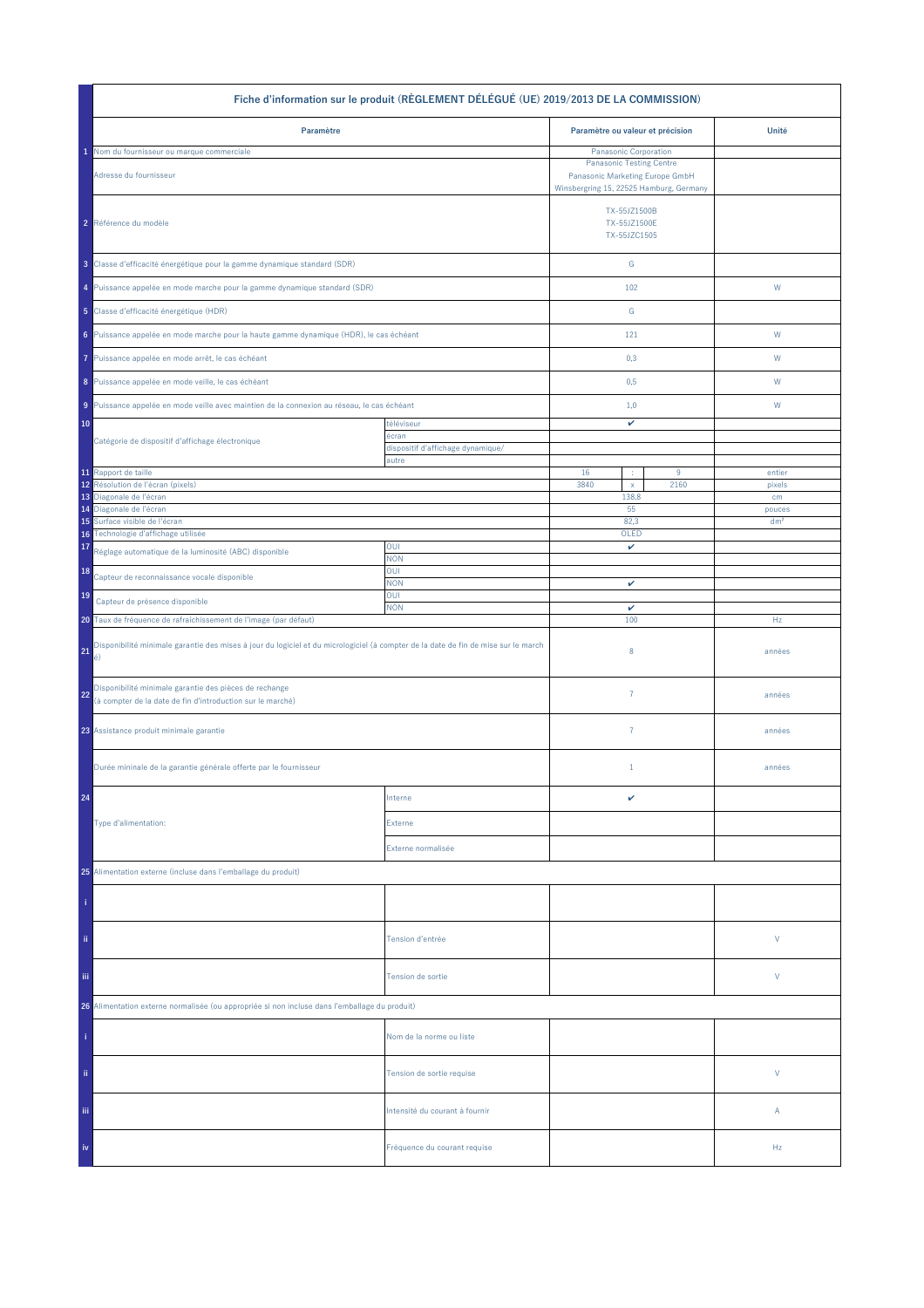| Produktdatenblatt (DELEGIERTE VERORDNUNG (EU) 2019/2013 DER KOMMISSION)                                                         |                                     |                                                                                                                                        |                |                 |  |  |
|---------------------------------------------------------------------------------------------------------------------------------|-------------------------------------|----------------------------------------------------------------------------------------------------------------------------------------|----------------|-----------------|--|--|
| Parameter                                                                                                                       | Parameter oder Wert und Genauigkeit |                                                                                                                                        | <b>Einheit</b> |                 |  |  |
| Name oder Handelsmarke des Lieferanten<br>Adresse des Lieferanten                                                               |                                     | Panasonic Corporation<br><b>Panasonic Testing Centre</b><br>Panasonic Marketing Europe GmbH<br>Winsbergring 15, 22525 Hamburg, Germany |                |                 |  |  |
| 2 Modellkennung                                                                                                                 |                                     | TX-55JZ1500B<br>TX-55JZ1500E<br>TX-55JZC1505                                                                                           |                |                 |  |  |
| 3 Energieeffizienzklasse bei StandardDynamikumfang (SDR)                                                                        |                                     | ${\mathbb G}$                                                                                                                          |                |                 |  |  |
| 4 Leistungsaufnahme im Ein-Zustand bei Standard-Dynamikumfang (SDR)                                                             |                                     | 102                                                                                                                                    |                | W               |  |  |
| 5 Energieeffizienzklasse (HDR)                                                                                                  |                                     | G                                                                                                                                      |                |                 |  |  |
| 6 Leistungsaufnahme im Ein-Zustand bei hohem Dynamikumfang (HDR), falls vorhanden                                               |                                     | 121                                                                                                                                    |                | W               |  |  |
| 7 Leistungsaufnahme im Aus-Zustand, falls zutreffend                                                                            |                                     | 0,3                                                                                                                                    |                | W               |  |  |
| 8 Leistungsaufnahme im Bereitschaftszustand, falls zutreffend                                                                   |                                     | 0,5                                                                                                                                    |                | W               |  |  |
| 9 Leistungsaufnahme im vernetzten Bereitschaftsbetrieb, falls zutreffend                                                        |                                     | 1,0                                                                                                                                    |                | W               |  |  |
| 10                                                                                                                              | Fernsehgerät<br>Monitor             | v                                                                                                                                      |                |                 |  |  |
| Art des elektronischen Displays                                                                                                 | Signage-Display<br>sonstige         |                                                                                                                                        |                |                 |  |  |
| 11 Seitenverhältnis                                                                                                             |                                     | 16<br>÷                                                                                                                                | $9\,$          | ganze Zahl      |  |  |
| 12 Bildschirmauflösung (Pixel)<br>13 Bildschirmdiagonale                                                                        |                                     | 3840<br>$\mathsf{x}$<br>138,8                                                                                                          | 2160           | Pixel<br>cm     |  |  |
| Bildschirmdiagonale<br>14                                                                                                       |                                     | 55                                                                                                                                     |                | Zoll            |  |  |
| Sichtbare Bildschirmfläche<br>15                                                                                                |                                     | 82,3                                                                                                                                   |                | dm <sup>2</sup> |  |  |
| Verwendete Panel-Technologie<br>16<br>17                                                                                        | JA                                  | OLED<br>v                                                                                                                              |                |                 |  |  |
| Automatische Helligkeitsregelung (ABC) vorhanden                                                                                | <b>NEIN</b><br>JA                   |                                                                                                                                        |                |                 |  |  |
| 18<br>Spracherkennungssensor vorhanden                                                                                          | <b>NEIN</b>                         | v                                                                                                                                      |                |                 |  |  |
| 19<br>Anwesenheitssensor vorhanden                                                                                              | JA<br><b>NEIN</b>                   | $\checkmark$                                                                                                                           |                |                 |  |  |
| 20 Bildwiederholfrequenz(Standard)                                                                                              |                                     | 100                                                                                                                                    |                | Hz              |  |  |
| Mindestens garantierte Software- und Firmware-Aktualisierungen<br>21<br>(ab dem Zeitpunkt der Beendigung des Inverkehrbringens) |                                     | 8                                                                                                                                      |                | Jahr            |  |  |
| Mindestens garantierte Verfügbarkeit von Ersatzteilen<br>22<br>(ab dem Zeitpunkt der Beendigung des Inverkehrbringens)          |                                     | $\overline{7}$                                                                                                                         |                | Jahr            |  |  |
| 23 Mindestens garantierte Produktunterstützung                                                                                  |                                     | $\overline{7}$                                                                                                                         |                | Jahr            |  |  |
| Mindestlaufzeit der vom Lieferanten angebotenen allgemeinen Garantie                                                            |                                     | $\mathbf{1}$                                                                                                                           |                | Jahr            |  |  |
| 24                                                                                                                              | Intern                              | v                                                                                                                                      |                |                 |  |  |
| Art der Stromversorgung (Netzteil)                                                                                              | extern                              |                                                                                                                                        |                |                 |  |  |
|                                                                                                                                 | extern genormt                      |                                                                                                                                        |                |                 |  |  |
| 25 Externes Netzteil (nicht genormt, und in der Verkaufsverpackung enthalten)                                                   |                                     |                                                                                                                                        |                |                 |  |  |
|                                                                                                                                 |                                     |                                                                                                                                        |                |                 |  |  |
| ii.                                                                                                                             | Eingangsspannung                    |                                                                                                                                        |                | V               |  |  |
| Ϊij                                                                                                                             | Ausgangsspannung                    |                                                                                                                                        |                | V               |  |  |
| 26 Genormtes externes Netzteil (oder geeignetes Netzteil, falls nicht in der Verkaufsverpackung enthalten)                      |                                     |                                                                                                                                        |                |                 |  |  |
|                                                                                                                                 | Normbezeichnung oder Liste          |                                                                                                                                        |                |                 |  |  |
| ii.                                                                                                                             | Benötigte Ausgangsspannung          |                                                                                                                                        |                | V               |  |  |
| Ϊij                                                                                                                             | Benötigte Stromstärke               |                                                                                                                                        |                | Α               |  |  |
| iv                                                                                                                              | Benötigte Stromfrequenz             |                                                                                                                                        |                | Hz              |  |  |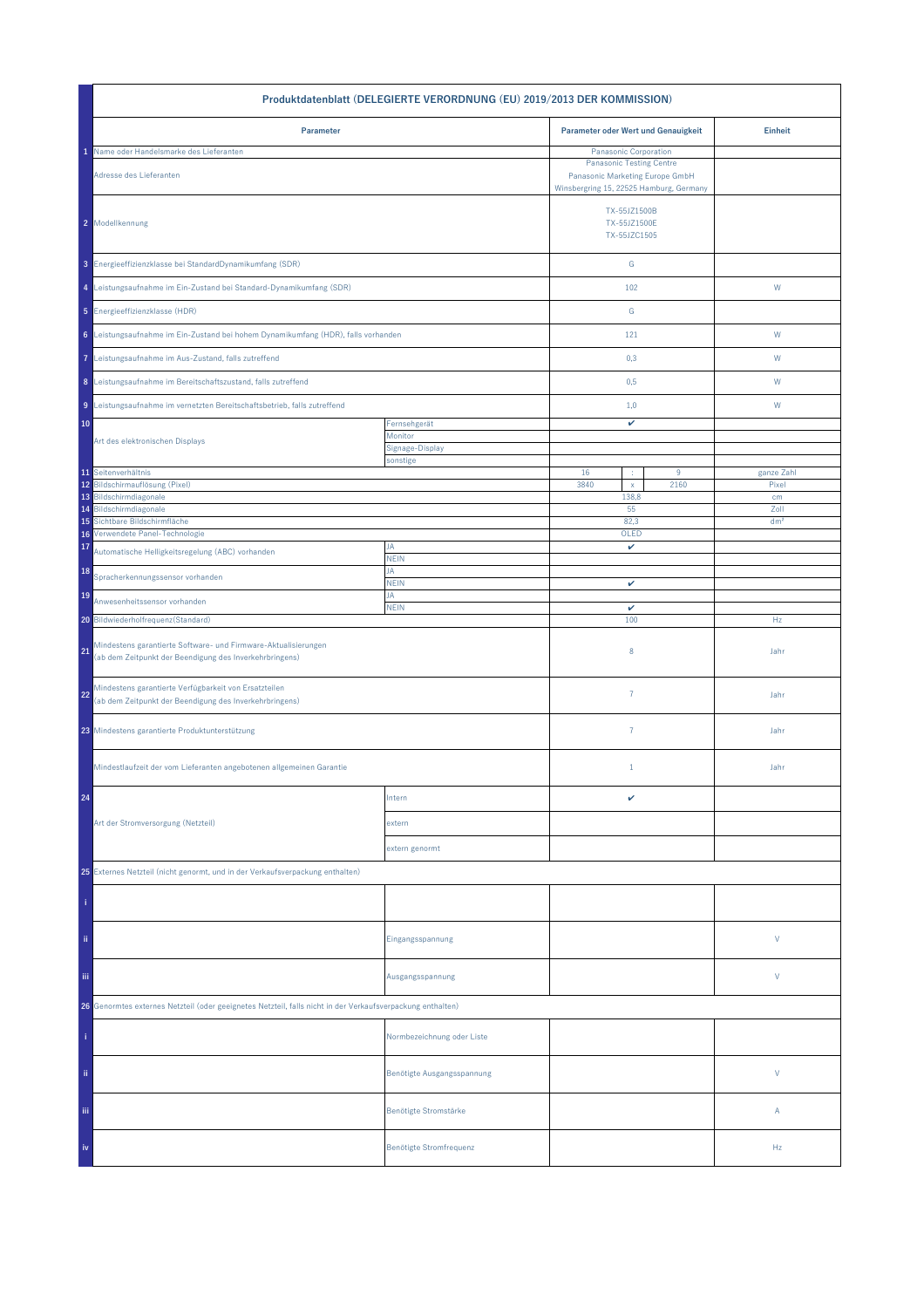| Productinformatieblad (GEDELEGEERDE VERORDENING (EU) 2019/2013 VAN DE COMMISSIE)                                                               |                                |                                              |                                                                                                                                        |                 |  |
|------------------------------------------------------------------------------------------------------------------------------------------------|--------------------------------|----------------------------------------------|----------------------------------------------------------------------------------------------------------------------------------------|-----------------|--|
| Parameter                                                                                                                                      |                                | <b>Parameter of Waarde en precisie</b>       |                                                                                                                                        | <b>Eenheid</b>  |  |
| Naam van de leverancier of handelsmerk<br>Adres van de leverancier                                                                             |                                |                                              | Panasonic Corporation<br><b>Panasonic Testing Centre</b><br>Panasonic Marketing Europe GmbH<br>Winsbergring 15, 22525 Hamburg, Germany |                 |  |
| 2 Typeaanduiding van het model                                                                                                                 |                                | TX-55JZ1500B<br>TX-55JZ1500E<br>TX-55JZC1505 |                                                                                                                                        |                 |  |
| 3 Energie-efficiëntieklasse voor SDR                                                                                                           |                                | ${\mathbb G}$                                |                                                                                                                                        |                 |  |
| 4 Opgenomen vermogen in de gebruiksstand voor SDR                                                                                              |                                | 102                                          |                                                                                                                                        | ${\mathsf W}$   |  |
| 5 Energie-efficiëntieklasse (HDR)                                                                                                              |                                | G                                            |                                                                                                                                        |                 |  |
| 6 Opgenomen vermogen in de gebruiksstand in HDR-modus, indien geïmplementeerd                                                                  |                                | 121                                          |                                                                                                                                        | W               |  |
| Opgenomen vermogen in uitstand, indien van toepassing<br>7                                                                                     |                                | 0,3                                          |                                                                                                                                        | W               |  |
| 8 Opgenomen vermogen in stand-bystand, indien van toepassing                                                                                   |                                | 0,5                                          |                                                                                                                                        | W               |  |
| 9 Opgenomen vermogen in netwerkgebonden stand-bystand, indien van toepassing                                                                   |                                | 1,0                                          |                                                                                                                                        | W               |  |
| 10<br>Categorie elektronisch beeldscherm                                                                                                       | televisie<br>monitor           | v                                            |                                                                                                                                        |                 |  |
|                                                                                                                                                | informatiebeeldscherm<br>ander |                                              |                                                                                                                                        |                 |  |
| 11 Beeldverhouding<br>12                                                                                                                       |                                | 16<br>÷<br>3840                              | $9\,$<br>2160                                                                                                                          | geheel getal    |  |
| Schermresolutie (pixels)<br>13<br>Schermdiagonaal                                                                                              |                                | $\mathsf{x}$<br>138,8                        |                                                                                                                                        | pixels<br>cm    |  |
| Schermdiagonaal<br>14                                                                                                                          |                                | 55                                           |                                                                                                                                        | Zoll            |  |
| Zichtbaar schermoppervlak<br>15<br>Gebruikte platteschermtechnologie<br>16                                                                     |                                | 82,3<br>OLED                                 |                                                                                                                                        | dm <sup>2</sup> |  |
| 17<br>Automatische helderheidsregeling (ABC) beschikbaar                                                                                       | JA                             | v                                            |                                                                                                                                        |                 |  |
| 18<br>Spraakherkenningssensor beschikbaar                                                                                                      | <b>NEE</b><br>JA               |                                              |                                                                                                                                        |                 |  |
| 19<br>Aanwezigheidssensor beschikbaar                                                                                                          | <b>NEE</b><br>JA               | v                                            |                                                                                                                                        |                 |  |
| 20 Beeldverversingsfrequentie (standaard)                                                                                                      | <b>NEE</b>                     | $\checkmark$<br>100                          |                                                                                                                                        | Hz              |  |
| Minimale gegarandeerde beschikbaarheid van software- en firmwareupdates<br>21<br>(vanaf de datum waarop het in de handel brengen is beëindigd) |                                | 8                                            |                                                                                                                                        | Jaar            |  |
| Minimale gegarandeerde beschikbaarheid van reserveonderdelen<br>22<br>(vanaf de datum waarop het in de handel brengen is beëindigd)            |                                | $\overline{7}$                               |                                                                                                                                        | Jaar            |  |
| 23 Minimale gegarandeerde productondersteuning                                                                                                 |                                | $\overline{7}$                               |                                                                                                                                        | Jaar            |  |
| Minimumduur van de door de leverancier geboden algemene garantie                                                                               |                                | $\mathbf{1}$                                 |                                                                                                                                        | Jaar            |  |
| 24                                                                                                                                             | Intern                         | v                                            |                                                                                                                                        |                 |  |
| Type voeding:                                                                                                                                  | Extern                         |                                              |                                                                                                                                        |                 |  |
|                                                                                                                                                | Gestandaardiseerd extern       |                                              |                                                                                                                                        |                 |  |
| 25 Externe voeding (niet-gestandaardiseerd en in de doos van het product meegeleverd)                                                          |                                |                                              |                                                                                                                                        |                 |  |
|                                                                                                                                                |                                |                                              |                                                                                                                                        |                 |  |
| ii.                                                                                                                                            | Voedingsspanning               |                                              |                                                                                                                                        | ٧               |  |
| Ϊij                                                                                                                                            | Uitgangsspanning               |                                              |                                                                                                                                        | ٧               |  |
| 26 Externe gestandaardiseerde voeding (of geschikte indien niet in de doos van het product meegeleverd)                                        |                                |                                              |                                                                                                                                        |                 |  |
|                                                                                                                                                | Naam van de standaard of lijst |                                              |                                                                                                                                        |                 |  |
| ii.                                                                                                                                            | Vereiste uitgangs-spanning     |                                              |                                                                                                                                        | V               |  |
| Ϊij                                                                                                                                            | Vereiste aangelever-de stroom  |                                              |                                                                                                                                        | Α               |  |
| iv                                                                                                                                             | Vereiste stroomfrequentie      |                                              |                                                                                                                                        | Hz              |  |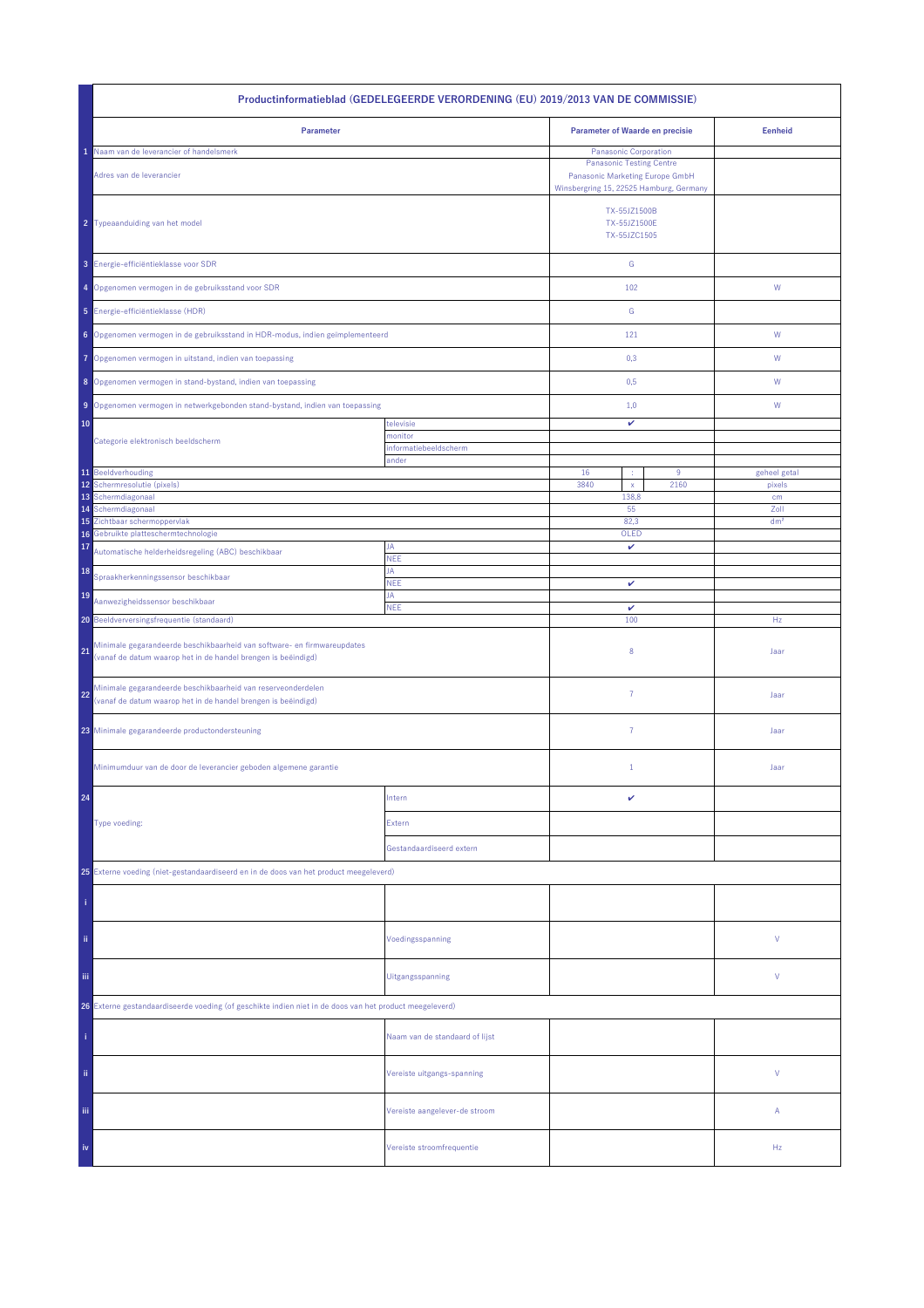| Ficha de información del producto (REGLAMENTO DELEGADO (UE) 2019/2013 DE LA COMISIÓN)                                                                            |                                   |                                                                                                                                        |       |                 |  |
|------------------------------------------------------------------------------------------------------------------------------------------------------------------|-----------------------------------|----------------------------------------------------------------------------------------------------------------------------------------|-------|-----------------|--|
| Parámetro                                                                                                                                                        |                                   | Parámetro o valor y precisión                                                                                                          |       | <b>Unidad</b>   |  |
| Nombre o marca del proveedor<br>Dirección del proveedor                                                                                                          |                                   | Panasonic Corporation<br><b>Panasonic Testing Centre</b><br>Panasonic Marketing Europe GmbH<br>Winsbergring 15, 22525 Hamburg, Germany |       |                 |  |
| 2 Identificador del modelo                                                                                                                                       |                                   | TX-55JZ1500B<br>TX-55JZ1500E<br>TX-55JZC1505                                                                                           |       |                 |  |
| 3 Clase de eficiencia energética para el rango dinámico normal (SDR)                                                                                             |                                   | ${\mathbb G}$                                                                                                                          |       |                 |  |
| 4 Demanda de potencia en modo encendido para el rango dinámico normal (SDR)                                                                                      |                                   | 102                                                                                                                                    |       | W               |  |
| 5 Clase de eficiencia energética (HDR)                                                                                                                           |                                   | G                                                                                                                                      |       |                 |  |
| 6 Demanda de potencia en modo encendido para el alto rango dinámico (HDR), si se implementa                                                                      |                                   | 121                                                                                                                                    |       | W               |  |
| Demanda de potencia en modo desactivado, en caso de aplicarse<br>7                                                                                               |                                   | 0,3                                                                                                                                    |       | W               |  |
| 8 Demanda de potencia en modo preparado, en caso de aplicarse                                                                                                    |                                   | 0,5                                                                                                                                    |       | W               |  |
| 9 Demanda de potencia en modo preparado en red, en caso de aplicarse                                                                                             |                                   | 1,0                                                                                                                                    |       | W               |  |
| 10                                                                                                                                                               | televisión<br>monitor             | v                                                                                                                                      |       |                 |  |
| Categoría de pantalla electrónica                                                                                                                                | señalización<br>otra              |                                                                                                                                        |       |                 |  |
| 11 Ratio de tamaño                                                                                                                                               |                                   | 16<br>÷                                                                                                                                | $9\,$ | entero          |  |
| 12<br>Resolución de la pantalla (en píxeles)<br>13 Diagonal de la pantalla                                                                                       |                                   | 3840<br>$\mathsf X$<br>138,8                                                                                                           | 2160  | pixeles         |  |
| Diagonal de la pantalla<br>14                                                                                                                                    |                                   | 55                                                                                                                                     |       | cm<br>pulgadas  |  |
| 15 Superficie visible de la pantalla                                                                                                                             |                                   | 82.3                                                                                                                                   |       | dm <sup>2</sup> |  |
| 16 Tecnología usada en el panel<br>17                                                                                                                            | Sİ                                | OLED<br>v                                                                                                                              |       |                 |  |
| Control automático de brillo (ABC) disponible                                                                                                                    | <b>NO</b><br>SÍ                   |                                                                                                                                        |       |                 |  |
| 18<br>Sensor de reconocimiento vocal disponible                                                                                                                  | NO                                | v                                                                                                                                      |       |                 |  |
| 19<br>Sensor de presencia disponible                                                                                                                             | SÍ<br>NO.                         | v                                                                                                                                      |       |                 |  |
| 20                                                                                                                                                               |                                   | 100                                                                                                                                    |       | Hz              |  |
| Disponibilidad mínima garantizada de actualizaciones de software y de firmware<br>21<br>(a partir de la fecha de introducción en el mercado de la última unidad) |                                   | 8                                                                                                                                      |       | año             |  |
| Disponibilidad mínima garantizada de actualizaciones de piezas de recambio<br>22<br>(a partir de la fecha de introducción en el mercado de la última unidad)     |                                   | $\overline{7}$                                                                                                                         |       | año             |  |
| 23 Disponibilidad mínima garantizada de asistencia para el producto                                                                                              |                                   | $\overline{7}$                                                                                                                         |       | año             |  |
| Duración mínima de la garantía general ofrecida por el proveedor                                                                                                 |                                   | $1\,$                                                                                                                                  |       | año             |  |
| 24                                                                                                                                                               | Interna                           | v                                                                                                                                      |       |                 |  |
| Tipo de fuente de alimentación:                                                                                                                                  | externa                           |                                                                                                                                        |       |                 |  |
|                                                                                                                                                                  | externa normalizada               |                                                                                                                                        |       |                 |  |
| 25 Fuente de alimentación externa (no estandarizada e incluida en la caja del producto)                                                                          |                                   |                                                                                                                                        |       |                 |  |
|                                                                                                                                                                  |                                   |                                                                                                                                        |       |                 |  |
| ii.                                                                                                                                                              | Tensión de entrada                |                                                                                                                                        |       | ٧               |  |
| Ϊij                                                                                                                                                              | Tensión de salida                 |                                                                                                                                        |       | ٧               |  |
| Fuente de alimentación externa normalizada (o una adecuada, si no está incluida en la caja del producto)<br>26                                                   |                                   |                                                                                                                                        |       |                 |  |
|                                                                                                                                                                  | Nombre de la norma o lista        |                                                                                                                                        |       |                 |  |
| ii.                                                                                                                                                              | Tensión de salida requerida       |                                                                                                                                        |       | V               |  |
| Ϊij                                                                                                                                                              | Intensidad de corriente requerida |                                                                                                                                        |       | Α               |  |
| iv                                                                                                                                                               | Frecuencia de corriente requerida |                                                                                                                                        |       | Hz              |  |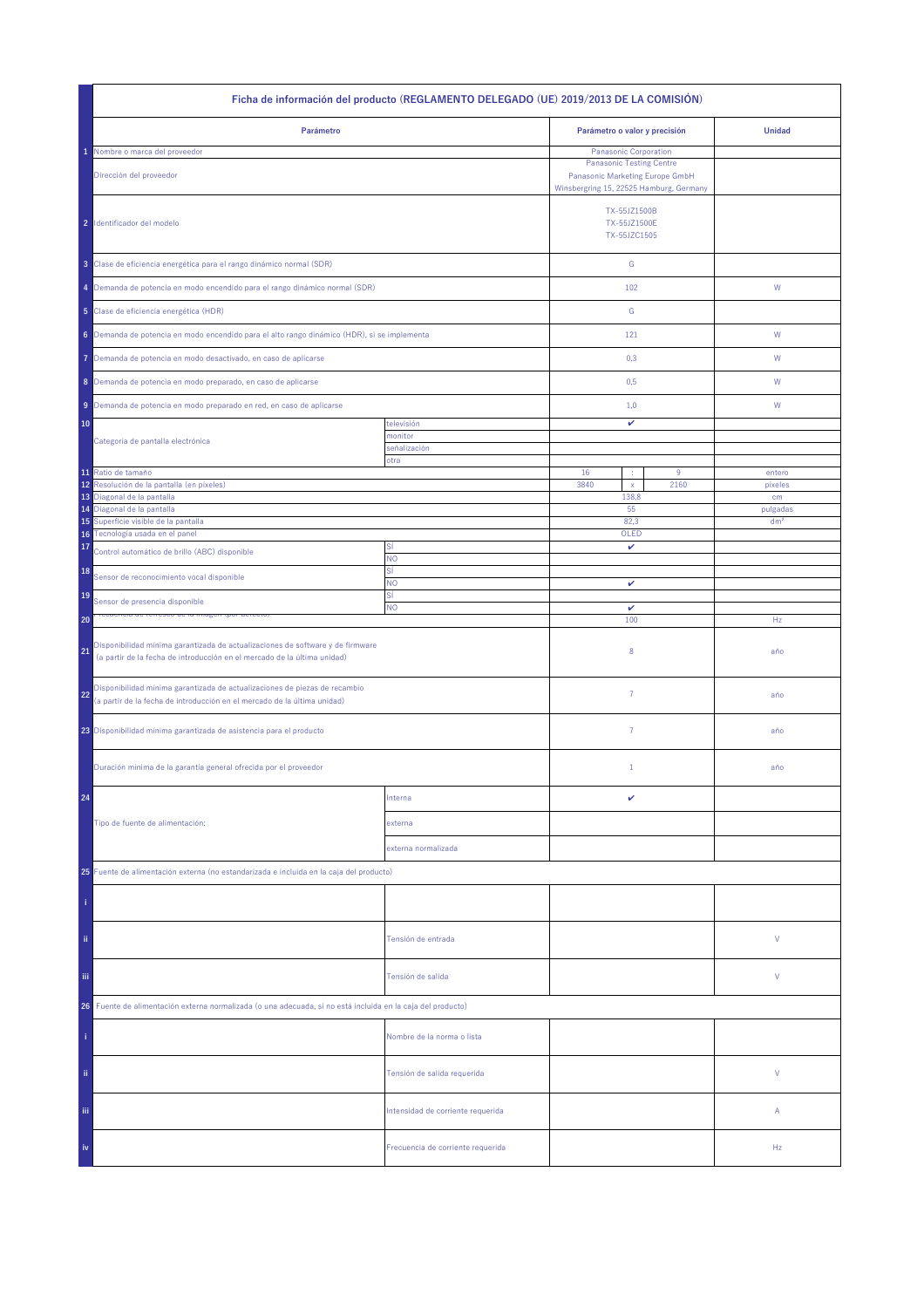| Ficha de informação do produto (REGULAMENTO DELEGADO (UE) 2019/2013 DA COMISSÃO)                                                     |                                      |                                              |                                                                                                                                               |                  |  |
|--------------------------------------------------------------------------------------------------------------------------------------|--------------------------------------|----------------------------------------------|-----------------------------------------------------------------------------------------------------------------------------------------------|------------------|--|
| Parâmetro                                                                                                                            |                                      | Parâmetro ou valor e aproximação             |                                                                                                                                               | <b>Unidade</b>   |  |
| Marca comercial ou nome do fornecedor<br>Endereço do fornecedor                                                                      |                                      |                                              | <b>Panasonic Corporation</b><br><b>Panasonic Testing Centre</b><br>Panasonic Marketing Europe GmbH<br>Winsbergring 15, 22525 Hamburg, Germany |                  |  |
| 2 Identificador de modelo                                                                                                            |                                      | TX-55JZ1500B<br>TX-55JZ1500E<br>TX-55JZC1505 |                                                                                                                                               |                  |  |
| 3 Classe de eficiência energética em alcance dinâmico normal (SDR)                                                                   |                                      | ${\mathbb G}$                                |                                                                                                                                               |                  |  |
| 4 Consumo de energia no modo ligado em alcance dinâmico normal (SDR)                                                                 |                                      | 102                                          |                                                                                                                                               | W                |  |
| 5 Classe de eficiência energética (HDR)                                                                                              |                                      | G                                            |                                                                                                                                               |                  |  |
| 6 Consumo de energia no modo ligado em grande alcance dinâmico (HDR), caso esteja disponível                                         |                                      | 121                                          |                                                                                                                                               | W                |  |
| Consumo de energia no modo desligado, se aplicável<br>7                                                                              |                                      | 0,3                                          |                                                                                                                                               | W                |  |
| 8 Consumo de energia no modo de espera, se aplicável                                                                                 |                                      | 0,5                                          |                                                                                                                                               | W                |  |
| 9 Consumo de energia no modo de espera em rede, se aplicável                                                                         |                                      | 1,0                                          |                                                                                                                                               | W                |  |
| 10<br>Categoria de ecrã eletrónico                                                                                                   | televisor<br>monitor                 | v                                            |                                                                                                                                               |                  |  |
|                                                                                                                                      | ecră de sinalização<br>outros        |                                              |                                                                                                                                               |                  |  |
| 11 Relação dimensional                                                                                                               |                                      | 16<br>÷                                      | 9                                                                                                                                             | Números inteiros |  |
| Resolução do ecrã (píxeis)<br>12<br>13<br>Diagonal do ecrã                                                                           |                                      | 3840<br>$\mathsf{x}$<br>138,8                | 2160                                                                                                                                          | pixeis<br>cm     |  |
| Diagonal do ecrã<br>14                                                                                                               |                                      | 55                                           |                                                                                                                                               | polegadas        |  |
| Área visível do ecrã<br>15                                                                                                           |                                      | 82.3                                         |                                                                                                                                               | dm <sup>2</sup>  |  |
| Tecnologia de painel utilizada<br>16<br>17                                                                                           | <b>SIM</b>                           | OLED<br>v                                    |                                                                                                                                               |                  |  |
| Controlo automático do brilho (CAB) disponível                                                                                       | NÃO                                  |                                              |                                                                                                                                               |                  |  |
| 18<br>Sensor de reconhecimento vocal disponível                                                                                      | <b>SIM</b><br>NÃO                    | v                                            |                                                                                                                                               |                  |  |
| 19<br>Detetor de presença disponível                                                                                                 | <b>SIM</b>                           |                                              |                                                                                                                                               |                  |  |
| 20 Frequência de atualização de imagens (predefinido)                                                                                | NÃO                                  | $\checkmark$<br>100                          |                                                                                                                                               | Hz               |  |
| Disponibilidade mínima garantida de atualizações de software e firmware<br>21<br>(a partir da data de termo da colocação no mercado) |                                      | 8                                            |                                                                                                                                               | Ano              |  |
| Disponibilidade mínima garantida de peças sobressalentes<br>22<br>(a partir da data de termo da colocação no mercado)                |                                      | $\overline{7}$                               |                                                                                                                                               | Ano              |  |
| 23 Garantia mínima de apoio ao produto                                                                                               |                                      | $\overline{7}$                               |                                                                                                                                               | Ano              |  |
| Duração mínima da garantia geral do fornecedor                                                                                       |                                      | $1\,$                                        |                                                                                                                                               | Ano              |  |
| 24                                                                                                                                   | Interna                              | v                                            |                                                                                                                                               |                  |  |
| Tipo de fonte de alimentação:                                                                                                        | externa                              |                                              |                                                                                                                                               |                  |  |
|                                                                                                                                      | externa normalizada                  |                                              |                                                                                                                                               |                  |  |
| 25 Fonte de alimentação externa (não normalizada e incluída na embalagem do produto)                                                 |                                      |                                              |                                                                                                                                               |                  |  |
|                                                                                                                                      |                                      |                                              |                                                                                                                                               |                  |  |
| ii.                                                                                                                                  | Tensão de entrada                    |                                              |                                                                                                                                               | ٧                |  |
| Tensão de saída<br>Ϊij                                                                                                               |                                      |                                              |                                                                                                                                               | ٧                |  |
| 26 Fonte de alimentação externa normalizada (ou adequada, se não estiver incluída na embalagem do produto)                           |                                      |                                              |                                                                                                                                               |                  |  |
|                                                                                                                                      | Nome normalizado ou lista            |                                              |                                                                                                                                               |                  |  |
| ii.                                                                                                                                  | Requisito de tensão de saída         |                                              |                                                                                                                                               | V                |  |
| Ϊij                                                                                                                                  | Requisito de corrente de alimentação |                                              |                                                                                                                                               | Α                |  |
| iv                                                                                                                                   | Requisito de frequência da corrente  |                                              |                                                                                                                                               | Hz               |  |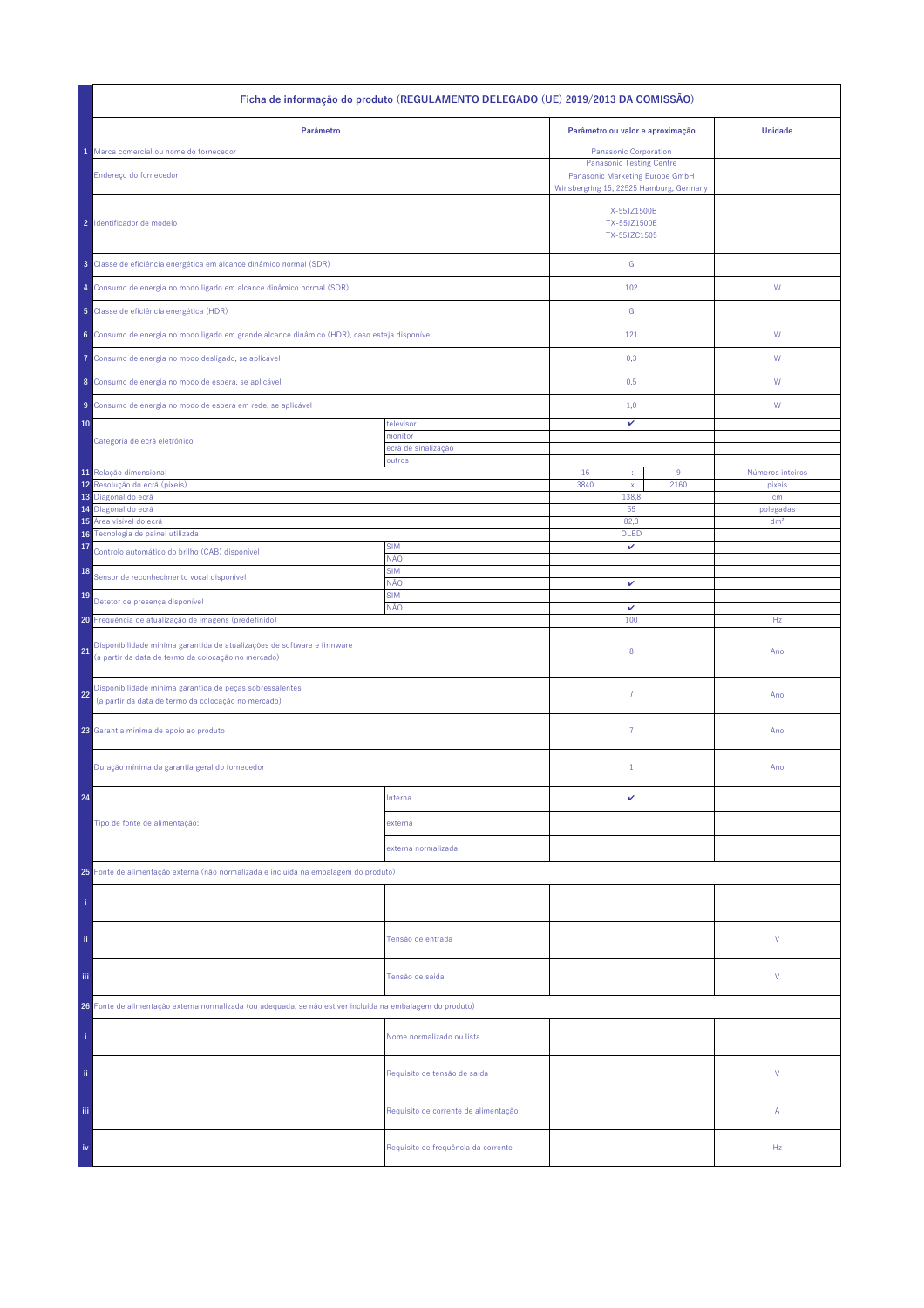| Scheda informativa del prodotto (REGOLAMENTO DELEGATO (UE) 2019/2013 DELLA COMMISSIONE)                                        |                                  |                                                                                         |      |                            |  |  |
|--------------------------------------------------------------------------------------------------------------------------------|----------------------------------|-----------------------------------------------------------------------------------------|------|----------------------------|--|--|
| Parametro                                                                                                                      |                                  | Parametro o valore e precisione                                                         |      | Unità                      |  |  |
| Nome o marchio del fornitore                                                                                                   |                                  | Panasonic Corporation                                                                   |      |                            |  |  |
| Indirizzo del fornitore                                                                                                        |                                  | <b>Panasonic Testing Centre</b><br>Panasonic Marketing Europe GmbH                      |      |                            |  |  |
| 2 Identificativo del modello                                                                                                   |                                  | Winsbergring 15, 22525 Hamburg, Germany<br>TX-55JZ1500B<br>TX-55JZ1500E<br>TX-55JZC1505 |      |                            |  |  |
| 3 Classe di efficienza energetica per la gamma dinamica standard (SDR)                                                         |                                  | ${\mathsf G}$                                                                           |      |                            |  |  |
| 4 Potenza assorbita in modo acceso per la gamma dinamica standard (SDR)                                                        |                                  | 102                                                                                     |      | W                          |  |  |
| 5 Classe di efficienza energetica (HDR)                                                                                        |                                  | ${\mathbb G}$                                                                           |      |                            |  |  |
| 6 Potenza assorbita in modo acceso per la gamma dinamica alta (HDR), se pertinente                                             |                                  | 121                                                                                     |      | W                          |  |  |
| Potenza assorbita in modo spento, se applicabile<br>7                                                                          |                                  | 0,3                                                                                     |      | W                          |  |  |
| 8 Potenza assorbita in modo stand-by, se applicabile                                                                           |                                  | 0,5                                                                                     |      | W                          |  |  |
| 9 Potenza assorbita in modo stand-by in rete, se applicabile                                                                   |                                  | 1,0                                                                                     |      | W                          |  |  |
| 10                                                                                                                             | televisore<br>monitor            | v                                                                                       |      |                            |  |  |
| Tipo di display elettronico                                                                                                    | segnaletica                      |                                                                                         |      |                            |  |  |
| 11 Rapporto dimensioni                                                                                                         | altro                            | 16<br>÷                                                                                 | 9    | numero intero              |  |  |
| 12 Risoluzione dello schermo (pixel)                                                                                           |                                  | 3840<br>$\mathsf X$                                                                     | 2160 | pixel                      |  |  |
| 13 Diagonale dello schermo                                                                                                     |                                  | 138,8                                                                                   |      | cm                         |  |  |
| 14 Diagonale dello schermo<br>Superficie visibile dello schermo<br>15                                                          |                                  | 55<br>82,3                                                                              |      | pollici<br>dm <sup>2</sup> |  |  |
| Tecnologia del pannello<br>16                                                                                                  |                                  | OLED                                                                                    |      |                            |  |  |
| 17<br>Controllo automatico della luminosità (ABC) disponibile                                                                  | SÌ<br>NO.                        | v                                                                                       |      |                            |  |  |
| 18<br>Sensore di riconoscimento vocale disponibile                                                                             | sì<br>NO.                        |                                                                                         |      |                            |  |  |
| 19<br>Sensore di rilevamento di presenza disponibile                                                                           | sì                               | v                                                                                       |      |                            |  |  |
| 20 Tasso di frequenza di aggiornamento dell'immagine (predefinito)                                                             | <b>NO</b>                        | $\checkmark$<br>100                                                                     |      | Hz                         |  |  |
| Disponibilità minima garantita degli aggiornamenti di software e firmware<br>21<br>(dalla data di fine immissione sul mercato) |                                  | $\,$ 8 $\,$                                                                             |      | Anno                       |  |  |
| Disponibilità minima garantita delle parti di ricambio<br>22<br>(dalla data di fine del collocamento sul mercato)              |                                  | $\overline{7}$                                                                          |      | Anno                       |  |  |
| 23 Assistenza tecnica minima garantita per il prodotto :                                                                       |                                  | $\overline{7}$                                                                          |      | Anno                       |  |  |
| Durata minima della garanzia generale offerta dal fornitore                                                                    |                                  | $1\,$                                                                                   |      | Anno                       |  |  |
| 24                                                                                                                             | Interno                          | v                                                                                       |      |                            |  |  |
| Tipo di alimentatore                                                                                                           | esterno                          |                                                                                         |      |                            |  |  |
|                                                                                                                                | esterno standardizzato           |                                                                                         |      |                            |  |  |
| 25 Alimentatore esterno (non standardizzato e incluso nell'imballaggio del prodotto)                                           |                                  |                                                                                         |      |                            |  |  |
|                                                                                                                                |                                  |                                                                                         |      |                            |  |  |
| ii.                                                                                                                            | Tensione d'ingresso:             |                                                                                         |      | V                          |  |  |
| iii.                                                                                                                           | Tensione di uscita               |                                                                                         |      | V                          |  |  |
| 26 Alimentatore esterno standardizzato (o alimentatore esterno adatto se non incluso nell'imballaggio del prodotto)            |                                  |                                                                                         |      |                            |  |  |
|                                                                                                                                | Nome standard o elenco           |                                                                                         |      |                            |  |  |
| ii.                                                                                                                            | Tensione in uscita necessaria    |                                                                                         |      | V                          |  |  |
| Ϊij                                                                                                                            | Intensità di corrente necessaria |                                                                                         |      | Α                          |  |  |
| iv                                                                                                                             | Frequenza di corrente necessaria |                                                                                         |      | Hz                         |  |  |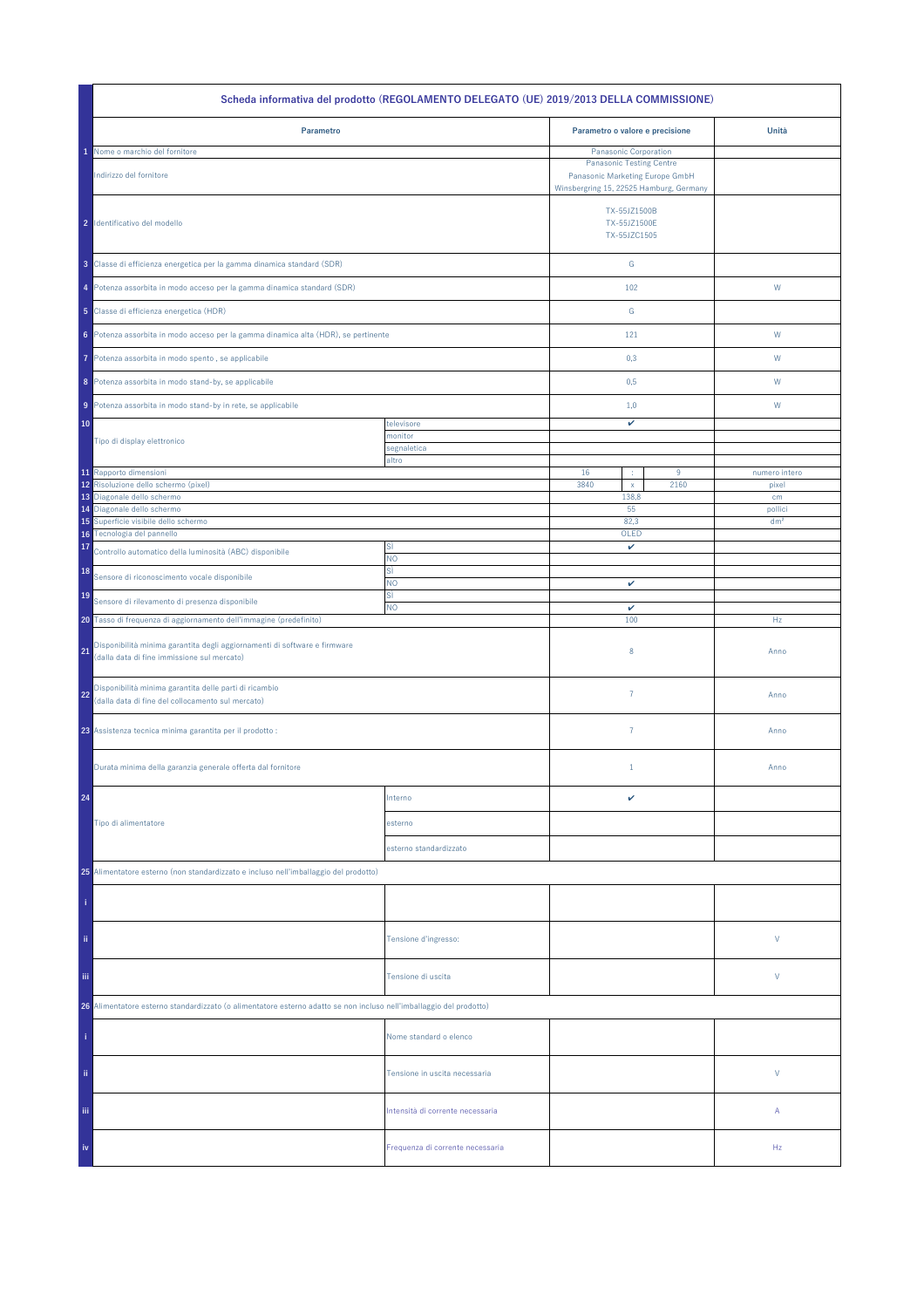| Produktinformationsblad (KOMMISSIONENS DELEGERADE FÖRORDNING (EU) 2019/2013)                                                                                 |                               |                                                                                                               |               |                 |  |  |
|--------------------------------------------------------------------------------------------------------------------------------------------------------------|-------------------------------|---------------------------------------------------------------------------------------------------------------|---------------|-----------------|--|--|
| Parameter                                                                                                                                                    |                               | Parameter eller värde och precision                                                                           |               | <b>Enhet</b>    |  |  |
| Leverantörens namn eller varumärke<br>ı                                                                                                                      |                               | <b>Panasonic Corporation</b>                                                                                  |               |                 |  |  |
| Leverantörens adress                                                                                                                                         |                               | <b>Panasonic Testing Centre</b><br>Panasonic Marketing Europe GmbH<br>Winsbergring 15, 22525 Hamburg, Germany |               |                 |  |  |
| 2 Modellbeteckning                                                                                                                                           |                               | TX-55JZ1500B<br>TX-55JZ1500E<br>TX-55JZC1505                                                                  |               |                 |  |  |
| 3 Energieffektivitetsklass för SDR (Standard Dynamic Range)                                                                                                  |                               |                                                                                                               | ${\mathsf G}$ |                 |  |  |
| 4 Effektbehov i påläge för SDR (Standard Dynamic Range)                                                                                                      |                               | 102                                                                                                           |               | ${\mathsf W}$   |  |  |
| 5 Energieffektivitetsklass för HDR (High Definition Range)                                                                                                   |                               | ${\mathbb G}$                                                                                                 |               |                 |  |  |
| 6 Effektbehov i påläge för HDR (High Dynamic Range), om sådan finns                                                                                          |                               | 121                                                                                                           |               | ${\mathsf W}$   |  |  |
| Effektbehov i frånläge, i tillämpliga fall<br>7                                                                                                              |                               | 0,3                                                                                                           |               | W               |  |  |
| 8 Effektbehov i standbyläge, i tillämpliga fall                                                                                                              |                               | 0,5                                                                                                           |               | W               |  |  |
| 9 Effektbehov i nätverksanslutet standbyläge, i tillämpliga fall                                                                                             |                               | 1,0                                                                                                           |               | W               |  |  |
| 10                                                                                                                                                           | tv-apparat                    | v                                                                                                             |               |                 |  |  |
| Kategori av elektronisk bildskärm                                                                                                                            | datorskärm<br>skyltningsskärm |                                                                                                               |               |                 |  |  |
|                                                                                                                                                              | övriga                        |                                                                                                               |               |                 |  |  |
| 11 Höjd-breddförhållande                                                                                                                                     |                               | 16<br>÷                                                                                                       | 9             | Heltal          |  |  |
| 12 Skärmupplösning (pixlar)<br>13 Skärmdiagonal                                                                                                              |                               | 3840<br>$\mathsf{x}$<br>138,8                                                                                 | 2160          | Pixlar<br>cm    |  |  |
| 14 Skärmdiagonal                                                                                                                                             |                               | 55                                                                                                            |               | tum             |  |  |
| 15<br>Synlig bildskärmsarea                                                                                                                                  |                               | 82,3                                                                                                          |               | dm <sup>2</sup> |  |  |
| Bildskärmsteknik<br>16                                                                                                                                       |                               | OLED                                                                                                          |               |                 |  |  |
| 17<br>Automatisk ljusstyrkereglering (ABC) tillgänglig                                                                                                       | JA<br><b>NEJ</b>              | v                                                                                                             |               |                 |  |  |
| 18<br>Sensor för taligenkänning tillgänglig                                                                                                                  | JA<br>NEJ                     | v                                                                                                             |               |                 |  |  |
| 19<br>Närvarosensor tillgänglig                                                                                                                              | JA<br><b>NEJ</b>              | v                                                                                                             |               |                 |  |  |
| 20 Bilduppdateringsfrekvens (standard)                                                                                                                       |                               | 100                                                                                                           |               | Hz              |  |  |
| Minsta garanterade tillgång till uppdateringar av fast programvara och annan programvara<br>21<br>(från och med den dag då utsläppandet på marknaden upphör) |                               | 8                                                                                                             |               | År              |  |  |
| Minsta garanterad tillgång till reservdelar<br>22<br>(från och med den dag då utsläppandet på marknaden upphör)                                              |                               | 7                                                                                                             |               | År              |  |  |
| 23 Minsta garanterade produktsupport                                                                                                                         |                               | $\overline{7}$                                                                                                |               | År              |  |  |
| Kortaste giltighetsperiod för leverantörens garanti                                                                                                          |                               | $1\,$                                                                                                         |               | År              |  |  |
| 24                                                                                                                                                           | internt                       | v                                                                                                             |               |                 |  |  |
| Typ av strömförsörjning (nätaggregat)                                                                                                                        | externt                       |                                                                                                               |               |                 |  |  |
|                                                                                                                                                              | standardiserat externt        |                                                                                                               |               |                 |  |  |
| 25 Ej standardiserat externt nätaggregat (som finns med i förpackningen)                                                                                     |                               |                                                                                                               |               |                 |  |  |
|                                                                                                                                                              |                               |                                                                                                               |               |                 |  |  |
| ii.                                                                                                                                                          | Ingående spänning             |                                                                                                               |               | V               |  |  |
| iii                                                                                                                                                          | Utgående spänning             |                                                                                                               | V             |                 |  |  |
| 26 Standardiserat externt nätaggregat (eller lämpligt sådant om det inte finns med i produktens förpackning)                                                 |                               |                                                                                                               |               |                 |  |  |
|                                                                                                                                                              | Namn på standard eller lista  |                                                                                                               |               |                 |  |  |
| ii.                                                                                                                                                          | Krav på utgående spänning     |                                                                                                               |               | V               |  |  |
| Ϊij                                                                                                                                                          | Krav på utgående strömstyrka  |                                                                                                               |               | Α               |  |  |
| iv                                                                                                                                                           | Krav på strömmens frekvens    |                                                                                                               |               | Hz              |  |  |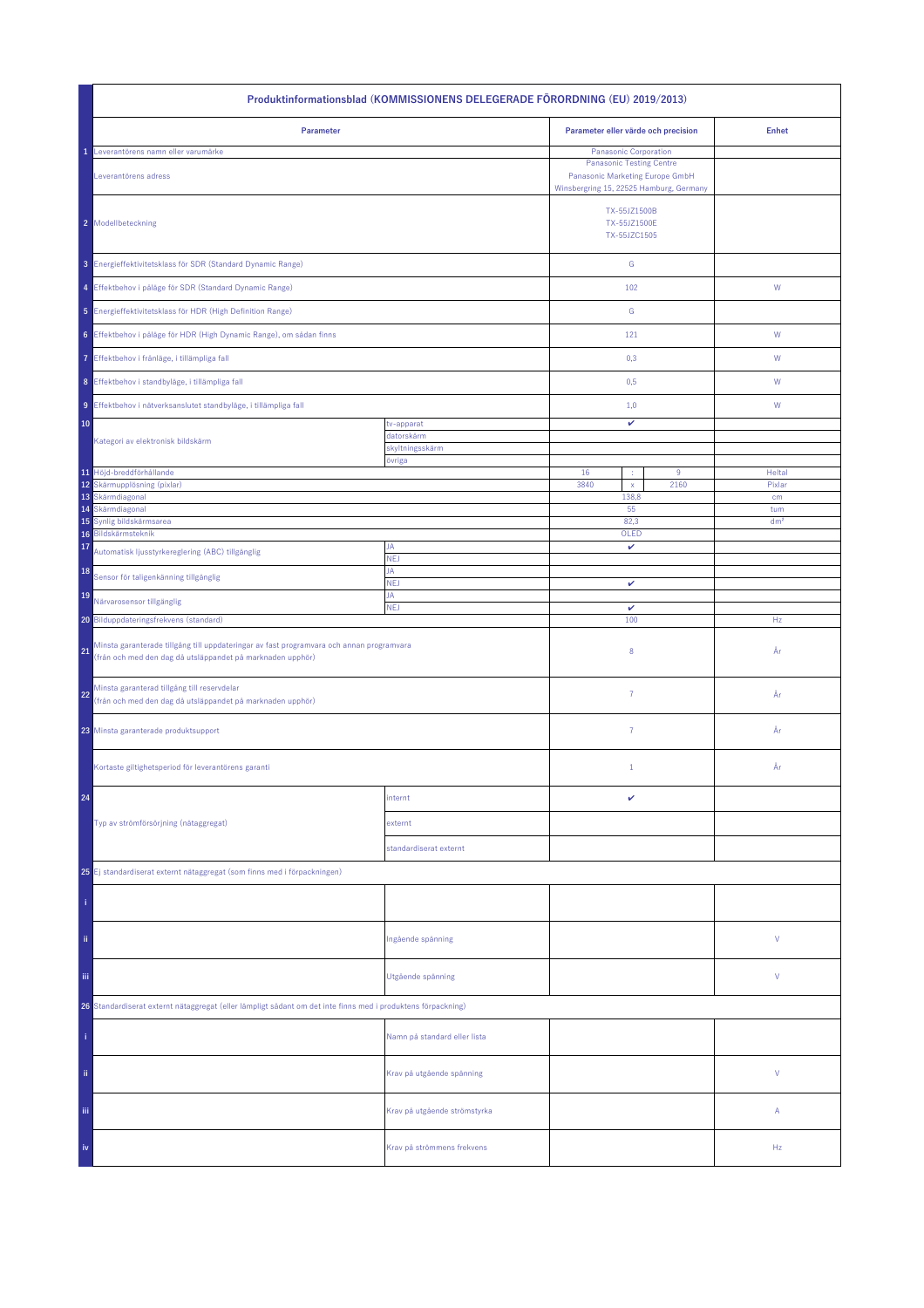| Produktdatablad (KOMMISSIONENS DELEGEREDE FORORDNING (EU) 2019/2013)                                                 |                                 |                                              |                                                                                                                                        |                 |  |
|----------------------------------------------------------------------------------------------------------------------|---------------------------------|----------------------------------------------|----------------------------------------------------------------------------------------------------------------------------------------|-----------------|--|
| Parameter                                                                                                            |                                 | Parameter eller værdi og præcisering         |                                                                                                                                        | <b>Enhed</b>    |  |
| Leverandørens navn eller varemærke<br>1<br>Leverandørens adresse                                                     |                                 |                                              | Panasonic Corporation<br><b>Panasonic Testing Centre</b><br>Panasonic Marketing Europe GmbH<br>Winsbergring 15, 22525 Hamburg, Germany |                 |  |
| 2 Modelidentifikation                                                                                                |                                 | TX-55JZ1500B<br>TX-55JZ1500E<br>TX-55JZC1505 |                                                                                                                                        |                 |  |
| 3 Energieffektivitetsklasse i standard dynamikområde (SDR)                                                           |                                 | ${\mathsf G}$                                |                                                                                                                                        |                 |  |
| 4 Effektforbrug i tændt tilstand i standard dynamikområde (SDR)                                                      |                                 | 102                                          |                                                                                                                                        | ${\mathsf W}$   |  |
| 5 Energieffektivitetsklasse (HDR)                                                                                    |                                 | ${\mathbb G}$                                |                                                                                                                                        |                 |  |
| 6 Effektforbrug i tændt tilstand i højt dynamikområde (HDR), hvis dette er implementeret                             |                                 | 121                                          |                                                                                                                                        | W               |  |
| 7 Effektforbrug i slukket tilstand, hvis relevant                                                                    |                                 | 0,3                                          |                                                                                                                                        | W               |  |
| 8 Effektforbrug i standbytilstand, hvis relevant                                                                     |                                 | 0,5                                          |                                                                                                                                        | W               |  |
| 9 Effektforbrug i netværksforbundet standbytilstand, hvis relevant                                                   |                                 | 1,0                                          |                                                                                                                                        | W               |  |
| 10                                                                                                                   | fjernsyn<br>monitor             | $\checkmark$                                 |                                                                                                                                        |                 |  |
| Elektronisk skærmkategori                                                                                            | informationsskærm<br>andre      |                                              |                                                                                                                                        |                 |  |
| 11 Størrelsesforhold                                                                                                 |                                 | 16<br>÷                                      | 9                                                                                                                                      | hele tal        |  |
| 12<br>Skærmopløsning (pixel)<br>13 Skærmdiagonal                                                                     |                                 | 3840<br>$\mathsf{x}$<br>138,8                | 2160                                                                                                                                   | pixel<br>cm     |  |
| Skærmdiagonal<br>14                                                                                                  |                                 | 55                                           |                                                                                                                                        | tommer          |  |
| 15 Synligt skærmareal<br>16 Anvendt panelteknologi                                                                   |                                 | 82,3<br>OLED                                 |                                                                                                                                        | dm <sup>2</sup> |  |
| 17<br>Automatisk lysstyrkekontrol (ABC)                                                                              | JA<br><b>NEJ</b>                | v                                            |                                                                                                                                        |                 |  |
| 18<br>Stemmegenkendelsessensor                                                                                       | JA<br><b>NEJ</b>                | v                                            |                                                                                                                                        |                 |  |
| 19<br>Tilstedeværelsessensor                                                                                         | JA                              | $\checkmark$                                 |                                                                                                                                        |                 |  |
| 20 Opdateringsfrekvens(standard)                                                                                     | <b>NEJ</b>                      |                                              | 100                                                                                                                                    | Hz              |  |
| Garanteret minimumsadgang til software og firmwareopdateringer<br>21<br>(fra datoen for afslutning af markedsføring) |                                 | 8                                            |                                                                                                                                        | år              |  |
| Garanteret minimumsadgang til reservedele<br>22<br>(fra datoen for afslutning af markedsføring)                      |                                 | $\overline{7}$                               |                                                                                                                                        | år              |  |
| 23 Garanteret minimumsadgang til produktsupport                                                                      |                                 | $\overline{7}$                               |                                                                                                                                        | år              |  |
| Mindstevarigheden af den garanti, som leverandøren tilbyder                                                          |                                 | $\mathbf{1}$                                 |                                                                                                                                        | år              |  |
| 24                                                                                                                   | Internal                        | v                                            |                                                                                                                                        |                 |  |
| Strømforsyningstype                                                                                                  | External                        |                                              |                                                                                                                                        |                 |  |
|                                                                                                                      | Standardised external           |                                              |                                                                                                                                        |                 |  |
| 25 Ekstern strømforsyning (ikkestandardiseret og indeholdt i produktboksen)                                          |                                 |                                              |                                                                                                                                        |                 |  |
|                                                                                                                      |                                 |                                              |                                                                                                                                        |                 |  |
| ij.                                                                                                                  | Indgangsspænding                |                                              |                                                                                                                                        | ٧               |  |
| Ϊij                                                                                                                  | Udgangsspænding                 |                                              |                                                                                                                                        | V               |  |
| 26 Standardiseret ekstern strømforsyning (eller egnet, hvis ikke leveret med produktet)                              |                                 |                                              |                                                                                                                                        |                 |  |
|                                                                                                                      | Standardbetegnelse eller -liste |                                              |                                                                                                                                        |                 |  |
| ii.                                                                                                                  | Påkrævet udgangsspænding        |                                              |                                                                                                                                        | V               |  |
| Ϊij                                                                                                                  | Påkrævet strømstyrke            |                                              |                                                                                                                                        | Α               |  |
| iv                                                                                                                   | Påkrævet frekvens               |                                              |                                                                                                                                        | Hz              |  |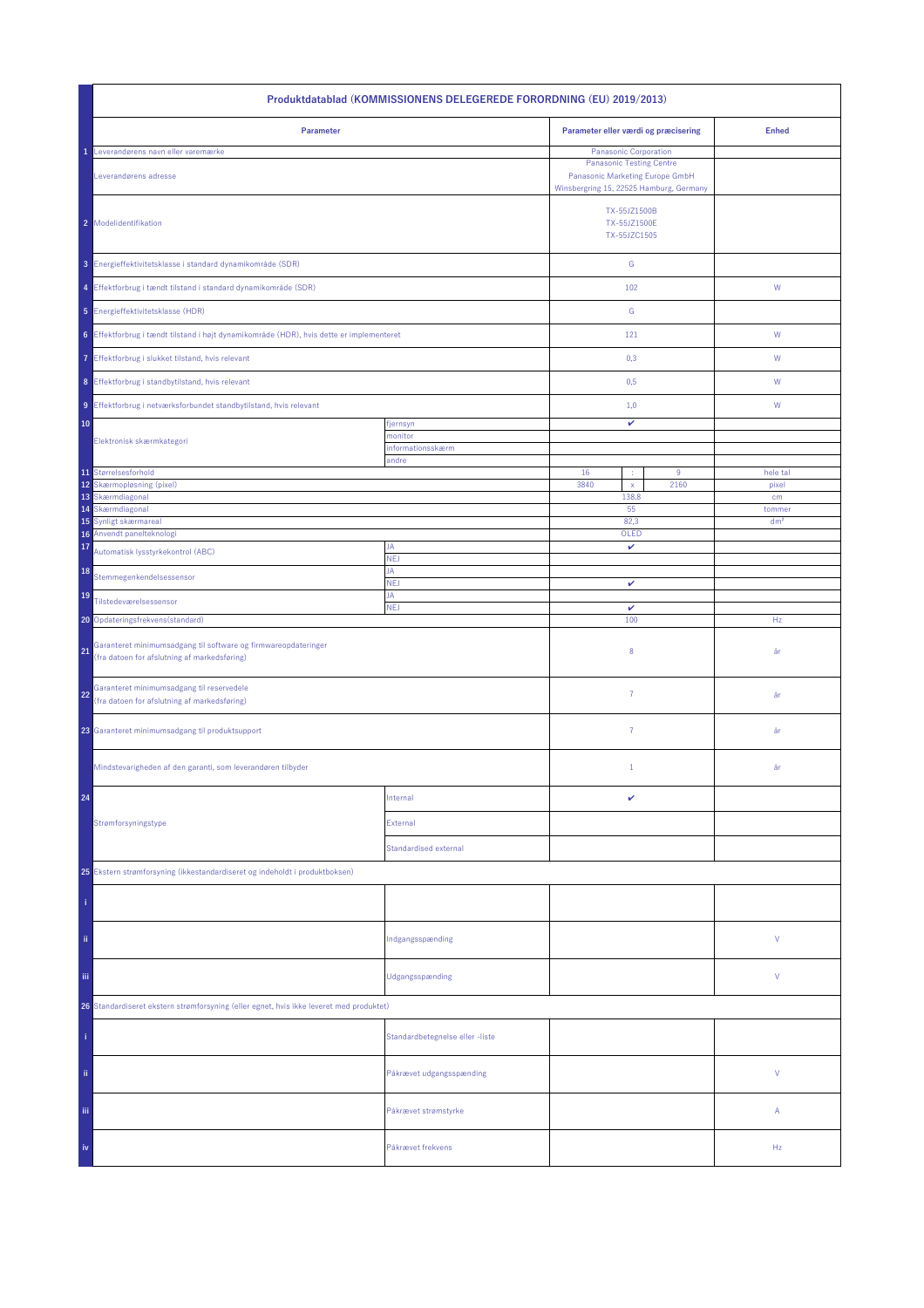| Produkt informasjonsark (EU-forordning 2019/2013)                                                                       |                           |                                                                                                               |       |                       |  |
|-------------------------------------------------------------------------------------------------------------------------|---------------------------|---------------------------------------------------------------------------------------------------------------|-------|-----------------------|--|
| Parameter                                                                                                               |                           | Parameter eller verdi og presisjon                                                                            |       | <b>Enhet</b>          |  |
| Leverandørens navn eller varemerke                                                                                      |                           | <b>Panasonic Corporation</b>                                                                                  |       |                       |  |
| Leverandørens adresse                                                                                                   |                           | <b>Panasonic Testing Centre</b><br>Panasonic Marketing Europe GmbH<br>Winsbergring 15, 22525 Hamburg, Germany |       |                       |  |
| 2 Modellidentifikator                                                                                                   |                           | TX-55JZ1500B<br>TX-55JZ1500E<br>TX-55JZC1505                                                                  |       |                       |  |
| 3 Energieffektivitetsklasse for Standard Dynamisk Rekkevidde (SDR)                                                      |                           | ${\mathbb G}$                                                                                                 |       |                       |  |
| 4 På-modus strømbehov for Standard Dynamisk Rekkevidde (SDR)                                                            |                           | 102                                                                                                           |       | ${\mathsf W}$         |  |
| 5 Energieffektivitetsklasse (HDR)                                                                                       |                           | ${\mathsf G}$                                                                                                 |       |                       |  |
| 6 På-modus strømbehov i Høyt Dynamisk Område (HDR) modus, hvis implementert                                             |                           | 121                                                                                                           |       | ${\mathsf W}$         |  |
| 7 Av-modus, strømbehov, hvis aktuelt                                                                                    |                           | 0,3                                                                                                           |       | W                     |  |
| 8 Standby-modus strømbehov, hvis aktuelt                                                                                |                           | 0,5                                                                                                           |       | W                     |  |
| 9 Nettverks standby-modus strømbehov, hvis aktuelt                                                                      |                           | 1,0                                                                                                           |       | W                     |  |
| 10                                                                                                                      | fjernsyn                  | v                                                                                                             |       |                       |  |
| Elektronisk display kategori                                                                                            | monitor<br>skilt          |                                                                                                               |       |                       |  |
|                                                                                                                         | annet                     |                                                                                                               |       |                       |  |
| 11 Størrelsesforhold<br>12 Skjermoppløsning (piksler)                                                                   |                           | 16<br>9<br>÷<br>3840<br>2160<br>$\mathsf X$                                                                   |       | heltallige<br>piksler |  |
| 13 Skjermdiagonal                                                                                                       |                           |                                                                                                               | 138,8 | cm                    |  |
| 14 Skjermdiagonal                                                                                                       |                           | 55                                                                                                            |       | tommer                |  |
| 15 Synlig skjermområde                                                                                                  |                           | 82,3                                                                                                          |       | dm <sup>2</sup>       |  |
| Brukt panelteknologi<br>16<br>17                                                                                        | JA                        | OLED<br>v                                                                                                     |       |                       |  |
| Automatisk lysstyrkekontroll (ABC) tilgjengelig<br>18                                                                   | <b>NEI</b><br>JA          |                                                                                                               |       |                       |  |
| Stemmegjenkjenningssensor tilgjengelig<br>19                                                                            | <b>NEI</b><br>JA          | v                                                                                                             |       |                       |  |
| Tilstedeværelsessensor tilgjengelig                                                                                     | <b>NEI</b>                | $\checkmark$                                                                                                  |       |                       |  |
| 20 Frekvens for bildeoppdatering (misligholde)                                                                          |                           | 100                                                                                                           |       | Hz                    |  |
| Minimum garantert tilgang til programvare- og fastvareoppdateringer<br>21<br>(fra slutten av markedsføringstidspunktet) |                           | 8                                                                                                             |       | År                    |  |
| Minimum garantert tilgang til reservedeler<br>22<br>(fra slutten av markedsføringstidspunktet)                          |                           | $\overline{7}$                                                                                                |       | År                    |  |
| 23 Minimum garantert produktstøtte                                                                                      |                           | 7                                                                                                             |       | År                    |  |
| Minimum varighet av den generelle garantien som tilbys av leverandøren                                                  |                           | $1\,$                                                                                                         |       | År                    |  |
| 24                                                                                                                      | Intern                    | v                                                                                                             |       |                       |  |
| Type strømforsyning                                                                                                     | ekstern                   |                                                                                                               |       |                       |  |
|                                                                                                                         | standardisert ekstern     |                                                                                                               |       |                       |  |
| 25 Ekstern strømforsyning (ikke standardisert og inkludert i produktboksen)                                             |                           |                                                                                                               |       |                       |  |
|                                                                                                                         |                           |                                                                                                               |       |                       |  |
|                                                                                                                         |                           |                                                                                                               |       |                       |  |
| ii.                                                                                                                     | Inngangsspenning          |                                                                                                               |       | V                     |  |
| iii.                                                                                                                    | Utgangsspenning           |                                                                                                               |       | V                     |  |
| 26 Ekstern standard egnet strømforsyning (hvis ikke inkludert i produktboksen)                                          |                           |                                                                                                               |       |                       |  |
|                                                                                                                         | Standard navn eller liste |                                                                                                               |       |                       |  |
| ii.                                                                                                                     | Krevd utgangsspenning     |                                                                                                               |       | V                     |  |
| Ϊij                                                                                                                     | Krevd levert strøm        |                                                                                                               |       | Α                     |  |
| iv                                                                                                                      | Krevd strømfrekvens       |                                                                                                               |       | Hz                    |  |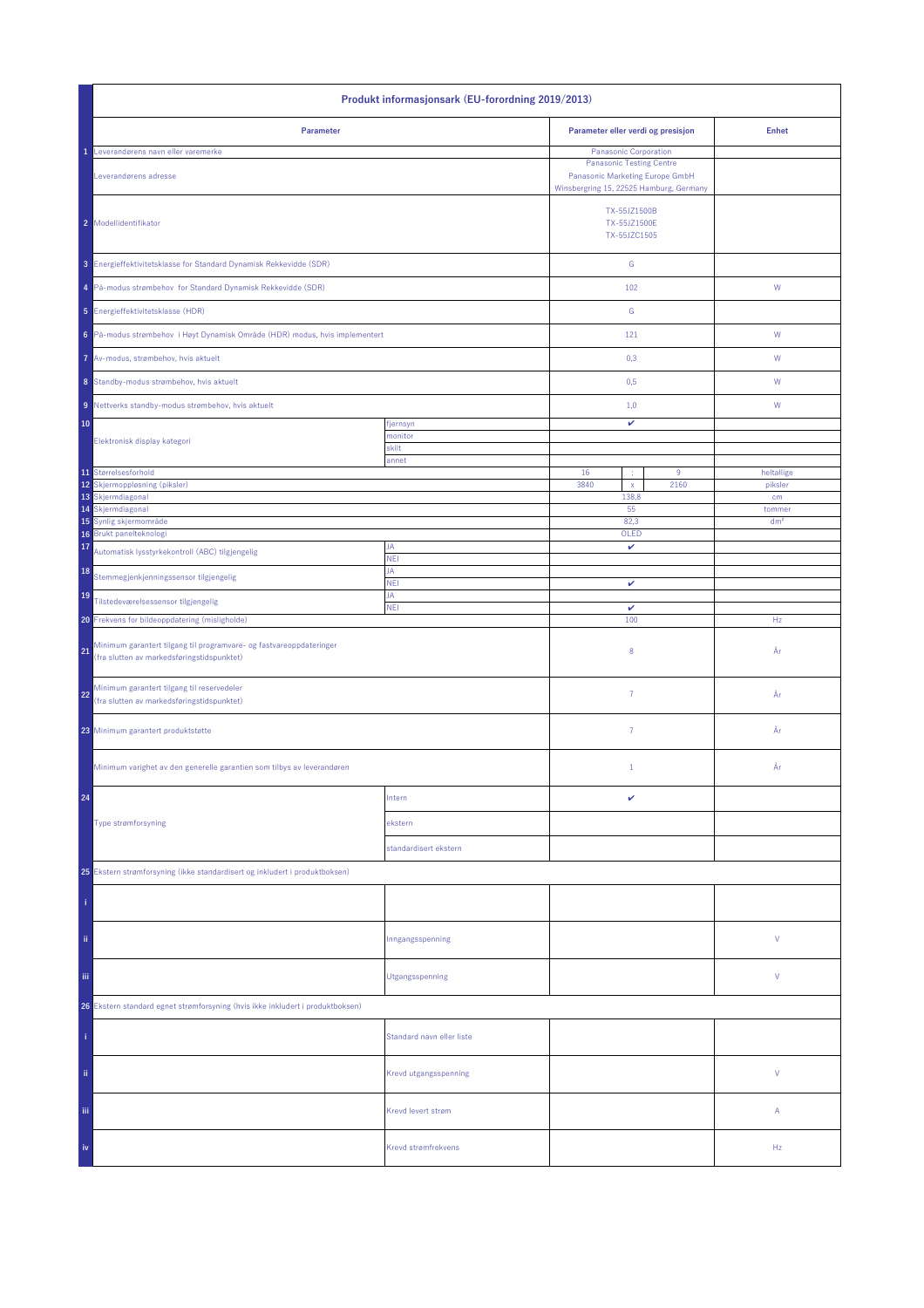| Tuoteseloste (KOMISSION DELEGOITU ASETUS (EU) 2019/2013)                                                                                                 |                            |                                                                            |               |                           |  |  |
|----------------------------------------------------------------------------------------------------------------------------------------------------------|----------------------------|----------------------------------------------------------------------------|---------------|---------------------------|--|--|
| Parametri                                                                                                                                                |                            | Parametri tai arvo ja tarkkuus                                             |               | Yksikkö                   |  |  |
| Tavarantoimittajan nimi tai tavaramerkki                                                                                                                 |                            | Panasonic Corporation<br><b>Panasonic Testing Centre</b>                   |               |                           |  |  |
| Tavarantoimittajan osoite                                                                                                                                |                            | Panasonic Marketing Europe GmbH<br>Winsbergring 15, 22525 Hamburg, Germany |               |                           |  |  |
| 2 Mallitunniste                                                                                                                                          |                            | TX-55JZ1500B<br>TX-55JZ1500E<br>TX-55JZC1505                               |               |                           |  |  |
| 3 Energiatehokkuusluokka vakiotason dynamiikka-alueella (SDR)                                                                                            |                            |                                                                            | ${\mathsf G}$ |                           |  |  |
| 4 Tehontarve päällä-tilassa vakiotason dynamiikka-alueella (SDR)                                                                                         |                            | 102                                                                        |               | W                         |  |  |
| 5 Energiatehokkuusluokka (HDR)                                                                                                                           |                            | G                                                                          |               |                           |  |  |
| 6 Tehontarve päällä-tilassa korkealla dynamiikka-alueella (HDR), jos käytössä                                                                            |                            | 121                                                                        |               | W                         |  |  |
| Tehontarve poissa päältä -tilassa, tarvittaessa                                                                                                          |                            | 0,3                                                                        |               | W                         |  |  |
| 8 Tehontarve valmiustilassa, tarvittaessa                                                                                                                |                            | 0,5                                                                        |               | W                         |  |  |
| 9 Tehontarve verkkovalmiustilassa, tarvittaessa                                                                                                          |                            | 1,0                                                                        |               | W                         |  |  |
| 10                                                                                                                                                       | televisio                  | $\checkmark$                                                               |               |                           |  |  |
| Elektronisen näytön luokka                                                                                                                               | monitori<br>ilmoitusnäyttö |                                                                            |               |                           |  |  |
| 11 Kokosuhde                                                                                                                                             | muu                        | 16<br>÷                                                                    | 9             | kokonaisluku              |  |  |
| 12 Näyttöruudun resoluutio (pikseliä)                                                                                                                    |                            | 3840<br>$\bar{\mathbf{x}}$                                                 | 2160          | pikseliä                  |  |  |
| 13 Näyttöruudun läpimitta                                                                                                                                |                            | 138,8                                                                      |               | cm                        |  |  |
| 14 Näyttöruudun läpimitta<br>15 Näkyvissä oleva näyttöruudun pinta-ala                                                                                   |                            | 55<br>82,3                                                                 |               | tuumaa<br>dm <sup>2</sup> |  |  |
| Käytetty paneeliteknologia<br>16                                                                                                                         |                            | OLED                                                                       |               |                           |  |  |
| 17<br>Automaattinen kirkkaudensäätö käytettävissä                                                                                                        | KYLLÄ<br>EI.               | $\checkmark$                                                               |               |                           |  |  |
| 18<br>Puheentunnistin käytettävissä                                                                                                                      | KYLLÄ<br>EI.               | v                                                                          |               |                           |  |  |
| 19<br>Läsnäolotunnistin käytettävissä                                                                                                                    | KYLLÄ<br>EI.               | v                                                                          |               |                           |  |  |
| 20 Kuvan virkistystaajuus (oletusarvo)                                                                                                                   |                            | 100                                                                        |               | Hz                        |  |  |
| Kiinteiden ohjelmistojen ja muiden ohjelmistojen päivitysten taattu vähimmäissaatavuus<br>21<br>(viimeisen markkinoille saattamisen päivämäärän jälkeen) |                            | 8                                                                          |               | Vuosi                     |  |  |
| Varaosien taattu vähimmäissaatavuus<br>22<br>(viimeisen markkinoille saattamisen päivämäärän jälkeen)                                                    |                            | $\overline{7}$                                                             |               | Vuosi                     |  |  |
| 23 Tuotetuen taattu vähimmäissaatavuus                                                                                                                   |                            | $\overline{7}$                                                             |               | Vuosi                     |  |  |
| Tavarantoimittajan tarjoaman takuun vähimmäiskesto                                                                                                       |                            | $\mathbf{1}$                                                               |               | Vuosi                     |  |  |
| 24                                                                                                                                                       | Sisäinen                   | v                                                                          |               |                           |  |  |
| Teholähteen tyyppi:                                                                                                                                      | ulkoinen                   |                                                                            |               |                           |  |  |
|                                                                                                                                                          | standardoitu ulkoinen      |                                                                            |               |                           |  |  |
| 25<br>Ulkoinen teholähde (standardoimaton ja sisältyy tuotepakkaukseen)                                                                                  |                            |                                                                            |               |                           |  |  |
|                                                                                                                                                          |                            |                                                                            |               |                           |  |  |
| ii,                                                                                                                                                      | Syöttöjännite              |                                                                            |               | V                         |  |  |
| Ϊij<br>Lähtöjännite                                                                                                                                      |                            |                                                                            |               | V                         |  |  |
| 26 Standardoitu ulkoinen teholähde (tai soveltuva teholähde, jos se ei sisälly tuotepakkaukseen)                                                         |                            |                                                                            |               |                           |  |  |
|                                                                                                                                                          | Standardin nimi tai lista  |                                                                            |               |                           |  |  |
| ii.                                                                                                                                                      | Vaadittu lähtöjännite      |                                                                            |               | V                         |  |  |
| iii.                                                                                                                                                     | Vaadittu virran voimakkuus |                                                                            |               | Α                         |  |  |
| iv                                                                                                                                                       | Vaadittu virran taajuus    |                                                                            |               | Hz                        |  |  |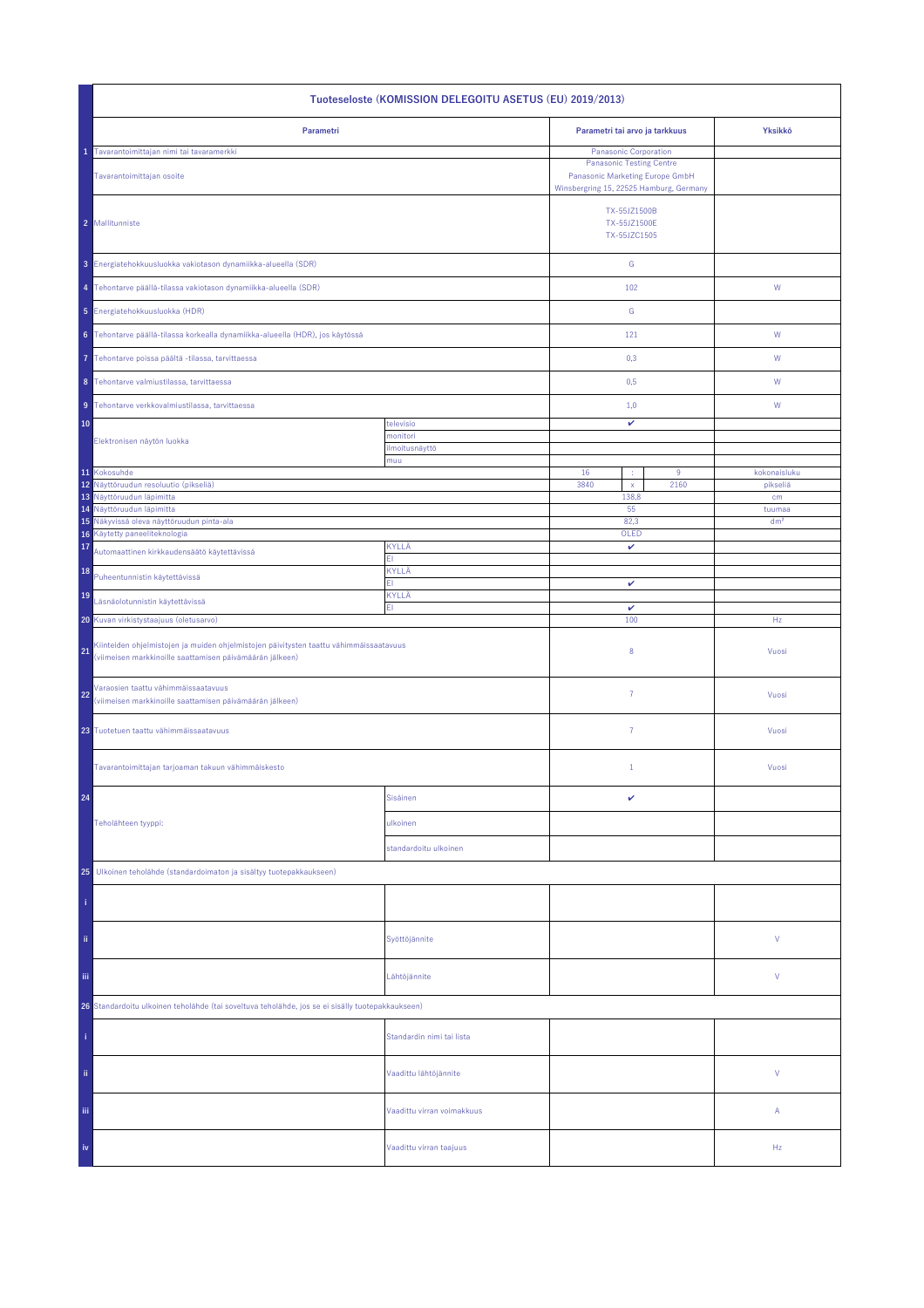|                                                                                                                                           | Karta informacyjna produktu (ROZPORZĄDZENIE DELEGOWANE KOMISJI (UE) 2019/2013) |                                                                    |           |                             |
|-------------------------------------------------------------------------------------------------------------------------------------------|--------------------------------------------------------------------------------|--------------------------------------------------------------------|-----------|-----------------------------|
| Dane techniczne                                                                                                                           |                                                                                | Parametry lub wartość i stopień dokładnoś                          |           | Jednostka                   |
| Nazwa dostawcy lub znak towarowy:                                                                                                         |                                                                                | ci<br>Panasonic Corporation                                        |           |                             |
| Adres dostawcy                                                                                                                            |                                                                                | <b>Panasonic Testing Centre</b><br>Panasonic Marketing Europe GmbH |           |                             |
|                                                                                                                                           |                                                                                | Winsbergring 15, 22525 Hamburg, Germany                            |           |                             |
| 2 Identyfikator modelu                                                                                                                    |                                                                                | TX-55JZ1500B<br>TX-55JZ1500E<br>TX-55JZC1505                       |           |                             |
| 3 Klasa efektywności energetycznej dla standardowego zakresu dynamicznego (SDR)                                                           |                                                                                | ${\mathbb G}$                                                      |           |                             |
|                                                                                                                                           | 4 Pobór mocy w trybie włączenia dla standardowego zakresu dynamicznego (SDR)   |                                                                    | 102       | W                           |
| 5 Klasa efektywności energetycznej (HDR)                                                                                                  |                                                                                | ${\mathbb G}$                                                      |           |                             |
| 6 Pobór mocy w trybie włączenia dla szerokiego zakresu dynamicznego (HDR), w przypadku gdy jest realizowany                               |                                                                                | 121                                                                |           | W                           |
| Pobór mocy w trybie wyłączenia, w stosownych przypadkach<br>7                                                                             |                                                                                | 0,3                                                                |           | W                           |
| 8 Pobór mocy w trybie czuwania, w stosownych przypadkach                                                                                  |                                                                                | 0,5                                                                |           | W                           |
|                                                                                                                                           |                                                                                | 1,0                                                                |           |                             |
| 9 Pobór mocy w trybie czuwania, przy podłączeniu do sieci, w stosownych przypadkach.<br>10                                                | telewizor                                                                      | v                                                                  |           | W                           |
| Kategoria wyświetlacza elektronicznego                                                                                                    | monitor                                                                        |                                                                    |           |                             |
|                                                                                                                                           | wyświetlacz do przekazu treści<br>inny                                         |                                                                    |           |                             |
| 11 Format obrazu<br>Rozdzielczość ekranu (piksele)<br>12                                                                                  |                                                                                | 16<br>÷<br>3840<br>$\mathsf X$                                     | 9<br>2160 | Liczba całkowita<br>piksele |
| Przekątna ekranu<br>13                                                                                                                    |                                                                                | 138,8                                                              |           | cm                          |
| Przekątna ekranu<br>14                                                                                                                    |                                                                                | 55                                                                 |           | cale                        |
| Widoczna powierzchnia ekranu<br>15<br>Zastosowana technologia panelu<br>16                                                                |                                                                                | 82,3<br>OLED                                                       |           | dm <sup>2</sup>             |
| 17<br>Dostępność funkcji automatycznej regulacji jasności (ABC)                                                                           | <b>TAK</b><br><b>NIE</b>                                                       | v                                                                  |           |                             |
| 18<br>Dostępność czujnika rozpoznawania mowy                                                                                              | <b>TAK</b>                                                                     |                                                                    |           |                             |
| 19                                                                                                                                        | <b>NIE</b><br><b>TAK</b>                                                       | v                                                                  |           |                             |
| Dostępność czujników obecności w pomieszczeniu<br>20 Częstotliwość odświeżania obrazu (domyślna)                                          | <b>NIE</b>                                                                     | v<br>100                                                           |           | Hz                          |
| Minimalna gwarantowana dostępność aktualizacji oprogramowania i oprogramowania układowego<br>(od daty zakończenia wprowadzania do obrotu) |                                                                                | 8                                                                  |           | Rok                         |
| Minimalna gwarantowana dostępność części zamiennych<br>22<br>(od daty zakończenia wprowadzania do obrotu)                                 |                                                                                | $\overline{7}$                                                     |           | Rok                         |
| 23 Minimalne gwarantowane serwisowanie produktu                                                                                           |                                                                                | $\overline{7}$                                                     |           | Rok                         |
| Minimalny okres ogólnej gwarancji oferowanej przez dostawcę                                                                               |                                                                                | $1\,$                                                              |           | Rok                         |
| 24                                                                                                                                        | Wewnętrzny                                                                     | v                                                                  |           |                             |
| Typ zasilacza:                                                                                                                            | zewnętrzny                                                                     |                                                                    |           |                             |
|                                                                                                                                           | znormalizowany zewnętrzny                                                      |                                                                    |           |                             |
| 25 Zasilacz zewnętrzny (nieznormalizowany i dostarczony w opakowaniu z produktem)                                                         |                                                                                |                                                                    |           |                             |
|                                                                                                                                           |                                                                                |                                                                    |           |                             |
| ii.                                                                                                                                       | Napięcie wejściowe                                                             |                                                                    |           | V                           |
| iii.                                                                                                                                      | Napięcie wyjściowe                                                             |                                                                    |           | V                           |
| 26 Znormalizowany zasilacz zewnętrzny (lub odpowiedni zasilacz, jeżeli nie jest dostarczony w opakowaniu z produktem)                     |                                                                                |                                                                    |           |                             |
|                                                                                                                                           | Tytuł normy lub lista                                                          |                                                                    |           |                             |
| ii.                                                                                                                                       | Wymagane napięcie wyjściowe                                                    |                                                                    |           | V                           |
| Ϊij                                                                                                                                       | Wymagane natężenie prądu                                                       |                                                                    |           | Α                           |
| iv                                                                                                                                        | Wymagana częstotliwość prądu                                                   |                                                                    |           | Hz                          |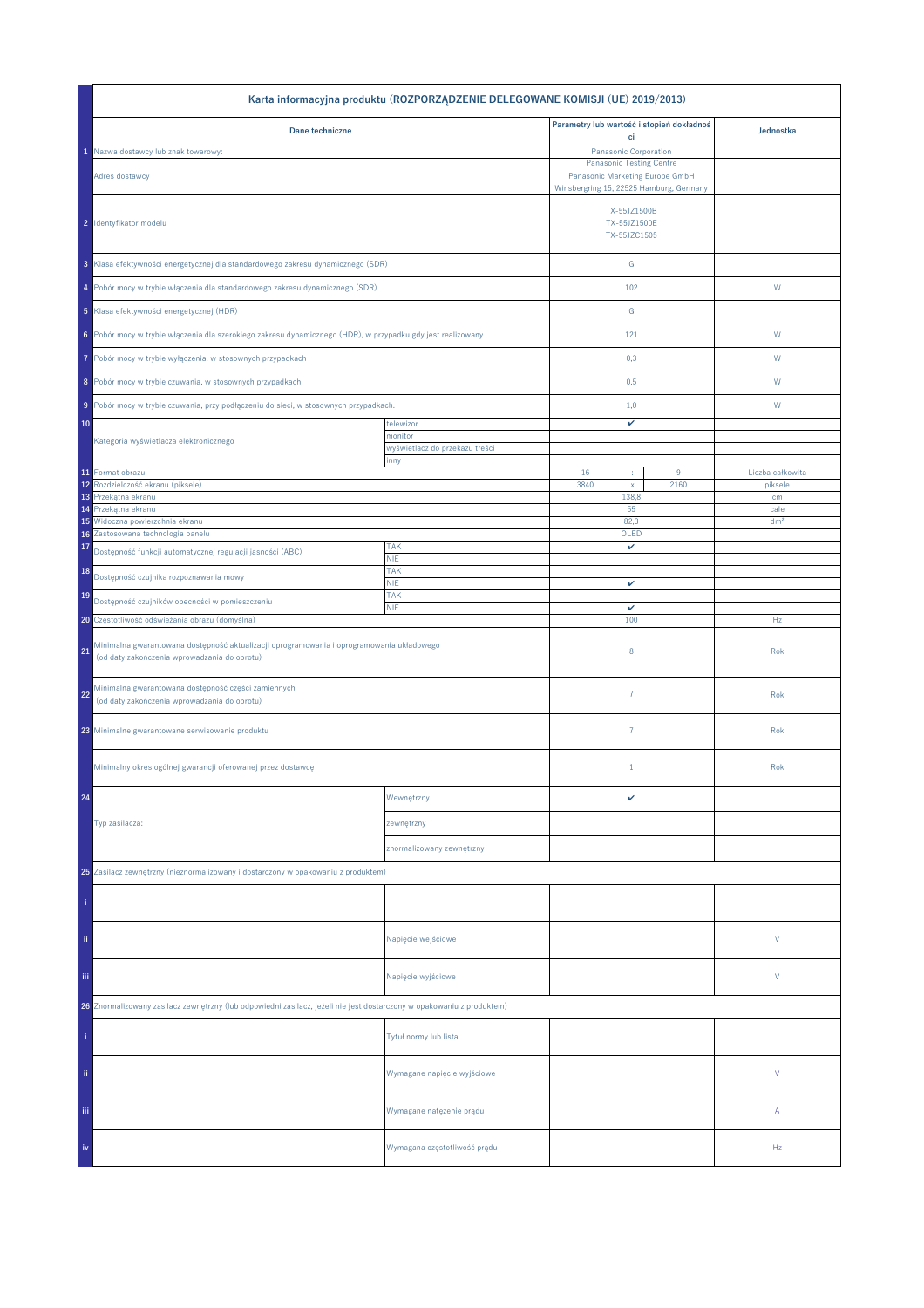| Toote teabeleht (KOMISJONI DELEGEERITUD MÄÄRUS (EL) 2019/2013)                                                          |                                   |                                                                                                                                        |      |                 |  |
|-------------------------------------------------------------------------------------------------------------------------|-----------------------------------|----------------------------------------------------------------------------------------------------------------------------------------|------|-----------------|--|
| Parameeter                                                                                                              |                                   | Parameeter või väärtus ja täpsus                                                                                                       |      | Ühik            |  |
| Tarnija nimi või kaubamärk<br>Tarnija aadress                                                                           |                                   | Panasonic Corporation<br><b>Panasonic Testing Centre</b><br>Panasonic Marketing Europe GmbH<br>Winsbergring 15, 22525 Hamburg, Germany |      |                 |  |
| 2 Mudelitähis                                                                                                           |                                   | TX-55JZ1500B<br>TX-55JZ1500E<br>TX-55JZC1505                                                                                           |      |                 |  |
| 3 Energiaklass standardse heledusvahemiku (SDR) puhul                                                                   |                                   | ${\mathsf G}$                                                                                                                          |      |                 |  |
| 4 Sisselülitatud seisundi energiatarbimine standardse heledusvahemiku (SDR) puhul                                       |                                   | 102                                                                                                                                    |      | W               |  |
| 5 Energiatõhususe klass (HDR)                                                                                           |                                   | ${\mathsf G}$                                                                                                                          |      |                 |  |
| 6 Sisselülitatud seisundi energiatarbimine laiendatud heledusvahemiku (HDR) puhul, (kui seda kasutatakse)               |                                   | 121                                                                                                                                    |      | W               |  |
| 7 Energiatarbimine väljalülitatud seisundis, (kui on asjakohane)                                                        |                                   | 0,3                                                                                                                                    |      | W               |  |
| 8 Energiatarbimine ooteseisundis, (kui on asjakohane)                                                                   |                                   | 0,5                                                                                                                                    |      | W               |  |
| 9 Energiatarbimine võrguühendusega ooteseisundis, (kui on asjakohane)                                                   |                                   | 1,0                                                                                                                                    |      | W               |  |
| 10                                                                                                                      | televiisor                        | v                                                                                                                                      |      |                 |  |
| Kuvari liik                                                                                                             | arvutikuvar<br>infoekraan         |                                                                                                                                        |      |                 |  |
| 11 Suuruste suhe                                                                                                        | muu                               | 16                                                                                                                                     | 9    | täisarv         |  |
| 12 Eraldusteravus (pikslites)                                                                                           |                                   | 3840<br>$\bar{\mathbf{x}}$                                                                                                             | 2160 | piksel          |  |
| 13 Ekraani diagonaal<br>Ekraani diagonaal<br>14                                                                         |                                   | 138,8<br>55                                                                                                                            |      | cm<br>tolli     |  |
| Ekraani nähtava osa pindala                                                                                             |                                   | 82,3                                                                                                                                   |      | dm <sup>2</sup> |  |
| Kasutatud ekraanitehnoloogia<br>16<br>17                                                                                | <b>JAH</b>                        | OLED<br>v                                                                                                                              |      |                 |  |
| Heleduse automaatne reguleerimine (Automatic Brightness Control, ABC)<br>18                                             | ΕI<br><b>JAH</b>                  |                                                                                                                                        |      |                 |  |
| Häältuvastuse andur                                                                                                     | FI.                               | v                                                                                                                                      |      |                 |  |
| 19<br>Liikumisandur                                                                                                     | JAH<br>EI.                        | $\checkmark$                                                                                                                           |      |                 |  |
| 20 Kujutise värskendussagedus, (vaikimisi)                                                                              |                                   | 100                                                                                                                                    |      | Hz              |  |
| Tarkvara ja püsivara uuenduste minimaalne tagatud kättesaadavus<br>21<br>(alates turule laskmise lõpetamise kuupäevast) |                                   | 8                                                                                                                                      |      | Aasta           |  |
| Varuosade minimaalne tagatud kättesaadavus<br>22<br>(alates turule laskmise lõpetamise kuupäevast)                      |                                   | $\overline{7}$                                                                                                                         |      | Aasta           |  |
| 23 Minimaalne garanteeritud tootetugi                                                                                   |                                   | 7                                                                                                                                      |      | Aasta           |  |
| Tarnija pakutava üldgarantii minimaalne kestus                                                                          |                                   | $\mathbf{1}$                                                                                                                           |      | Aasta           |  |
| 24                                                                                                                      | <b>Sisemine</b>                   | v                                                                                                                                      |      |                 |  |
| Toiteallika liik:                                                                                                       | väline                            |                                                                                                                                        |      |                 |  |
|                                                                                                                         | standardne väline                 |                                                                                                                                        |      |                 |  |
| 25 Välistoiteallikas (mittestandardne ja lisatud tootekasti)                                                            |                                   |                                                                                                                                        |      |                 |  |
|                                                                                                                         |                                   |                                                                                                                                        |      |                 |  |
| ii.                                                                                                                     | Sisendpinge                       |                                                                                                                                        |      | ٧               |  |
| iij                                                                                                                     | Väljundpinge                      |                                                                                                                                        |      | ٧               |  |
| 26 Standardne välistoiteallikas (või sobiv toiteallikas, kui seda pole lisatud tootekasti)                              |                                   |                                                                                                                                        |      |                 |  |
|                                                                                                                         | Standardi(te) nimetus või loetelu |                                                                                                                                        |      |                 |  |
| ii.                                                                                                                     | Nõutav väljundpinge               |                                                                                                                                        |      | V               |  |
| Ϊij                                                                                                                     | Nõutav voolutugevus               |                                                                                                                                        |      | Α               |  |
| iv                                                                                                                      | Nõutav voolusagedus               |                                                                                                                                        |      | Hz              |  |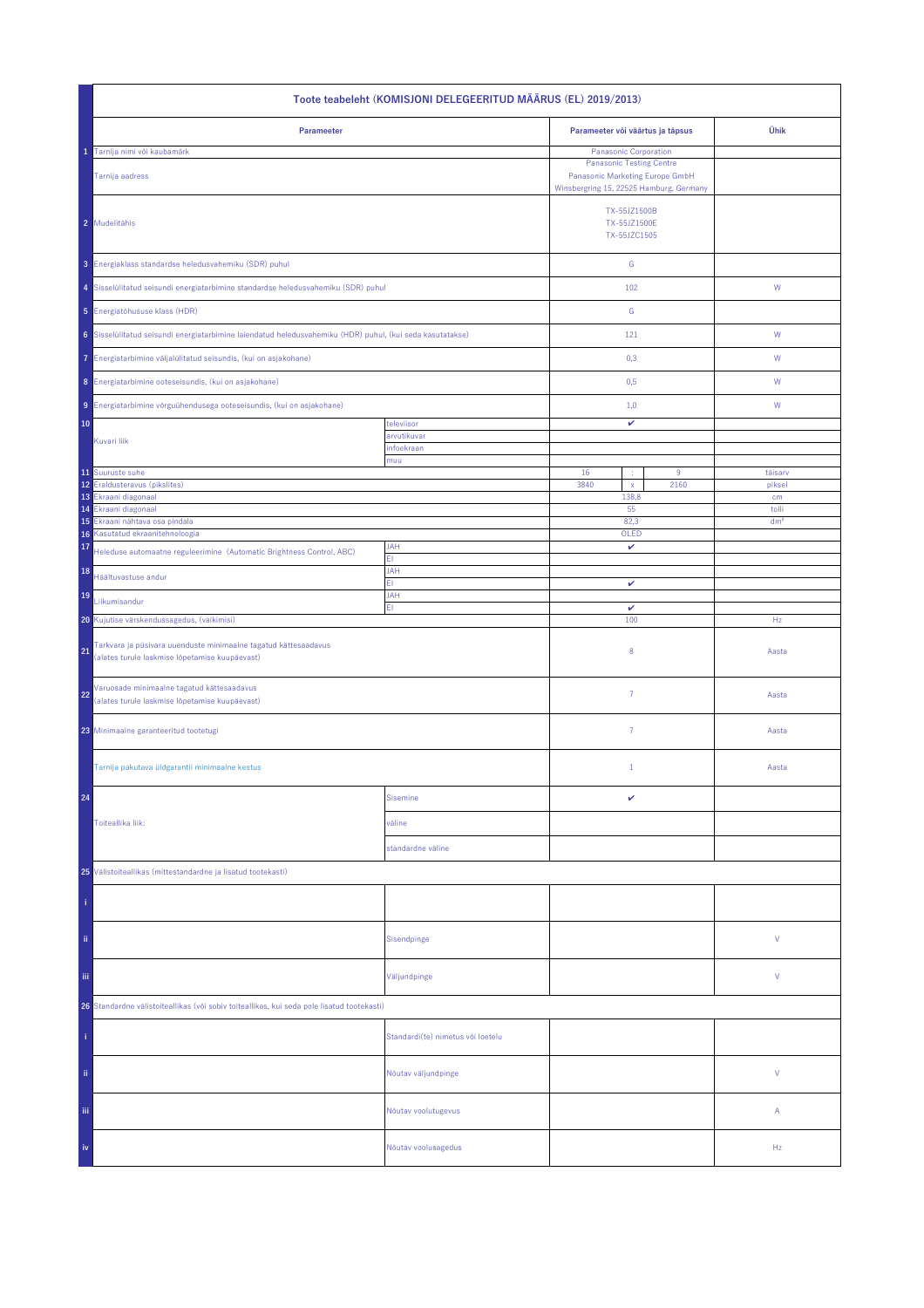| Ražojuma informācijas lapa (KOMISIJAS DELEĢĒTĀ REGULA (ES) 2019/2013)                                                        |                                  |                                                                                                               |                 |  |  |
|------------------------------------------------------------------------------------------------------------------------------|----------------------------------|---------------------------------------------------------------------------------------------------------------|-----------------|--|--|
| <b>Parametrs</b>                                                                                                             |                                  | Parametra vērtība un precizitāte                                                                              | Mērvienība      |  |  |
| 1 Piegādātāja nosaukums vai preču zīme                                                                                       |                                  | Panasonic Corporation                                                                                         |                 |  |  |
| Piegādātāja adrese                                                                                                           |                                  | <b>Panasonic Testing Centre</b><br>Panasonic Marketing Europe GmbH<br>Winsbergring 15, 22525 Hamburg, Germany |                 |  |  |
| 2 Modeļa identifikators                                                                                                      |                                  | TX-55JZ1500B<br>TX-55JZ1500E<br>TX-55JZC1505                                                                  |                 |  |  |
| 3 Energoefektivitātes klase SDR (standarta dinamiskais diapazons)                                                            |                                  | ${\mathbb G}$                                                                                                 |                 |  |  |
| 4 Aktīvā režīmā pieprasītā jauda SDR (standarta dinamiskais diapazons)                                                       |                                  | 102                                                                                                           | W               |  |  |
| 5 Energoefektivitätes klase (HDR)                                                                                            |                                  | ${\mathbb G}$                                                                                                 |                 |  |  |
| 6 Aktīvā režīmā pieprasītā jauda plašā dinamiskajā diapazonā (HDR), ja ir                                                    |                                  | 121                                                                                                           | W               |  |  |
| Pieprasītā jauda izslēgtā režīmā, ja piemēro<br>7                                                                            |                                  | 0,3                                                                                                           | W               |  |  |
| 8 Pieprasītā jauda gaidstāves režīmā (W), ja piemēro                                                                         |                                  | 0,5                                                                                                           | W               |  |  |
| 9 Pieprasītā jauda tīklierosas gaidstāves režīmā (W), ja piemēro                                                             |                                  | 1,0                                                                                                           | W               |  |  |
| 10                                                                                                                           | televizors                       | v                                                                                                             |                 |  |  |
| Elektroniskā displeja kategorija                                                                                             | monitors                         |                                                                                                               |                 |  |  |
|                                                                                                                              | informatīvais displejs<br>cits   |                                                                                                               |                 |  |  |
| 11 Platuma/augstuma samērs                                                                                                   |                                  | 16<br>$9\,$<br>$\cdot$                                                                                        | vesels skaitlis |  |  |
| 12 Ekrāna izšķirtspēja (pikseļos)<br>13 Ekrâna izmêrs pa diagonâli                                                           |                                  | 3840<br>2160<br>$\mathsf X$<br>138,8                                                                          | pikseļi<br>cm   |  |  |
| Ekrâna izmêrs pa diagonâli<br>14                                                                                             |                                  | 55                                                                                                            | collas          |  |  |
| Ekrāna redzamais laukums<br>15                                                                                               |                                  | 82,3                                                                                                          | dm <sup>2</sup> |  |  |
| Izmantotā paneļu tehnoloģija<br>16<br>17                                                                                     | JĀ                               | OLED<br>v                                                                                                     |                 |  |  |
| r pieejama spilgtuma automātiska regulēšana (ABC)                                                                            | ΝĒ                               |                                                                                                               |                 |  |  |
| 18<br>r pieejams balss atpazīšanas sensors                                                                                   | JĀ<br>ΝĒ                         | v                                                                                                             |                 |  |  |
| 19<br>Ir pieejams klātbūtnes telpā sensors                                                                                   | JĀ<br>ΝĒ                         | v                                                                                                             |                 |  |  |
| 20 Attēla atsvaidzes intensitāte (parastā konfigurācija)                                                                     |                                  | 100                                                                                                           | Hz              |  |  |
| Programmatūras un aparātprogrammatūras atjauninājumu minimālā garantētā pieejamība<br>21<br>(no tirgū laišanas beigu dienas) |                                  | 8                                                                                                             | Gads            |  |  |
| 22 Rezerves daļu minimālā garantētā pieejamība (no tirgū laišanas beigu dienas)                                              |                                  | $\overline{7}$                                                                                                | Gads            |  |  |
| 23 Minimālais garantētais ražojumu atbalsts                                                                                  |                                  | $\overline{7}$                                                                                                | Gads            |  |  |
| Piegādātāja piedāvātās vispārējās garantijas minimālais ilgums                                                               |                                  | $\mathbf{1}$                                                                                                  | Gads            |  |  |
| 24                                                                                                                           | lekšējais                        | v                                                                                                             |                 |  |  |
| Barošanas avota tips                                                                                                         | ārējais                          |                                                                                                               |                 |  |  |
|                                                                                                                              | standartizēts ārējais            |                                                                                                               |                 |  |  |
| 25 Ārējais barošanas avots (nestandartizēts un iekļauts ražojuma komplektācijā)                                              |                                  |                                                                                                               |                 |  |  |
|                                                                                                                              |                                  |                                                                                                               |                 |  |  |
| ii.                                                                                                                          | leejas spriegums                 |                                                                                                               | V               |  |  |
| Ϊij                                                                                                                          | Izejas spriegums                 |                                                                                                               | V               |  |  |
| 26 Standartizēts ārējais barošanas avots (vai atbilstošs, ja nav iekļauts ražojuma komplektācijā)                            |                                  |                                                                                                               |                 |  |  |
|                                                                                                                              | Standarta nosaukums vai saraksts |                                                                                                               |                 |  |  |
| ii.                                                                                                                          | Vajadzīgais izejas spriegums     |                                                                                                               | $\mathsf{V}$    |  |  |
| Ϊij                                                                                                                          | Vajadzīgais strāvas stiprums     |                                                                                                               | Α               |  |  |
| iv                                                                                                                           | Vajadzīgā strāvas frekvence      |                                                                                                               | Hz              |  |  |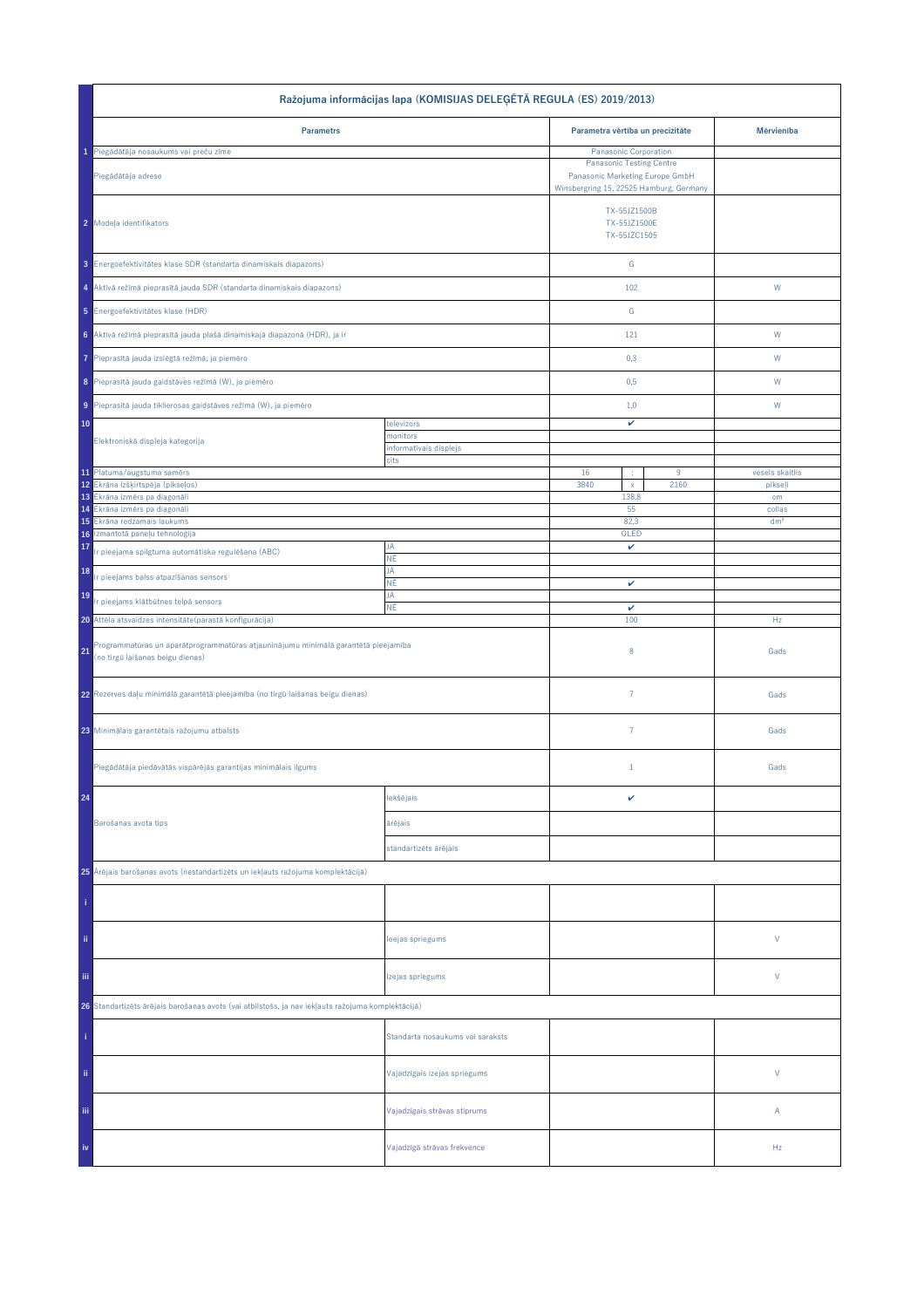| Gaminio informacijos lapas (KOMISIJOS DELEGUOTASIS REGLAMENTAS (ES) 2019/2013)                                                                                           |                                     |                                                                                                                                        |      |                    |  |
|--------------------------------------------------------------------------------------------------------------------------------------------------------------------------|-------------------------------------|----------------------------------------------------------------------------------------------------------------------------------------|------|--------------------|--|
| <b>Parametras</b>                                                                                                                                                        |                                     | Parametras ar vertė ir tikslumas                                                                                                       |      | <b>Vienetas</b>    |  |
| Tiekėjo pavadinimas arba prekės ženklas<br>Tiekėjo adresas                                                                                                               |                                     | Panasonic Corporation<br><b>Panasonic Testing Centre</b><br>Panasonic Marketing Europe GmbH<br>Winsbergring 15, 22525 Hamburg, Germany |      |                    |  |
| 2 Modelio žymuo                                                                                                                                                          |                                     | TX-55JZ1500B<br>TX-55JZ1500E<br>TX-55JZC1505                                                                                           |      |                    |  |
| 3 Energijos vartojimo efektyvumo klasė veikiant standartinės dinaminės srities (SDR) veiksena                                                                            |                                     | ${\mathsf G}$                                                                                                                          |      |                    |  |
| Jjungties veiksenos galios poreikis veikiant standartinės dinaminės srities (SDR) veiksena<br>4                                                                          |                                     | 102                                                                                                                                    |      | ${\mathsf W}$      |  |
| 5 Energijos vartojimo efektyvumo klasė (HDR)                                                                                                                             |                                     | G                                                                                                                                      |      |                    |  |
| 6 Jjungties veiksenos galios poreikis veikiant didelės dinaminės srities (HDR) veiksena, jeigu ji įdiegta                                                                |                                     | 121                                                                                                                                    |      | W                  |  |
| Išjungties veiksenos galios poreikis, jei taikytina<br>7                                                                                                                 |                                     | 0,3                                                                                                                                    |      | W                  |  |
| 8 Budėjimo veiksenos galios poreikis, jei taikytina                                                                                                                      |                                     | 0,5                                                                                                                                    |      | W                  |  |
| 9 Tinklinės budėjimo veiksenos galios poreikis, jei taikytina                                                                                                            |                                     | 1,0                                                                                                                                    |      | W                  |  |
| 10                                                                                                                                                                       | televizorius<br>monitorius          | v                                                                                                                                      |      |                    |  |
| Elektroninio vaizduoklio kategorija                                                                                                                                      | informacinis                        |                                                                                                                                        |      |                    |  |
| 11 Dydžio santykis                                                                                                                                                       | kita                                | 16<br>÷                                                                                                                                | 9    | sveikasis skaičius |  |
| 12<br>Ekrano skyra (pikseliais)                                                                                                                                          |                                     | 3840<br>$\mathsf{x}$                                                                                                                   | 2160 | pikseliai          |  |
| 13<br>Ekrano įstrižainė<br>14<br>Ekrano įstrižainė                                                                                                                       |                                     | 138,8<br>55                                                                                                                            |      | cm<br>coliai       |  |
| 15 Matomas ekrano plotas                                                                                                                                                 |                                     | 82,3                                                                                                                                   |      | dm <sup>2</sup>    |  |
| Naudojama ekrano technologija<br>16                                                                                                                                      |                                     | OLED                                                                                                                                   |      |                    |  |
| 17<br>Yra automatinio skaisčio reguliavimo (ABC) funkcija                                                                                                                | TAIP<br>NE.                         | v                                                                                                                                      |      |                    |  |
| 18<br>Yra balso atpažinimo jutiklis                                                                                                                                      | TAIP                                |                                                                                                                                        |      |                    |  |
| 19                                                                                                                                                                       | <b>NE</b><br>TAIP                   | v                                                                                                                                      |      |                    |  |
| Yra buvimo patalpoje jutiklis                                                                                                                                            | <b>NE</b>                           | $\checkmark$                                                                                                                           |      |                    |  |
| 20 Vaizdo atnaujinimo dažnis (nustatytasis)                                                                                                                              |                                     | 100                                                                                                                                    |      | Hz                 |  |
| Minimalus garantuotas programinės įrangos ir programinės aparatinės įrangos atnaujinimų prieinamumo laikotarpis<br>21<br>(nuo tiekimo rinkai laikotarpio pabaigos datos) |                                     | 8                                                                                                                                      |      | Metai              |  |
| Minimalus garantuotas atsarginių dalių prieinamumo laikotarpis<br>22<br>(nuo tiekimo rinkai laikotarpio pabaigos datos)                                                  |                                     | $\overline{7}$                                                                                                                         |      | Metai              |  |
| 23 Minimalus garantuotas su gaminiu susijusios pagalbos teikimo laikotarpis                                                                                              |                                     | $\overline{7}$                                                                                                                         |      | Metai              |  |
| Minimali tiekėjo suteiktos bendrosios garantijos trukmė                                                                                                                  |                                     | $1\,$                                                                                                                                  |      | Metai              |  |
| 24                                                                                                                                                                       | Vidinis                             | v                                                                                                                                      |      |                    |  |
| Maitinimo šaltinio tipas                                                                                                                                                 | išorinis                            |                                                                                                                                        |      |                    |  |
|                                                                                                                                                                          | standartizuotas išorinis            |                                                                                                                                        |      |                    |  |
| 25 Išorinis maitinimo šaltinis (nestandartizuotas, įdėtas į gaminio dėžę)                                                                                                |                                     |                                                                                                                                        |      |                    |  |
|                                                                                                                                                                          |                                     |                                                                                                                                        |      |                    |  |
| ii.                                                                                                                                                                      | įėjimo įtampa                       |                                                                                                                                        |      | ٧                  |  |
| Ϊij                                                                                                                                                                      | Išėjimo įtampa                      |                                                                                                                                        |      | ٧                  |  |
| Išorinis standartizuotas maitinimo šaltinis (arba tinkamas, jei neįdėtas į gaminio dėžę)<br>26                                                                           |                                     |                                                                                                                                        |      |                    |  |
|                                                                                                                                                                          | Standartinis pavadinimas ar sąrašas |                                                                                                                                        |      |                    |  |
| ii.                                                                                                                                                                      | Reikiama išėjimo įtampa             |                                                                                                                                        |      | V                  |  |
| Ϊij                                                                                                                                                                      | Reikiama tiekiama srovė             |                                                                                                                                        |      | Α                  |  |
| iv                                                                                                                                                                       | Reikiamas srovės dažnis             |                                                                                                                                        |      | Hz                 |  |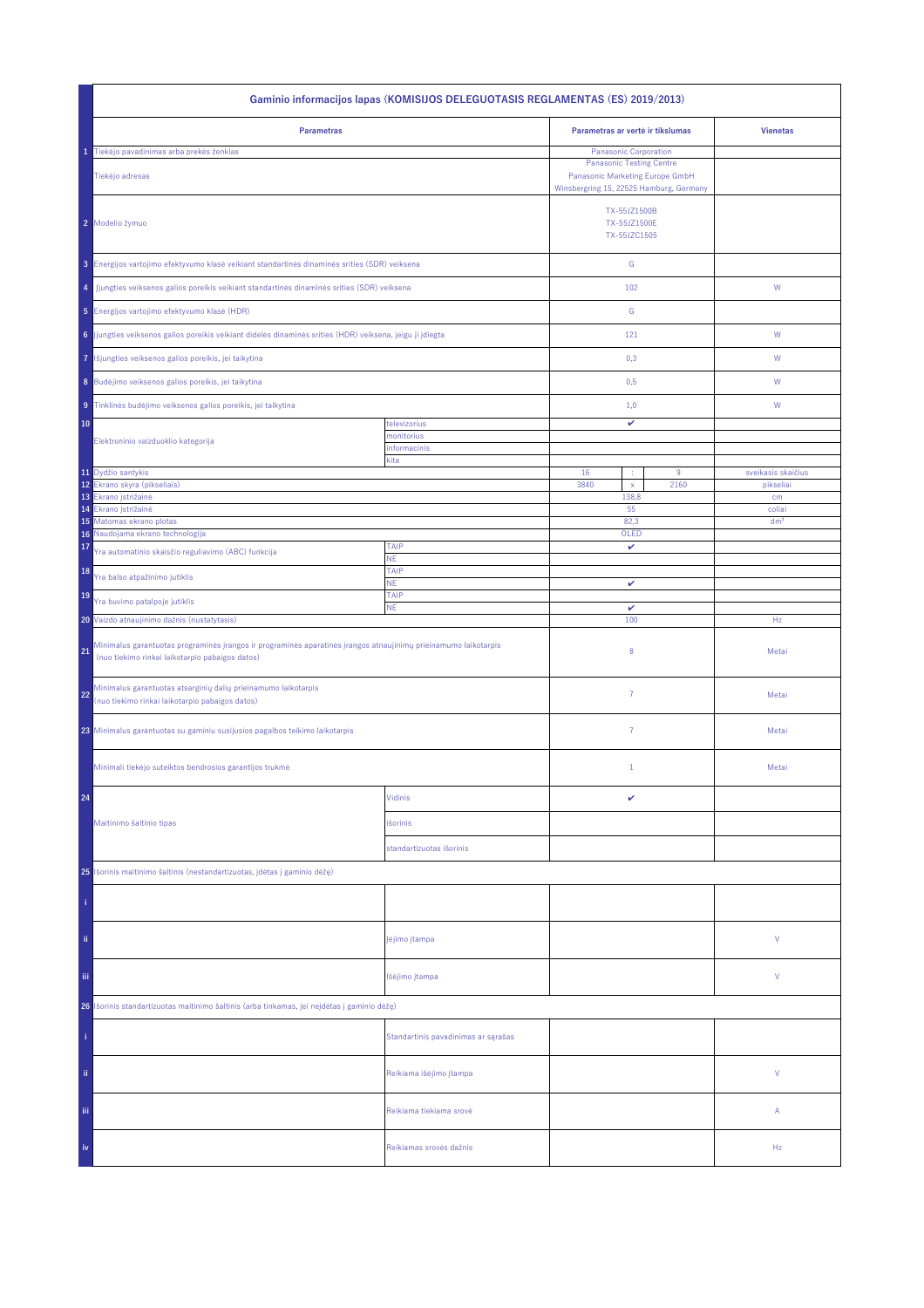| Informační list výrobku (NAŘÍZENÍ KOMISE V PŘENESENÉ PRAVOMOCI (EU) 2019/2013)                               |                              |                                              |                                                                                                               |                      |  |
|--------------------------------------------------------------------------------------------------------------|------------------------------|----------------------------------------------|---------------------------------------------------------------------------------------------------------------|----------------------|--|
| Parametr                                                                                                     |                              | Parametr nebo hodnota a přesnost             |                                                                                                               | Jednotka             |  |
| Název nebo ochranná známka dodavatele                                                                        |                              | Panasonic Corporation                        |                                                                                                               |                      |  |
| Název dodavatele                                                                                             |                              |                                              | <b>Panasonic Testing Centre</b><br>Panasonic Marketing Europe GmbH<br>Winsbergring 15, 22525 Hamburg, Germany |                      |  |
| 2 Identifikátor modelu                                                                                       |                              | TX-55JZ1500B<br>TX-55JZ1500E<br>TX-55JZC1505 |                                                                                                               |                      |  |
| 3 Třída energetické účinnosti u standardního dynamického rozsahu (SDR)                                       |                              | ${\mathbb G}$                                |                                                                                                               |                      |  |
| 4 Příkon v zapnutém stavu u standardního dynamického rozsahu (SDR)                                           |                              | 102                                          |                                                                                                               | W                    |  |
| 5 Třída energetické účinnosti (HDR)                                                                          |                              | ${\mathbb G}$                                |                                                                                                               |                      |  |
| 6 Příkon v zapnutém stavu v režimu vysoce dynamického rozsahu (HDR), pokud je zaveden                        |                              | 121                                          |                                                                                                               | ${\mathsf W}$        |  |
| Vypnutý stav, příkon, (v příslušných případech)<br>7                                                         |                              | 0,3                                          |                                                                                                               | W                    |  |
| 8 Příkon v pohotovostním režimu, (v příslušných případech)                                                   |                              | 0,5                                          |                                                                                                               | W                    |  |
| Příkon pohotovostním režimu při připojení na síť (v příslušných případech)<br>9                              |                              | 1,0                                          |                                                                                                               | W                    |  |
| 10                                                                                                           | televizor                    | v                                            |                                                                                                               |                      |  |
| Kategorie elektronického displeje                                                                            | monitor<br>informační        |                                              |                                                                                                               |                      |  |
|                                                                                                              | jiné                         |                                              |                                                                                                               |                      |  |
| 11 Poměr stran<br>Rozlišení obrazovky (v pixelech)<br>12                                                     |                              | 16<br>×<br>3840<br>$\mathsf X$               | 9<br>2160                                                                                                     | celé číslo<br>pixely |  |
| 13<br>Úhlopříčka obrazovky                                                                                   |                              | 138,8                                        |                                                                                                               | cm                   |  |
| Úhlopříčka obrazovky<br>14                                                                                   |                              | 55                                           |                                                                                                               | palce                |  |
| 15 Viditelná plocha obrazovky<br>16 Použitá technologie panelů                                               |                              | 82,3<br>OLED                                 |                                                                                                               | dm <sup>2</sup>      |  |
| 17<br>Dostupné automatické ovládání jasu (ABC)                                                               | <b>ANO</b>                   | v                                            |                                                                                                               |                      |  |
| 18                                                                                                           | ΝE.<br>ANO                   |                                              |                                                                                                               |                      |  |
| Dostupný snímač pro rozpoznávání hlasu                                                                       | <b>NE</b>                    | v                                            |                                                                                                               |                      |  |
| 19<br>Dostupný detektor přítomnosti v místnosti                                                              | ANO<br><b>NE</b>             | $\checkmark$                                 |                                                                                                               |                      |  |
| 20 Obnovovací frekvence obrazu (výchozí)                                                                     |                              | 100                                          |                                                                                                               | Hz                   |  |
| 21 Minimální zaručená dostupnost aktualizací softwaru a firmwaru (od data, kdy bylo ukončeno uvádění na trh) |                              | 8                                            |                                                                                                               | Rok                  |  |
| 22 Minimální zaručená dostupnost náhradních dílů (od data, kdy bylo ukončeno uvádění na trh)                 |                              | $\overline{7}$                               |                                                                                                               | Rok                  |  |
| 23 Minimální zaručená podpora výrobku                                                                        |                              | 7                                            |                                                                                                               | Rok                  |  |
| Minimální doba trvání záruky nabízená dodavatelem                                                            |                              | $\mathbf{1}$                                 |                                                                                                               | Rok                  |  |
| 24                                                                                                           | Vnitřní                      | v                                            |                                                                                                               |                      |  |
| Typ napájení:                                                                                                | Vnější                       |                                              |                                                                                                               |                      |  |
|                                                                                                              | Normalizované vnější         |                                              |                                                                                                               |                      |  |
| 25 Vnější napájecí zdroj (jiný než normalizovaný a součást balení výrobku)                                   |                              |                                              |                                                                                                               |                      |  |
|                                                                                                              |                              |                                              |                                                                                                               |                      |  |
| ii.                                                                                                          | Vstupní napětí               |                                              |                                                                                                               | V                    |  |
| Ϊij                                                                                                          | Výstupní napětí              |                                              |                                                                                                               | V                    |  |
| 26 Vnější normalizovaný napájecí zdroj (nebo vhodný zdroj tohoto typu, pokud není součástí balení výrobku)   |                              |                                              |                                                                                                               |                      |  |
|                                                                                                              | Standardní název nebo seznam |                                              |                                                                                                               |                      |  |
| ij,                                                                                                          | Požadované výstupní napětí   |                                              |                                                                                                               | V                    |  |
| Ϊij                                                                                                          | Požadovaný dodávaný proud    |                                              |                                                                                                               | Α                    |  |
| iv                                                                                                           | Požadovaný kmitočet proudu   |                                              |                                                                                                               | Hz                   |  |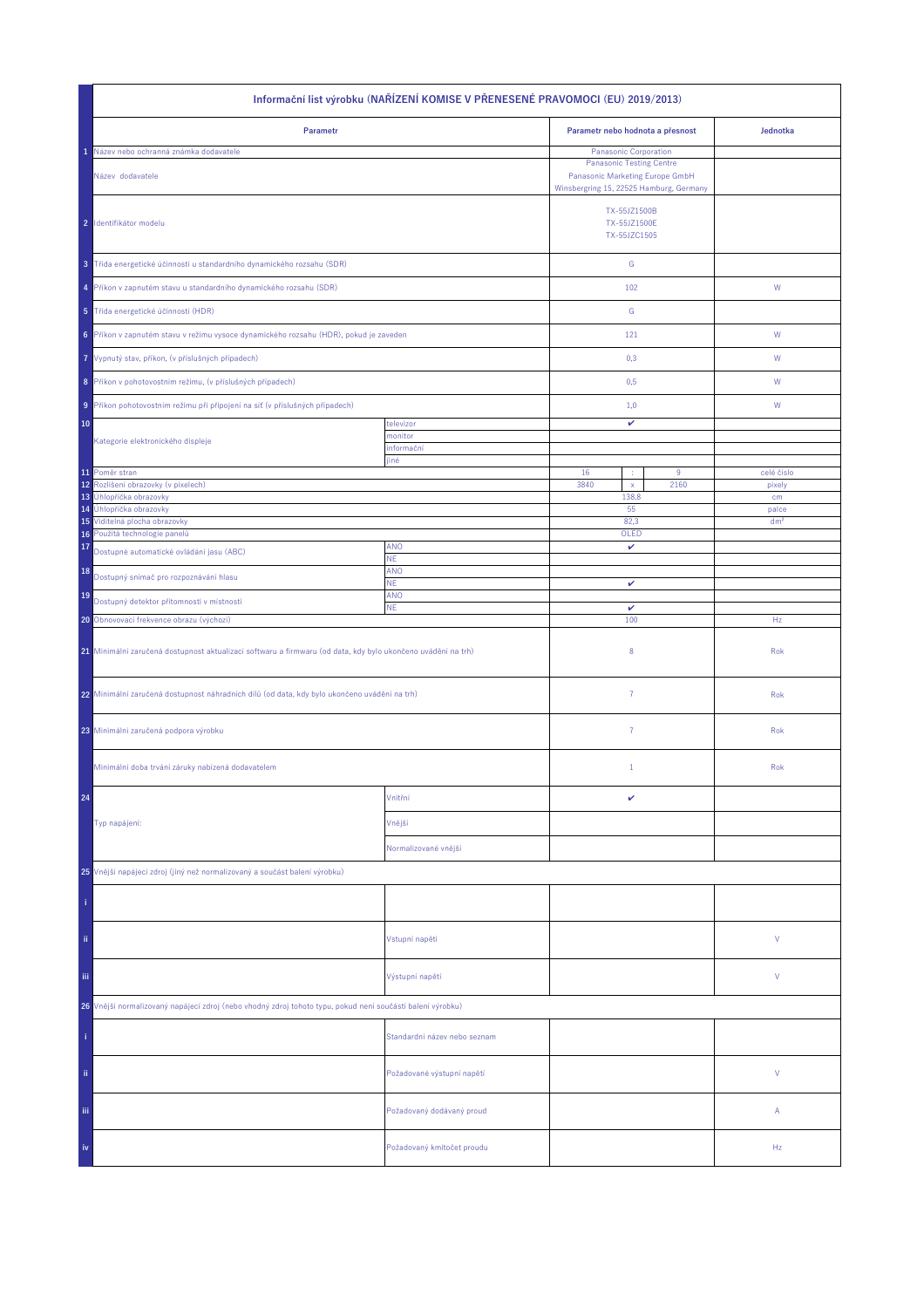| Termékismertető adatlap (A BIZOTTSÁG (EU) 2019/2013 FELHATALMAZÁSON ALAPULÓ RENDELETE)                                                          |                            |                                                                                                               |                                   |                       |
|-------------------------------------------------------------------------------------------------------------------------------------------------|----------------------------|---------------------------------------------------------------------------------------------------------------|-----------------------------------|-----------------------|
| Paraméter                                                                                                                                       |                            |                                                                                                               | Paraméter vagy érték és pontosság | Mértékegység          |
| 1 A szállító neve vagy védjegye                                                                                                                 |                            | <b>Panasonic Corporation</b>                                                                                  |                                   |                       |
| A szállító címe                                                                                                                                 |                            | <b>Panasonic Testing Centre</b><br>Panasonic Marketing Europe GmbH<br>Winsbergring 15, 22525 Hamburg, Germany |                                   |                       |
| 2 Modellazonosító                                                                                                                               |                            | TX-55JZ1500B<br>TX-55JZ1500E<br>TX-55JZC1505                                                                  |                                   |                       |
| 3 Energiahatékonysági osztály szabványos dinamikatartomány (SDR) esetén                                                                         |                            | ${\mathsf G}$                                                                                                 |                                   |                       |
| 4 Bekapcsolt üzemmód energiaigénye szabványos dinamikatartomány (SDR) esetén                                                                    |                            | 102                                                                                                           |                                   | ${\mathsf W}$         |
| 5 Energiahatékonysági osztály (HDR)                                                                                                             |                            | ${\mathbb G}$                                                                                                 |                                   |                       |
| 6 Bekapcsolt üzemmód energiaigénye nagy dinamikatartomány (HDR) megléte esetén                                                                  |                            | 121                                                                                                           |                                   | ${\mathsf W}$         |
| Energiaigény kikapcsolt üzemmódban (adott esetben)<br>7.                                                                                        |                            | 0,3                                                                                                           |                                   | W                     |
| 8 Energiaigény készenléti üzemmódban (adott esetben)                                                                                            |                            | 0,5                                                                                                           |                                   | W                     |
| 9 Energiaigény hálózatvezérelt készenléti üzemmódban (adott esetben)                                                                            |                            | 1,0                                                                                                           |                                   | W                     |
| 10                                                                                                                                              | televízió<br>monitor       | v                                                                                                             |                                   |                       |
| Elektronikus kijelző kategóriája                                                                                                                | reklámkijelző              |                                                                                                               |                                   |                       |
|                                                                                                                                                 | egyéb                      |                                                                                                               |                                   |                       |
| 11 Oldalarány<br>12<br>Képernyőfelbontás (képpontok)                                                                                            |                            | 16<br>÷<br>3840<br>$\mathsf{x}$                                                                               | 9<br>2160                         | egész szám<br>képpont |
| 13<br>Képátló                                                                                                                                   |                            | 138,8                                                                                                         |                                   | cm                    |
| 14<br>Képátló                                                                                                                                   |                            | 55                                                                                                            |                                   | hüvelyk               |
| 15<br>Látható képernyőterület<br>Alkalmazott paneltechnológia<br>16                                                                             | 82,3<br>OLED               |                                                                                                               |                                   | dm <sup>2</sup>       |
| 17<br>Automatikus fényerő-szabályozó (ABC) rendelkezésre áll                                                                                    | <b>IGEN</b><br><b>NEM</b>  | v                                                                                                             |                                   |                       |
| 18<br>Hangfelismerő érzékelő rendelkezésre áll                                                                                                  | <b>IGEN</b><br><b>NEM</b>  |                                                                                                               |                                   |                       |
| 19<br>Jelenlétérzékelő rendelkezésre áll                                                                                                        | <b>IGEN</b><br><b>NEM</b>  | v<br>v                                                                                                        |                                   |                       |
| 20 Képfrissítési frekvencia (alapértelmezett)                                                                                                   |                            | 100                                                                                                           |                                   | Hz                    |
| A szoftver- és firmwarefrissítések minimális garantált rendelkezésre állása<br>21<br>(a forgalomba hozatal befejezésének időpontjától számítva) |                            | 8                                                                                                             |                                   | Év                    |
| A tartalék alkatrészek minimális garantált rendelkezésre állása<br>22<br>(a forgalomba hozatal befejezésének időpontjától számítva)             |                            | 7                                                                                                             |                                   | Éν                    |
| 23 Garantált terméktámogatás minimális időtartama                                                                                               |                            | $\overline{7}$                                                                                                |                                   | Éν                    |
| A szállító által vállalt általános jótállás minimális időtartama                                                                                |                            | $\mathbf{1}$                                                                                                  |                                   | Év                    |
| 24                                                                                                                                              | Belső                      | v                                                                                                             |                                   |                       |
| A tápegység típusa:                                                                                                                             | külső                      |                                                                                                               |                                   |                       |
|                                                                                                                                                 | szabványos külső           |                                                                                                               |                                   |                       |
| 25 Külső tápegység (nem szabványos, és a termékdobozban található)                                                                              |                            |                                                                                                               |                                   |                       |
|                                                                                                                                                 |                            |                                                                                                               |                                   |                       |
| ii.                                                                                                                                             | Bemeneti feszültség        |                                                                                                               |                                   | V                     |
| iii.                                                                                                                                            | Kimeneti feszültség        |                                                                                                               |                                   | V                     |
| 26 Szabványos külső tápegység (vagy annak megfelelő, ha a termékdoboznak nem része)                                                             |                            |                                                                                                               |                                   |                       |
|                                                                                                                                                 | Szabvány neve vagy lista   |                                                                                                               |                                   |                       |
| ii.                                                                                                                                             | Előírt kimeneti feszültség |                                                                                                               |                                   | V                     |
| Ϊij                                                                                                                                             | Előírt szállított áram     |                                                                                                               |                                   | Α                     |
| iv                                                                                                                                              | Előírt áramfrekvencia      |                                                                                                               |                                   | Hz                    |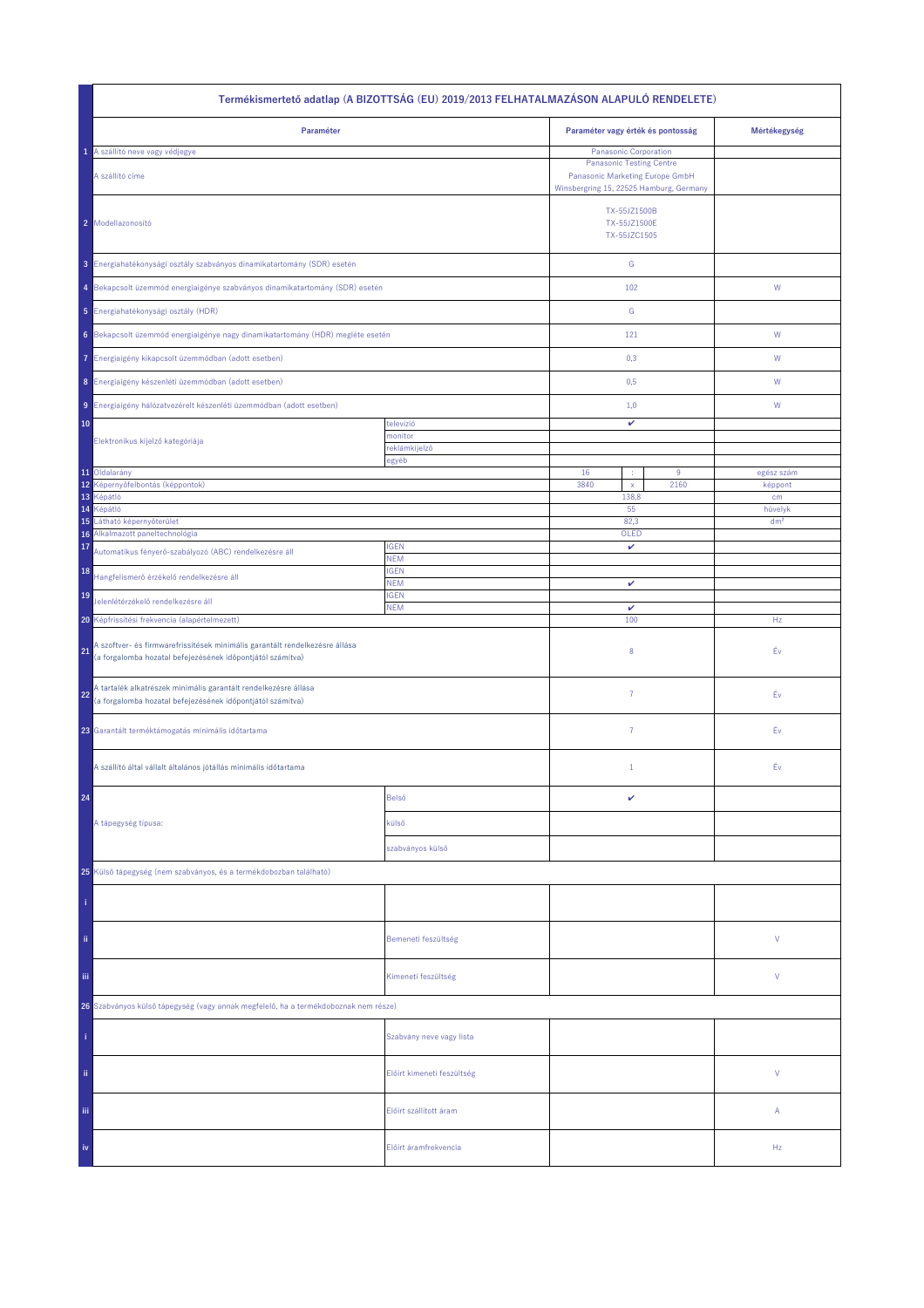| Informačný list výrobku (DELEGOVANÉ NARIADENIE KOMISIE (EÚ) 2019/2013)                                                |                               |                                                                                                               |                                              |                          |  |
|-----------------------------------------------------------------------------------------------------------------------|-------------------------------|---------------------------------------------------------------------------------------------------------------|----------------------------------------------|--------------------------|--|
| Parameter                                                                                                             |                               | Parameter alebo hodnota a presnosť                                                                            |                                              | Jednotka                 |  |
| Názov dodávateľa alebo jeho ochranná známka                                                                           |                               | Panasonic Corporation                                                                                         |                                              |                          |  |
| Názov dodávateľa                                                                                                      |                               | <b>Panasonic Testing Centre</b><br>Panasonic Marketing Europe GmbH<br>Winsbergring 15, 22525 Hamburg, Germany |                                              |                          |  |
| 2 Identifikátor modelu                                                                                                |                               |                                                                                                               | TX-55JZ1500B<br>TX-55JZ1500E<br>TX-55JZC1505 |                          |  |
| 3 Trieda energetickej účinnosti pre štandardný dynamický rozsah (SDR)                                                 |                               | ${\mathbb G}$                                                                                                 |                                              |                          |  |
| 4 Príkon v režime zapnutia pre štandardný dynamický rozsah (SDR)                                                      |                               | 102                                                                                                           |                                              | W                        |  |
| 5 Trieda energetickej účinnosti (HDR)                                                                                 |                               | ${\mathbb G}$                                                                                                 |                                              |                          |  |
| 6 Príkon v režime zapnutia pre vysoký dynamický rozsah (HDR), ak je k dispozícii                                      |                               | 121                                                                                                           |                                              | W                        |  |
| Príkon v režime vypnutia, ak je k dispozícii<br>7                                                                     |                               | 0,3                                                                                                           |                                              | W                        |  |
| 8 Príkon v režime pohotovosti, ak je k dispozícii                                                                     |                               | 0,5                                                                                                           |                                              | W                        |  |
| 9 Príkon v režime pohotovosti pri zapojení v sieti, ak je k dispozícii                                                |                               | 1,0                                                                                                           |                                              | W                        |  |
| 10                                                                                                                    | televízor                     | v                                                                                                             |                                              |                          |  |
| Kategória elektronického displeja                                                                                     | monitor<br>informačný displej |                                                                                                               |                                              |                          |  |
| 11 Pomer strán                                                                                                        | iné                           | 16<br>×                                                                                                       | 9                                            | celé číslo               |  |
| 12<br>Rozlíšenie zobrazovacej jednotky (pixely)                                                                       |                               | 3840<br>$\mathsf X$                                                                                           | 2160                                         | pixely                   |  |
| Uhlopriečka zobrazovacej jednotky<br>13                                                                               |                               | 138,8                                                                                                         |                                              | cm                       |  |
| Uhlopriečka zobrazovacej jednotky<br>14<br>15 Viditeľná plocha zobrazovacej jednotky                                  |                               | 55<br>82,3                                                                                                    |                                              | palce<br>dm <sup>2</sup> |  |
| 16 Použitá technológia panelu                                                                                         |                               | OLED                                                                                                          |                                              |                          |  |
| 17<br>K dispozícii je automatická regulácia jasu (ABC)                                                                | ÁNO<br><b>NIE</b>             | v                                                                                                             |                                              |                          |  |
| 18<br>K dispozícii je snímač rozpoznávania reči                                                                       | ÁNO                           |                                                                                                               |                                              |                          |  |
| 19                                                                                                                    | <b>NIE</b><br>ÁNO             | v                                                                                                             |                                              |                          |  |
| K dispozícii je snímač prítomnosti v miestnosti                                                                       | <b>NIE</b>                    | $\checkmark$                                                                                                  |                                              |                          |  |
| 20 Obnovovací kmitočet obrazovky, (predvolený)                                                                        |                               | 100                                                                                                           |                                              | Hz                       |  |
| 21 Minimálna zaručená dostupnosť aktualizácií softvéru a firmvéru (od dátumu, keď sa výrobok prestáva dodávať na trh) |                               | 8                                                                                                             |                                              | Rok                      |  |
| 22 Minimálna zaručená dostupnosť náhradných dielov (od dátumu, keď sa výrobok prestáva dodávať na trh)                |                               | $\overline{7}$                                                                                                |                                              | Rok                      |  |
| 23 Minimálna zaručená podpora výrobkov                                                                                |                               | 7                                                                                                             |                                              | Rok                      |  |
| Minimálne trvanie celkovej záruky, ktorú ponúka dodávateľ                                                             |                               | $\mathbf{1}$                                                                                                  |                                              | Rok                      |  |
| 24                                                                                                                    | interný                       | v                                                                                                             |                                              |                          |  |
| Typ zdroja napájania:                                                                                                 | externý                       |                                                                                                               |                                              |                          |  |
|                                                                                                                       | normalizovaný externý         |                                                                                                               |                                              |                          |  |
| 25 Externý zdroj napájania (nenormalizovaný, súčasť balenia výrobku)                                                  |                               |                                                                                                               |                                              |                          |  |
|                                                                                                                       |                               |                                                                                                               |                                              |                          |  |
|                                                                                                                       |                               |                                                                                                               |                                              |                          |  |
| ii.                                                                                                                   | Vstupné napätie               |                                                                                                               |                                              | V                        |  |
| Ϊij                                                                                                                   | Výstupné napätie              |                                                                                                               |                                              | V                        |  |
| 26 Externý normalizovaný zdroj napájania (alebo vhodný zdroj, ak nie je súčasťou balenia výrobku)                     |                               |                                                                                                               |                                              |                          |  |
|                                                                                                                       | Štandardný názov alebo zoznam |                                                                                                               |                                              |                          |  |
| ij,                                                                                                                   | Požadované výstupné napätie   |                                                                                                               |                                              | V                        |  |
| Ϊij                                                                                                                   | Požadovaný prúd               |                                                                                                               |                                              | Α                        |  |
| iv                                                                                                                    | Požadovaná frekvencia prúdu   |                                                                                                               |                                              | Hz                       |  |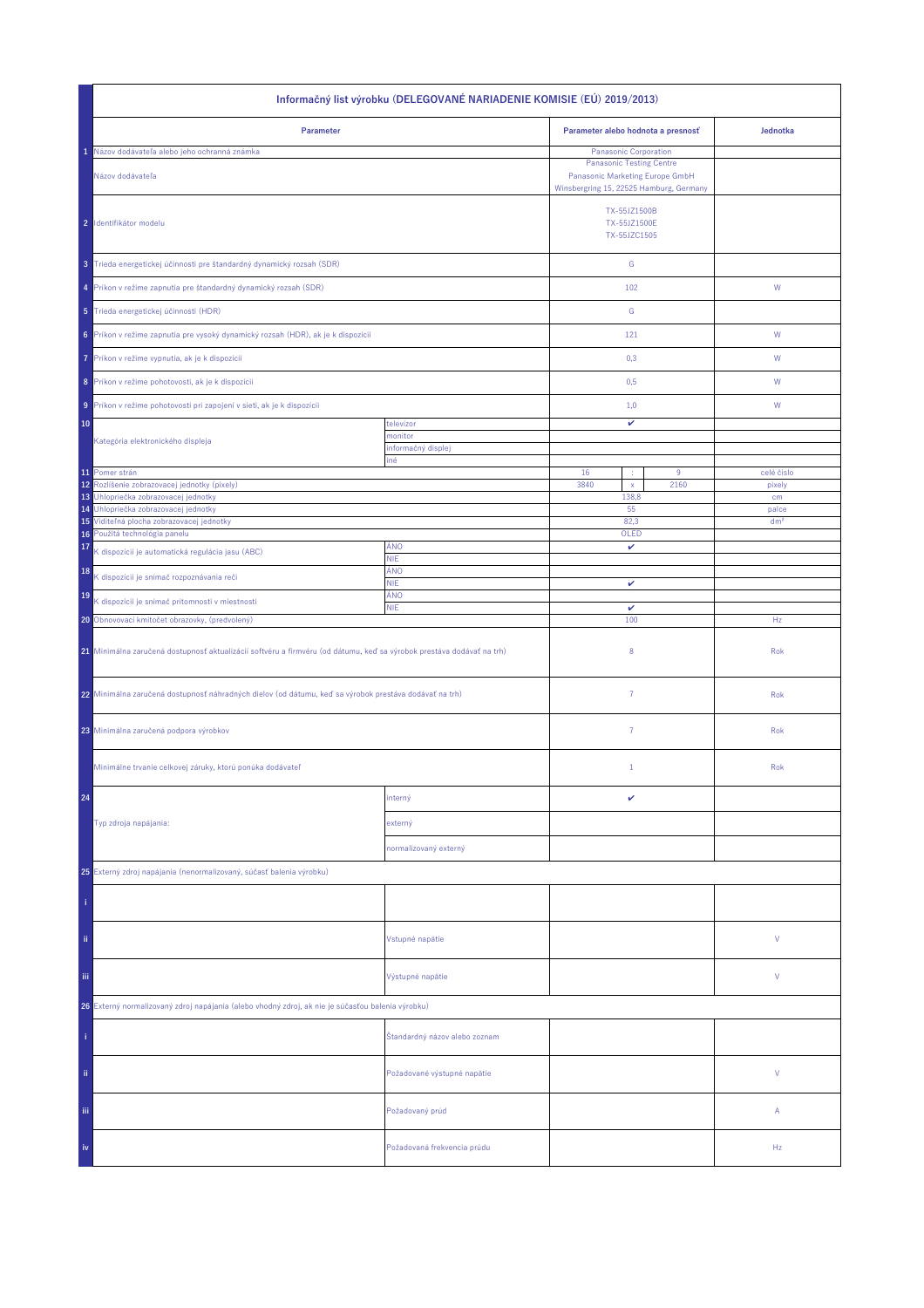| Informacijski list izdelka (DELEGIRANA UREDBA KOMISIJE (EU) 2019/2013)                                                    |                                        |                                                                                                               |                        |  |  |
|---------------------------------------------------------------------------------------------------------------------------|----------------------------------------|---------------------------------------------------------------------------------------------------------------|------------------------|--|--|
| Parameter                                                                                                                 |                                        | Parameter ali vrednost in natančnost                                                                          | <b>Enota</b>           |  |  |
| Dobaviteljevo ime ali blagovna znamka;                                                                                    |                                        | Panasonic Corporation                                                                                         |                        |  |  |
| Naslov dobavitelja                                                                                                        |                                        | <b>Panasonic Testing Centre</b><br>Panasonic Marketing Europe GmbH<br>Winsbergring 15, 22525 Hamburg, Germany |                        |  |  |
| 2 Identifikacijska oznaka modela                                                                                          |                                        | TX-55JZ1500B<br>TX-55JZ1500E<br>TX-55JZC1505                                                                  |                        |  |  |
| 3 Razred energijske učinkovitosti za standardno dinamično območje (SDR)                                                   |                                        | ${\mathbb G}$                                                                                                 |                        |  |  |
| 4 Zahtevana moč v stanju delovanja za standardno dinamično območje (SDR)                                                  |                                        | 102                                                                                                           | W                      |  |  |
| 5 Razred energijske učinkovitosti (HDR)                                                                                   |                                        | ${\mathbb G}$                                                                                                 |                        |  |  |
| 6 Zahtevana moč v stanju delovanja v načinu visokega dinamičnega območja (HDR), če se izvaja                              |                                        | 121                                                                                                           | ${\sf W}$              |  |  |
| Zahtevana moč v stanju izključenosti, če je ustrezno<br>7                                                                 |                                        | 0,3                                                                                                           | W                      |  |  |
| 8 Zahtevana moč v stanju pripravljenosti, če je ustrezno                                                                  |                                        | 0,5                                                                                                           | W                      |  |  |
| 9 Zahtevana moč v omrežnem stanju pripravljenosti, če je ustrezno                                                         |                                        | 1,0                                                                                                           | W                      |  |  |
| 10                                                                                                                        | televizor                              | v                                                                                                             |                        |  |  |
| Kategorija elektronskega prikazovalnika                                                                                   | monitor<br>informacijski prikazovalnik |                                                                                                               |                        |  |  |
|                                                                                                                           | drugo                                  |                                                                                                               |                        |  |  |
| 11 Razmerje velikosti<br>12<br>Ločljivost zaslona (v pikslih)                                                             |                                        | 16<br>9<br>3840<br>2160                                                                                       | celo število<br>piksli |  |  |
| 13 Diagonala zaslona                                                                                                      |                                        | $\mathsf X$<br>138,8                                                                                          | cm                     |  |  |
| 14 Diagonala zaslona                                                                                                      |                                        | 55                                                                                                            | v palcih               |  |  |
| 15 Vidna površina zaslona<br>16 Uporabljena tehnologija panelov                                                           |                                        | 82,3<br>OLED                                                                                                  | dm <sup>2</sup>        |  |  |
| 17<br>Samodejno prilagajanje svetlosti (ABC)                                                                              | DA                                     | v                                                                                                             |                        |  |  |
| 18                                                                                                                        | NE<br>DA                               |                                                                                                               |                        |  |  |
| Tipalo za prepoznavanje govora                                                                                            | <b>NE</b>                              | v                                                                                                             |                        |  |  |
| 19<br>Tipalo prisotnosti v prostoru                                                                                       | DA<br><b>NE</b>                        | $\checkmark$                                                                                                  |                        |  |  |
| 20 Stopnja pogostosti osveževanja slike (privzeto)                                                                        |                                        | 100                                                                                                           | Hz                     |  |  |
| Najmanjša zagotovljena razpoložljivost posodobitev programske in strojne opreme<br>21<br>(od datuma konca dajanja na trg) |                                        | 8                                                                                                             | Leto                   |  |  |
| 22 Minimalna zagotovljena razpoložljivost nadomestnih delov (od datuma konca dajanja na trg)                              |                                        | $\overline{7}$                                                                                                | Leto                   |  |  |
| 23 Minimalna zagotovljena podpora za izdelek                                                                              |                                        | $\overline{7}$                                                                                                | Leto                   |  |  |
| Minimalno trajanje splošne garancije, ki jo ponuja dobavitelj                                                             |                                        | $\mathbf{1}$                                                                                                  | Leto                   |  |  |
| 24                                                                                                                        | notranji                               | v                                                                                                             |                        |  |  |
| Tip napajalnika:                                                                                                          | zunanji                                |                                                                                                               |                        |  |  |
|                                                                                                                           | standardiziran zunanji                 |                                                                                                               |                        |  |  |
|                                                                                                                           |                                        |                                                                                                               |                        |  |  |
| 25 Zunanji napajalnik (nestandardizirani in priložen v embalaži izdelka)                                                  |                                        |                                                                                                               |                        |  |  |
|                                                                                                                           |                                        |                                                                                                               |                        |  |  |
| ii.                                                                                                                       | Vhodna napetost                        |                                                                                                               | ٧                      |  |  |
| Ϊij                                                                                                                       | Izhodna napetost                       |                                                                                                               | ٧                      |  |  |
| 26 Zunanji standardiziran napajalnik (ali ustrezen, če ni priložen v embalaži izdelka)                                    |                                        |                                                                                                               |                        |  |  |
|                                                                                                                           | Standardno ime ali seznam              |                                                                                                               |                        |  |  |
| ii.                                                                                                                       | Zahtevana izhodna napetost             |                                                                                                               | V                      |  |  |
| iii.                                                                                                                      | Potrebna jakost toka                   |                                                                                                               | Α                      |  |  |
| iv                                                                                                                        | Potrebna frekvenca toka                |                                                                                                               | Hz                     |  |  |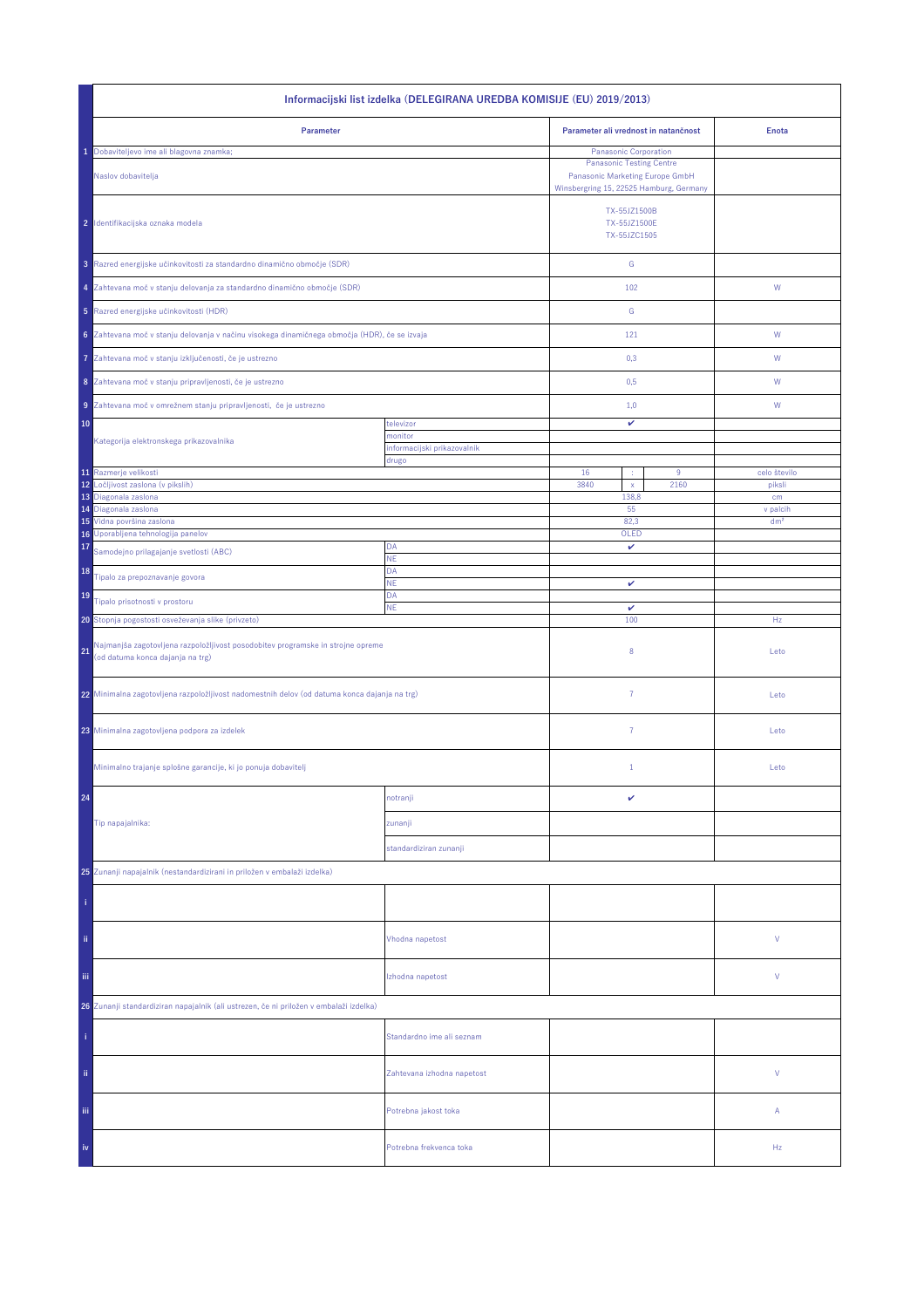| Fisa cu informații despre produs (REGULAMENTUL DELEGAT (UE) 2019/2013 AL COMISIEI)                                                |                                  |                                                                                                                                        |      |                 |  |
|-----------------------------------------------------------------------------------------------------------------------------------|----------------------------------|----------------------------------------------------------------------------------------------------------------------------------------|------|-----------------|--|
| Parametri                                                                                                                         |                                  | Parametri sau valoare și precizie                                                                                                      |      | <b>Unitate</b>  |  |
| Denumirea sau marca comercială a furnizorului<br>Adresa furnizorului                                                              |                                  | Panasonic Corporation<br><b>Panasonic Testing Centre</b><br>Panasonic Marketing Europe GmbH<br>Winsbergring 15, 22525 Hamburg, Germany |      |                 |  |
| 2 Identificatorul de model                                                                                                        |                                  | TX-55JZ1500B<br>TX-55JZ1500E<br>TX-55JZC1505                                                                                           |      |                 |  |
| 3 Clasa de eficiență energetică pentru intervalul dinamic standard (SDR)                                                          |                                  | ${\mathbb G}$                                                                                                                          |      |                 |  |
| 4 Consumul de putere în modul pornit pentru intervalul dinamic standard (SDR)                                                     |                                  | 102                                                                                                                                    |      | W               |  |
| 5 Clasa de eficiență energetică (HDR)                                                                                             |                                  | G                                                                                                                                      |      |                 |  |
| 6 Consumul de putere în modul pornit pentru intervalul dinamic ridicat (HDR), dacă este implementat                               |                                  | 121                                                                                                                                    |      | W               |  |
| Consumul de putere în modul oprit, dacă este cazu<br>7                                                                            |                                  | 0,3                                                                                                                                    |      | W               |  |
| 8 Consumul de putere în modul standby, dacă este cazu                                                                             |                                  | 0,5                                                                                                                                    |      | W               |  |
| 9 Consumul de putere în modul standby în rețea, dacă este cazu                                                                    |                                  | 1,0                                                                                                                                    |      | W               |  |
| 10                                                                                                                                | televizor<br>monitor             | v                                                                                                                                      |      |                 |  |
| Categoria de afișaj electronic                                                                                                    | semnalizare                      |                                                                                                                                        |      |                 |  |
| 11 Raportul de aspect                                                                                                             | altele                           | 16<br>÷                                                                                                                                | 9    | număr întreg    |  |
| 12<br>Rezoluția ecranului (pixeli)                                                                                                |                                  | 3840<br>$\mathsf{x}$                                                                                                                   | 2160 | pixeli          |  |
| 13<br>Diagonala ecranului<br>Diagonala ecranului<br>14                                                                            |                                  | 138,8<br>55                                                                                                                            |      | cm<br>toli      |  |
| Aria suprafeței vizibile a ecranului<br>15                                                                                        |                                  | 82,3                                                                                                                                   |      | dm <sup>2</sup> |  |
| Tehnologia de afișare utilizată<br>16                                                                                             |                                  | OLED                                                                                                                                   |      |                 |  |
| 17<br>Reglarea automată a luminozității (ABC) disponibilă                                                                         | DA<br><b>NU</b>                  | v                                                                                                                                      |      |                 |  |
| 18<br>Senzor pentru recunoaștere vocală disponibil                                                                                | DA<br><b>NU</b>                  | v                                                                                                                                      |      |                 |  |
| 19<br>Senzor pentru prezența în încăpere disponibil                                                                               | DA<br><b>NU</b>                  | $\checkmark$                                                                                                                           |      |                 |  |
| 20 Frecvența de reîmprospătare a imaginii (implicită)                                                                             |                                  | 100                                                                                                                                    |      | Hz              |  |
| Disponibilitatea minimă garantată a actualizărilor de software și firmware<br>21<br>(de la data încheierii introducerii pe piață) |                                  | 8                                                                                                                                      |      | An              |  |
| Disponibilitatea minimă garantată a pieselor de schimb<br>22<br>(de la data încheierii introducerii pe piață)                     |                                  | $\overline{7}$                                                                                                                         |      | An              |  |
| 23 Asistență minimă garantat pentru produs                                                                                        |                                  | $\overline{7}$                                                                                                                         |      | An              |  |
| Durata minimă a garanției generale oferită de furnizor                                                                            |                                  | $1\,$                                                                                                                                  |      | An              |  |
| 24                                                                                                                                | Internă                          | v                                                                                                                                      |      |                 |  |
| Tipul sursei de alimentare:                                                                                                       | externă                          |                                                                                                                                        |      |                 |  |
|                                                                                                                                   | standardizată externă            |                                                                                                                                        |      |                 |  |
| 25 Sursa de alimentare externă (nestandardizată și inclusă în cutia produsului)                                                   |                                  |                                                                                                                                        |      |                 |  |
|                                                                                                                                   |                                  |                                                                                                                                        |      |                 |  |
| ii.                                                                                                                               | Tensiunea de intrare             |                                                                                                                                        |      | ٧               |  |
| Ϊij                                                                                                                               | Tensiunea de ieșire              |                                                                                                                                        |      | ٧               |  |
| 26 Sursa de alimentare externă standardizată (sau una adecvată, dacă nu este inclusă în cutia produsului)                         |                                  |                                                                                                                                        |      |                 |  |
|                                                                                                                                   | Denumirea standardului sau lista |                                                                                                                                        |      |                 |  |
| ii.                                                                                                                               | Tensiunea de ieșire necesară     |                                                                                                                                        |      | V               |  |
| Ϊij                                                                                                                               | Curentul furnizat necesar        |                                                                                                                                        |      | Α               |  |
| iv                                                                                                                                | Frecvența curentului necesară    |                                                                                                                                        |      | Hz              |  |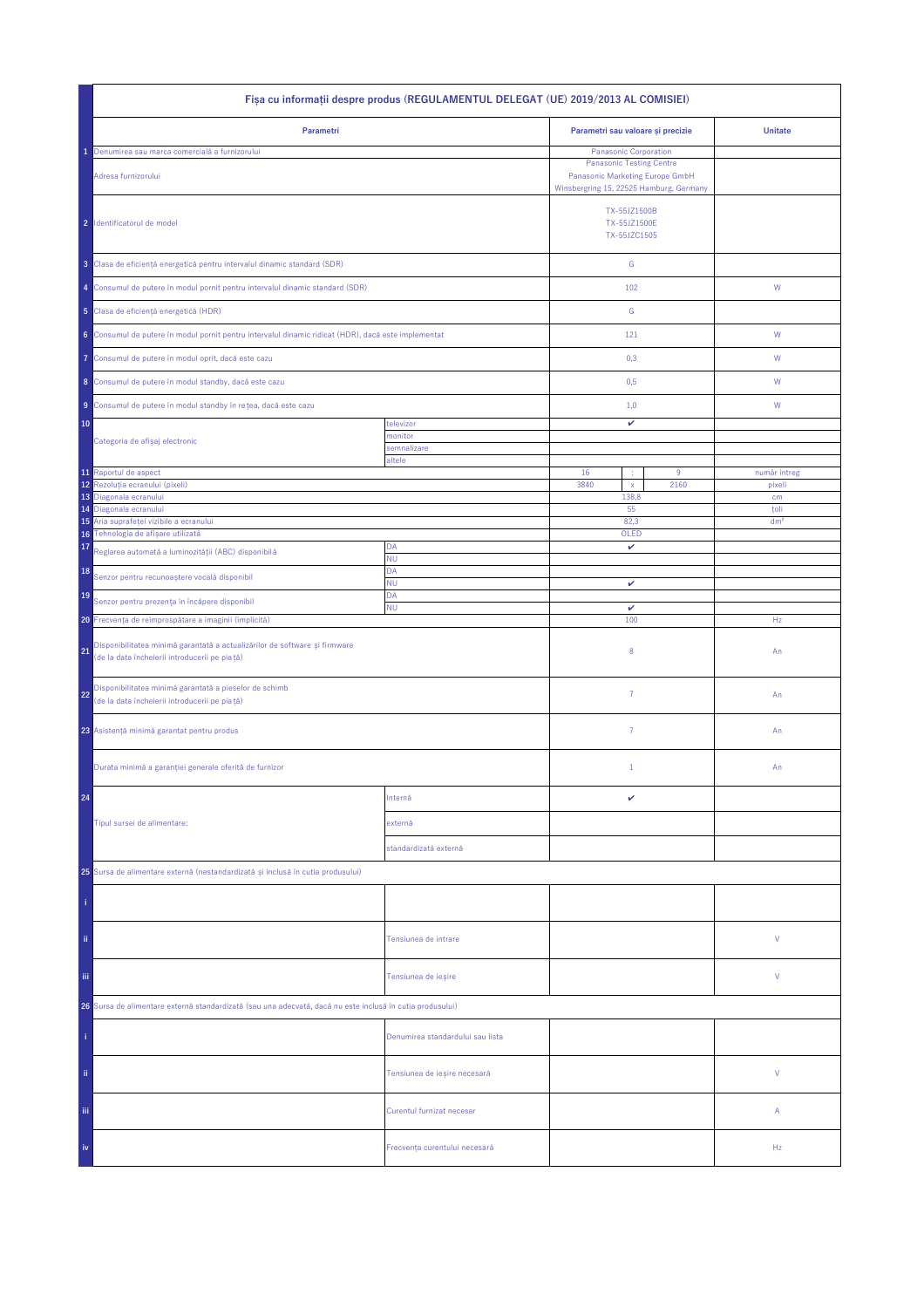|                                                                                                                                                                                            | Продуктов информационен лист<br>(ДЕЛЕГИРАН РЕГЛАМЕНТ (EC) 2019/2013 НА КОМИСИЯТА) |                                                                                                               |                 |               |
|--------------------------------------------------------------------------------------------------------------------------------------------------------------------------------------------|-----------------------------------------------------------------------------------|---------------------------------------------------------------------------------------------------------------|-----------------|---------------|
|                                                                                                                                                                                            |                                                                                   | Параметър или стойност                                                                                        |                 |               |
| Параметър                                                                                                                                                                                  |                                                                                   | и точност                                                                                                     |                 | Мерна единица |
| 1 Наименование или търговска марка на доставчика;                                                                                                                                          |                                                                                   | Panasonic Corporation                                                                                         |                 |               |
| Адрес на доставчика                                                                                                                                                                        |                                                                                   | <b>Panasonic Testing Centre</b><br>Panasonic Marketing Europe GmbH<br>Winsbergring 15, 22525 Hamburg, Germany |                 |               |
| 2 Идентификатор на модела                                                                                                                                                                  |                                                                                   | TX-55JZ1500B<br>TX-55JZ1500E<br>TX-55JZC1505                                                                  |                 |               |
| 3 Клас на енергийна ефективност при стандартен динамичен обхват (SDR)                                                                                                                      |                                                                                   | G                                                                                                             |                 |               |
| Консумирана мощност в режим "включен"<br>4<br>при стандартен динамичен обхват (SDR)<br>Клас на енергийна ефективност при голям                                                             |                                                                                   | 102                                                                                                           |                 | W             |
| 5<br>динамичен обхват (HDR)                                                                                                                                                                |                                                                                   | G                                                                                                             |                 |               |
| Консумирана мощност в режим "включен"<br>6<br>при голям динамичен обхват (HDR), ако такъв е налице                                                                                         |                                                                                   | 121                                                                                                           |                 | W             |
| 7 Консумирана мощност в режим "изключен", ако е приложимо                                                                                                                                  |                                                                                   | 0,3                                                                                                           |                 | W             |
| 8 Консумирана мощност в режим "в готовност", ако е приложимо                                                                                                                               |                                                                                   | 0,5                                                                                                           |                 | W             |
|                                                                                                                                                                                            |                                                                                   |                                                                                                               |                 |               |
| 9 Консумирана мощност в мрежови режим "в готовност", ако е приложимо<br>10<br>телевизор                                                                                                    |                                                                                   | 1,0<br>v                                                                                                      |                 | W             |
| Категория на електронния екран                                                                                                                                                             | <b>МОНИТОР</b>                                                                    |                                                                                                               |                 |               |
|                                                                                                                                                                                            | информационно табло<br>други                                                      |                                                                                                               |                 |               |
| 11 Съотношение на размерите                                                                                                                                                                |                                                                                   | 16<br>÷                                                                                                       | 9               | цяло          |
| <mark>12</mark> Разделителна способност на екрана (пиксели)                                                                                                                                |                                                                                   | 3840<br>$\mathsf X$                                                                                           | 2160            | пиксели       |
| 13 Диагонал на екрана<br><mark>14 Диагонал на екрана</mark>                                                                                                                                |                                                                                   | 138.8<br>55                                                                                                   |                 | cm<br>инчове  |
| <mark>15</mark> Видима площ на екрана                                                                                                                                                      | 82,3                                                                              |                                                                                                               | dm <sup>2</sup> |               |
| 16 Използвана технология на панела<br>17 Наличие на автоматично регулиране на                                                                                                              | ДА                                                                                | OLED<br>$\checkmark$                                                                                          |                 |               |
| яркостта (ABC)                                                                                                                                                                             | HE.                                                                               |                                                                                                               |                 |               |
| 18 Наличие на датчик за гласово                                                                                                                                                            | ДА                                                                                |                                                                                                               |                 |               |
| разпознаване<br>19 Наличие на датчик за присъствие                                                                                                                                         | HE.<br>ДА                                                                         | v                                                                                                             |                 |               |
| в помещението                                                                                                                                                                              | HE                                                                                | v                                                                                                             |                 |               |
| 20 Кадрова честота (по подразбиране)                                                                                                                                                       |                                                                                   | 100                                                                                                           |                 | Hz            |
| Минимална гарантирана наличност на актуализации на програмното о<br><mark>21</mark> сигуряване и базовото програмно осигуряване<br>(от датата на прекратяване на предоставянето на пазара) |                                                                                   | 8                                                                                                             |                 | Година        |
| Минимална гарантирана наличност на резервни части (от датата на пр<br>22<br>екратяване на предоставянето) на пазара                                                                        |                                                                                   | $\overline{7}$                                                                                                |                 | Година        |
| Минимална гарантирана поддръжка за<br>23<br>продукта                                                                                                                                       |                                                                                   | $\overline{7}$                                                                                                |                 | Година        |
| Минимална гарантирана наличност на резервни части (от датата на пр<br>екратяване на предоставянето) на пазара                                                                              |                                                                                   | $\mathbf{1}$                                                                                                  |                 | Година        |
| 24                                                                                                                                                                                         | Вътрешно                                                                          | v                                                                                                             |                 |               |
| Тип на електрозахранващото устройство                                                                                                                                                      | <b>B Ъ Н Ш Н О</b>                                                                |                                                                                                               |                 |               |
|                                                                                                                                                                                            | стандартизирано                                                                   |                                                                                                               |                 |               |
| 25 Външно захранващо устройство (нестандартизирано, включено в опаковката заедно с продукта)                                                                                               |                                                                                   |                                                                                                               |                 |               |
|                                                                                                                                                                                            |                                                                                   |                                                                                                               |                 |               |
| ii.                                                                                                                                                                                        | Напрежение на<br>входа                                                            |                                                                                                               |                 | V             |
| iii.                                                                                                                                                                                       | Напрежение на<br>изхода                                                           |                                                                                                               |                 | V             |
| Стандартизирано външно захранващо устройство (или подходящо такова, ако не е включено в опаковката<br>26                                                                                   |                                                                                   |                                                                                                               |                 |               |
| заедно с продукта)                                                                                                                                                                         | Стандартно<br>наименование или листа                                              |                                                                                                               |                 |               |
| ii.                                                                                                                                                                                        | Необходимо<br>напрежение на<br>изхода                                             |                                                                                                               |                 | V             |
| iii.                                                                                                                                                                                       | Необходим<br>подаван ток                                                          |                                                                                                               |                 | Α             |
| iv                                                                                                                                                                                         | Необходима честота на т<br>о ка                                                   |                                                                                                               |                 | Hz            |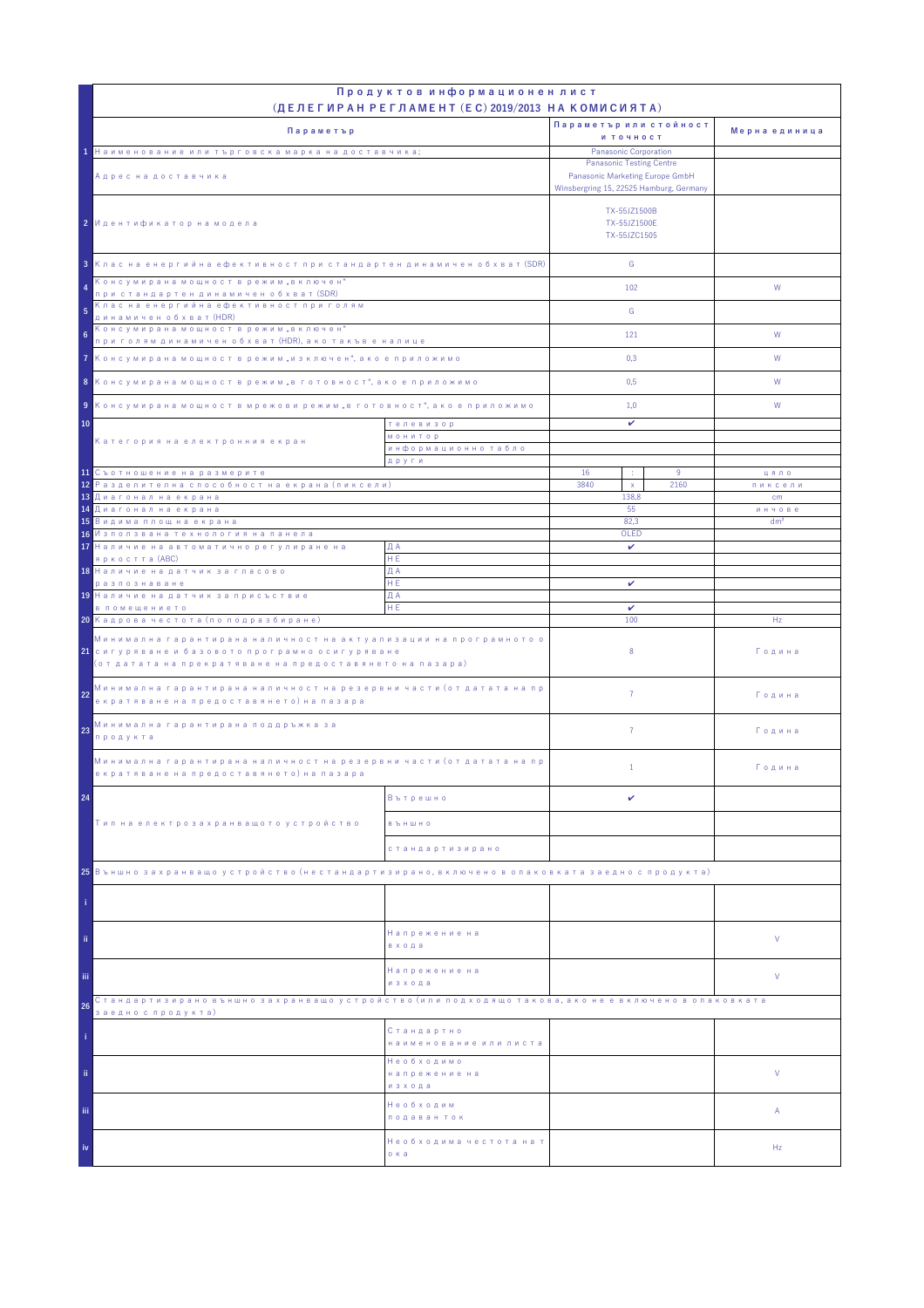| Informacijski list proizvoda (DELEGIRANA UREDBA KOMISIJE (EU) 2019/2013)                                                                                                             |                             |                                              |                                                                                                               |                        |  |
|--------------------------------------------------------------------------------------------------------------------------------------------------------------------------------------|-----------------------------|----------------------------------------------|---------------------------------------------------------------------------------------------------------------|------------------------|--|
| Parametar                                                                                                                                                                            |                             | Parametar ili vrijednost i preciznost        |                                                                                                               | Jedinica               |  |
| Ime ili zaštitni znak dobavljača<br>1                                                                                                                                                |                             | Panasonic Corporation                        |                                                                                                               |                        |  |
| Adresa dobavljača                                                                                                                                                                    |                             |                                              | <b>Panasonic Testing Centre</b><br>Panasonic Marketing Europe GmbH<br>Winsbergring 15, 22525 Hamburg, Germany |                        |  |
| 2 Identifikacijska oznaka modela                                                                                                                                                     |                             | TX-55JZ1500B<br>TX-55JZ1500E<br>TX-55JZC1505 |                                                                                                               |                        |  |
| 3 Razred energetske učinkovitosti za standardni dinamički raspon (SDR)                                                                                                               |                             | ${\mathbb G}$                                |                                                                                                               |                        |  |
| 4 Snaga u uključenom stanju za standardni dinamički raspon (SDR)                                                                                                                     |                             | 102                                          |                                                                                                               | W                      |  |
| 5 Razred energetske učinkovitosti (HDR)                                                                                                                                              |                             | ${\mathbb G}$                                |                                                                                                               |                        |  |
| 6 Snaga u uključenom stanju za način velikog dinamičkog raspona (HDR), ako se primjenjuje                                                                                            |                             | 121                                          |                                                                                                               | ${\sf W}$              |  |
| Snaga u isključenom stanju, ako je primjenjivo<br>7                                                                                                                                  |                             | 0,3                                          |                                                                                                               | W                      |  |
| 8 Snaga u stanju pripravnosti, ako je primjenjivo                                                                                                                                    |                             | 0,5                                          |                                                                                                               | W                      |  |
| 9 Snaga u umreženom stanju pripravnosti, ako je primjenjivo                                                                                                                          |                             | 1,0                                          |                                                                                                               | W                      |  |
| 10                                                                                                                                                                                   | televizor<br>monitor        | v                                            |                                                                                                               |                        |  |
| Kategorija elektroničkog zaslona                                                                                                                                                     | znakovni zaslon             |                                              |                                                                                                               |                        |  |
|                                                                                                                                                                                      | drugo                       |                                              |                                                                                                               |                        |  |
| 11 Omjer veličine<br>Razlučivost zaslona (u pikselima)<br>12                                                                                                                         |                             | 16<br>3840<br>$\mathsf X$                    | 9<br>2160                                                                                                     | cijeli broj<br>pikseli |  |
| 13<br>Dijagonala zaslona                                                                                                                                                             |                             | 138,8                                        |                                                                                                               | cm                     |  |
| 14 Dijagonala zaslona                                                                                                                                                                |                             | 55                                           |                                                                                                               | inča                   |  |
| 15 Vidljivo područje zaslona<br>16 Tehnologija panela koja se koristi                                                                                                                |                             | 82,3<br>OLED                                 |                                                                                                               | dm <sup>2</sup>        |  |
| 17<br>Automatska regulacija svjetline (ABC) je dostupna                                                                                                                              | DA                          | v                                            |                                                                                                               |                        |  |
| 18                                                                                                                                                                                   | NE<br>DA                    |                                              |                                                                                                               |                        |  |
| Senzor za prepoznavanje glasa je dostupan<br>19                                                                                                                                      | <b>NE</b><br>DA             | v                                            |                                                                                                               |                        |  |
| Senzor prisutnosti u prostoriji je dostupan<br>ΝE                                                                                                                                    |                             | $\checkmark$<br>100                          |                                                                                                               |                        |  |
| 20 Učestalost osvježavanja slike (zadana postavka)<br>21 Minimalna zajamčena dostupnost ažuriranja softvera i ugrađenog softvera uređaja (od datuma završetka stavljanja na tržište) |                             | 8                                            |                                                                                                               | Hz<br>Godina           |  |
| Minimalna zajamčena dostupnost rezervnih dijelova<br>22<br>(od datuma završetka stavljanja na tržište)                                                                               |                             | $\overline{7}$                               |                                                                                                               | Godina                 |  |
| 23 Minimalna zajamčena potpora proizvodu                                                                                                                                             |                             | 7                                            |                                                                                                               | Godina                 |  |
| Minimalno trajanje općeg jamstva koje nudi dobavljač                                                                                                                                 |                             | $\mathbf{1}$                                 |                                                                                                               | Godina                 |  |
| 24                                                                                                                                                                                   | unutarnje                   | v                                            |                                                                                                               |                        |  |
| Vrsta napajanja:                                                                                                                                                                     | vanjsko                     |                                              |                                                                                                               |                        |  |
|                                                                                                                                                                                      | vanjsko normirano           |                                              |                                                                                                               |                        |  |
| 25 Vanjsko napajanje (priloženo uz proizvod, nije normirano)                                                                                                                         |                             |                                              |                                                                                                               |                        |  |
|                                                                                                                                                                                      |                             |                                              |                                                                                                               |                        |  |
| ii.                                                                                                                                                                                  | Ulazni napon                |                                              |                                                                                                               | V                      |  |
| Ϊij                                                                                                                                                                                  | Izlazni napon               |                                              |                                                                                                               | V                      |  |
| 26 Vanjsko normirano napajanje (ako nije priloženo uz proizvod, drugo odgovarajuće napajanje)                                                                                        |                             |                                              |                                                                                                               |                        |  |
|                                                                                                                                                                                      | Naslov norme ili popisa     |                                              |                                                                                                               |                        |  |
| ii.                                                                                                                                                                                  | Potreban izlazni napon      |                                              |                                                                                                               | V                      |  |
| iii,                                                                                                                                                                                 | Potrebna jakost struje      |                                              |                                                                                                               | А                      |  |
| iv                                                                                                                                                                                   | Potrebna frekvencija struje |                                              |                                                                                                               | Hz                     |  |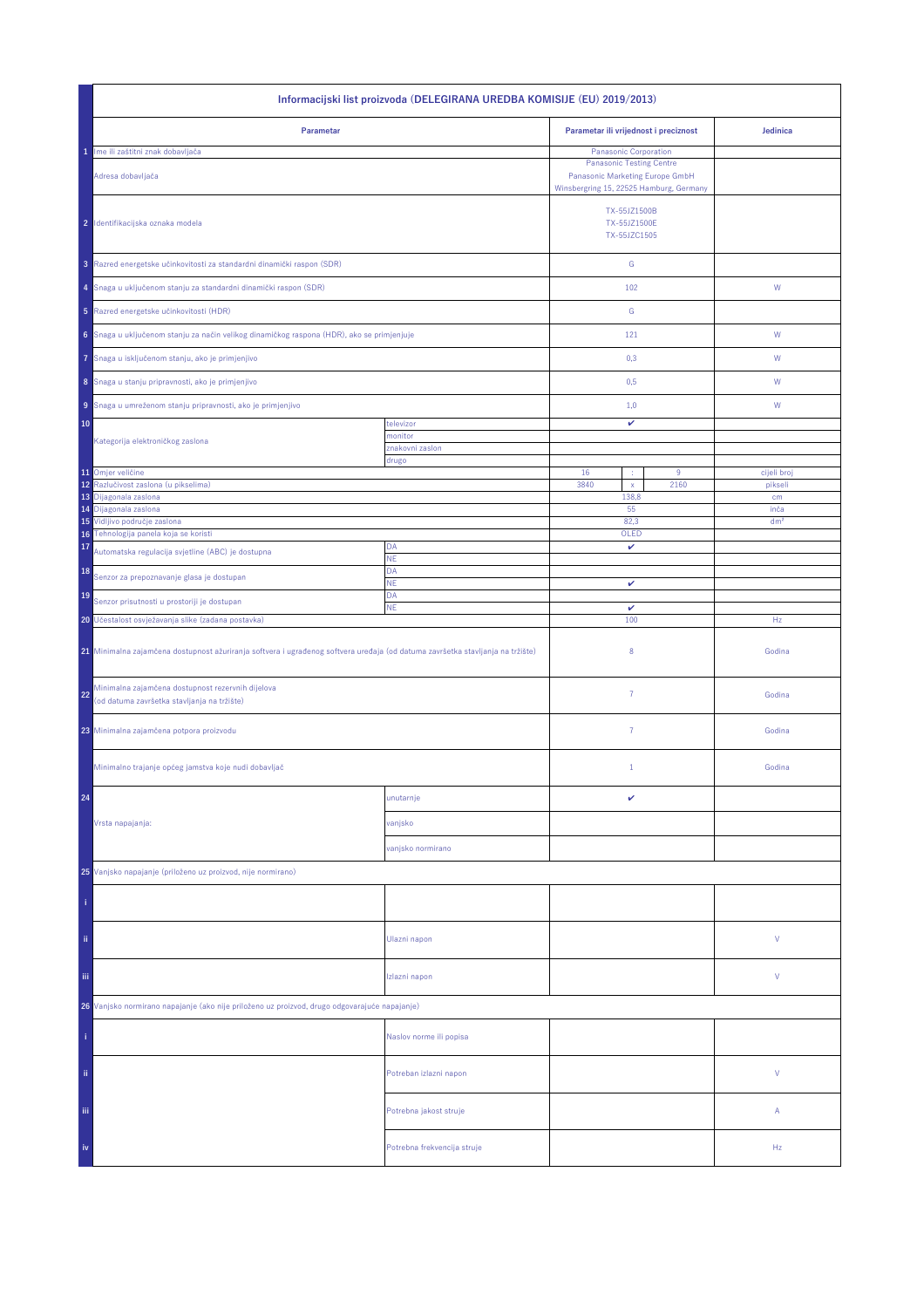| Ürün Bilgi Formu (AB Tüzüğü 2019/2013)                                                                                                 |                             |                                                                                                               |                  |                        |
|----------------------------------------------------------------------------------------------------------------------------------------|-----------------------------|---------------------------------------------------------------------------------------------------------------|------------------|------------------------|
| Parametre                                                                                                                              |                             | Parametre veya Değer ve Kesinlik                                                                              |                  | <b>Birim</b>           |
| 1 Tedarikçinin adı veya markası                                                                                                        |                             | Panasonic Corporation                                                                                         |                  |                        |
| Tedarikçinin adresi                                                                                                                    |                             | <b>Panasonic Testing Centre</b><br>Panasonic Marketing Europe GmbH<br>Winsbergring 15, 22525 Hamburg, Germany |                  |                        |
| 2 Model tanımlayıcısı                                                                                                                  |                             | TX-55JZ1500B<br>TX-55JZ1500E<br>TX-55JZC1505                                                                  |                  |                        |
| 3 Standart Dinamik Aralık için enerji verimlilik sınıfı (SDR)                                                                          |                             | ${\mathsf G}$                                                                                                 |                  |                        |
| 4 Standart Dinamik Aralık (SDR) için açık modda güç talebi                                                                             |                             | 102                                                                                                           |                  | ${\sf W}$              |
| 5 Enerji verimlilik sınıfı (HDR)                                                                                                       |                             | ${\mathbb G}$                                                                                                 |                  |                        |
| 6 Yüksek Dinamik Aralık (HDR) modunda açık mod güç talebi, uygulanırsa                                                                 |                             | 121                                                                                                           |                  | W                      |
| Kapalı mod, güç talebi, uygunsa                                                                                                        |                             | 0,3                                                                                                           |                  | W                      |
| 8 Bekleme modu güç talebi, uygunsa                                                                                                     |                             | 0,5                                                                                                           |                  | W                      |
| 9 Ağ Tabanlı Bekleme modu güç talebi, uygunsa                                                                                          |                             | 1,0                                                                                                           |                  | W                      |
| 10                                                                                                                                     | televizyon                  | v                                                                                                             |                  |                        |
| Elektronik ekran kategorisi                                                                                                            | monitör<br>işaretler        |                                                                                                               |                  |                        |
| 11 Boyut oranı                                                                                                                         | diğer                       | 16<br>÷                                                                                                       | $\boldsymbol{9}$ | tamsayı                |
| 12 Ekran çözünürlüğü (piksel)                                                                                                          |                             | 3840<br>$\mathsf{x}$                                                                                          | 2160             | piksel                 |
| 13 Ekran çapraz                                                                                                                        |                             | 138,8<br>55                                                                                                   |                  | cm                     |
| 15 Görünür ekran alanı                                                                                                                 | 14 Ekran çapraz             |                                                                                                               |                  | inç<br>dm <sup>2</sup> |
| Kullanılan panel teknolojisi<br>16                                                                                                     |                             | 82,3<br>OLED                                                                                                  |                  |                        |
| 17<br>Otomatik Parlaklık Kontrolü (ABC) mevcut                                                                                         | <b>EVET</b><br><b>HAYIR</b> | $\checkmark$                                                                                                  |                  |                        |
| 18<br>Ses tanıma sensörü mevcut                                                                                                        | <b>EVET</b><br><b>HAYIR</b> | $\checkmark$                                                                                                  |                  |                        |
| 19<br>Oda varlık sensörü mevcut                                                                                                        | <b>EVET</b><br><b>HAYIR</b> | v                                                                                                             |                  |                        |
| 20 Görüntü yenileme sıklık oranı (varsayılan)                                                                                          |                             | 100                                                                                                           |                  | Hz                     |
| Yazılım ve ürün yazılımı güncellemelerinin minimum garantili kullanılabilirliği<br>21<br>(ürünün piyasadan kalktığı tarihten itibaren) |                             | $\bf 8$                                                                                                       |                  | Yıl                    |
| Minimum garantili yedek parça bulunabilirliği<br>22<br>(ürünün piyasadan kalktığı tarihten itibaren)                                   |                             | $\bf 7$                                                                                                       |                  | Yıl                    |
| 23 Minimum garantili ürün desteği                                                                                                      |                             | $\bf 7$                                                                                                       |                  | Yıl                    |
| Tedarikçi tarafından sunulan genel garantinin minimum süresi                                                                           |                             | $1\,$                                                                                                         |                  | Yıl                    |
| 24                                                                                                                                     | Dahili                      | $\checkmark$                                                                                                  |                  |                        |
| Güç kaynağı tipi                                                                                                                       | Harici                      |                                                                                                               |                  |                        |
|                                                                                                                                        | Standartlaştırılmış harici  |                                                                                                               |                  |                        |
| 25 Harici güç kaynağı (standart olmayan ve ürün kutusuna dahil)                                                                        |                             |                                                                                                               |                  |                        |
|                                                                                                                                        |                             |                                                                                                               |                  |                        |
| ii.                                                                                                                                    | Giriş Voltajı               |                                                                                                               |                  | $\mathsf{V}$           |
| iii.                                                                                                                                   | Çıkış Voltajı               |                                                                                                               |                  | $\mathsf{V}$           |
| 26 Harici standart güç kaynağı (veya ürün kutusuna dahil değilse uygun olan)                                                           |                             |                                                                                                               |                  |                        |
|                                                                                                                                        | Standart İsim veya liste    |                                                                                                               |                  |                        |
| ii.                                                                                                                                    | Gerekli çıkış voltajı       |                                                                                                               |                  | $\mathsf{V}$           |
| Ϊij                                                                                                                                    | Gerekli iletilen akım       |                                                                                                               |                  | Α                      |
|                                                                                                                                        | Gerekli akım sıklığı        |                                                                                                               |                  | Hz                     |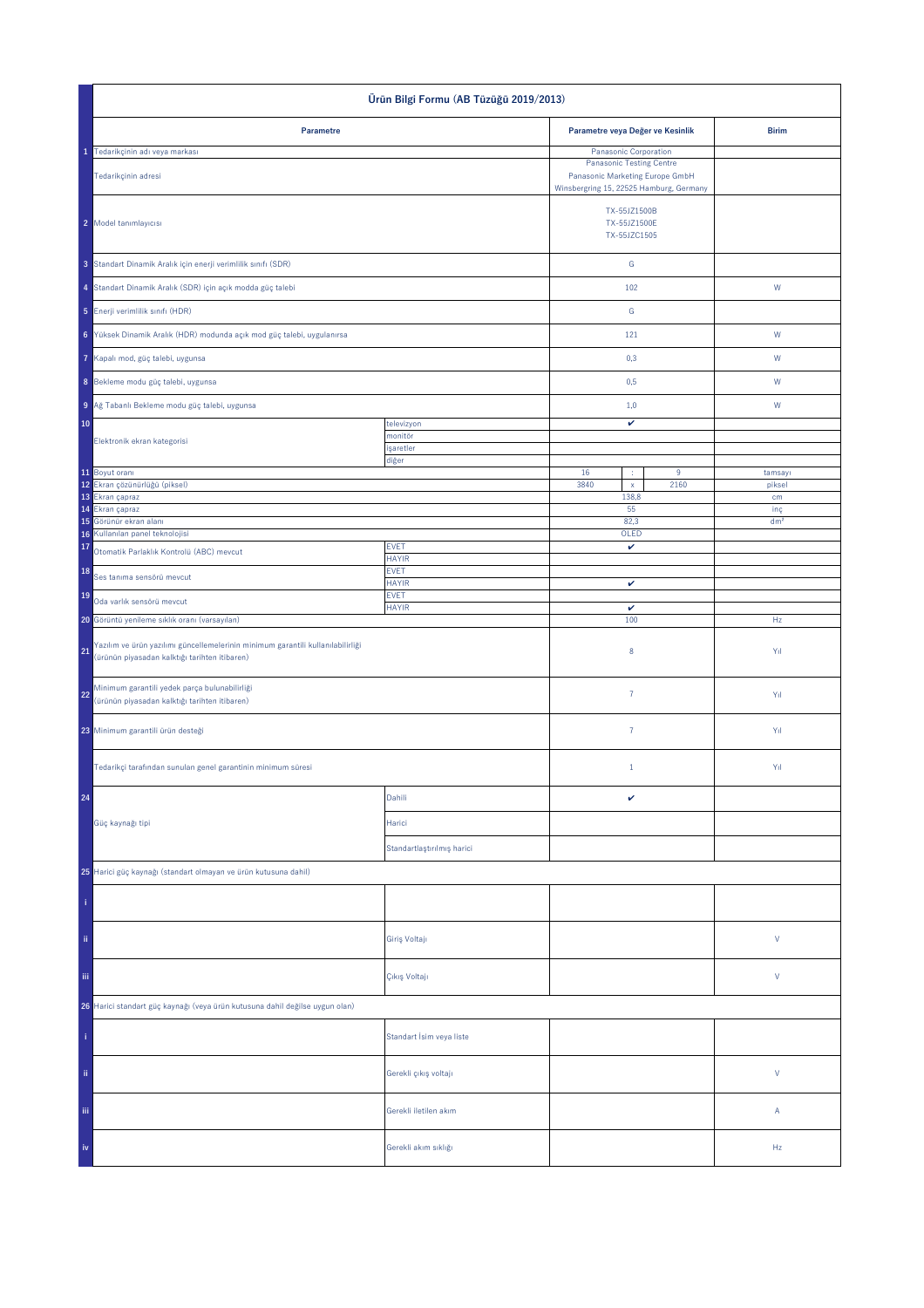| Informacije o proizvodu (Uredba EU 2019/2013)                                                                                                                  |                              |                                                                                                               |                 |  |  |
|----------------------------------------------------------------------------------------------------------------------------------------------------------------|------------------------------|---------------------------------------------------------------------------------------------------------------|-----------------|--|--|
| Parametar                                                                                                                                                      |                              | Parametar ili vrednost i preciznost                                                                           | Jedinica        |  |  |
| 1 Ime ili trgovački znak dobavljača                                                                                                                            |                              | Panasonic Corporation                                                                                         |                 |  |  |
| Adresa dobavljača                                                                                                                                              |                              | <b>Panasonic Testing Centre</b><br>Panasonic Marketing Europe GmbH<br>Winsbergring 15, 22525 Hamburg, Germany |                 |  |  |
| 2 Identifikator modela                                                                                                                                         |                              | TX-55JZ1500B<br>TX-55JZ1500E<br>TX-55JZC1505                                                                  |                 |  |  |
| 3 Klasa energetske efikasnosti za standardni dinamički raspon (SDR)                                                                                            |                              | ${\mathbb G}$                                                                                                 |                 |  |  |
| 4 Potrošnja energije u režimu standardnog dinamičkog raspona (SDR)                                                                                             |                              | 102                                                                                                           | W               |  |  |
| 5 Klasa energetske efikasnosti (HDR)                                                                                                                           |                              | G                                                                                                             |                 |  |  |
| 6 Potrošnja energije u režimu za visoki dinamički raspon (HDR), ako se sprovede                                                                                |                              | 121                                                                                                           | W               |  |  |
| Isključen režim, potrošnja električne energije, ako je primenjivo<br>7                                                                                         |                              | 0,3                                                                                                           | W               |  |  |
| 8 Potrošnja električne energije u stanju pripravnosti, ako je primenjivo<br>Potrošnja električne energije u stanju mrežne pripravnosti, ako je primenjivo<br>9 |                              | 0,5<br>1,0                                                                                                    | W<br>W          |  |  |
|                                                                                                                                                                |                              |                                                                                                               |                 |  |  |
| 10                                                                                                                                                             | televizija                   | v                                                                                                             |                 |  |  |
| Kategorija elektronskog prikaza                                                                                                                                | nonitor<br>signalizacija     |                                                                                                               |                 |  |  |
|                                                                                                                                                                | ostalo                       |                                                                                                               |                 |  |  |
| 11 Odnos veličine                                                                                                                                              |                              | 16<br>$\boldsymbol{9}$<br>÷                                                                                   | celi broj       |  |  |
| Rezolucija ekrana (piksela)<br>12                                                                                                                              | 3840<br>2160<br>$\mathsf{x}$ |                                                                                                               | piksela         |  |  |
| 13 Dijagonala ekrana                                                                                                                                           |                              | 138,8                                                                                                         | cm              |  |  |
| 14 Dijagonala ekrana                                                                                                                                           |                              | 55                                                                                                            | inča            |  |  |
| 15 Vidljivo područje ekrana                                                                                                                                    |                              | 82,3                                                                                                          | dm <sup>2</sup> |  |  |
| Korišćena tehnologija ploče<br>16                                                                                                                              | OLED                         |                                                                                                               |                 |  |  |
| 17<br>Dostupna je automatska kontrola osvetljenja (ABC)                                                                                                        | DA<br><b>NE</b>              | v                                                                                                             |                 |  |  |
| 18<br>Dostupan je senzor za prepoznavanje glasa                                                                                                                | DA<br>NE                     | v                                                                                                             |                 |  |  |
| 19<br>Dostupan je senzor prisutnosti u sobi                                                                                                                    | DA<br><b>NE</b>              | v                                                                                                             |                 |  |  |
| 20 Brzina osvežavanja slike (Uobičajeno)                                                                                                                       |                              | 100                                                                                                           | Hz              |  |  |
| Minimalna zagarantovana dostupnost ažuriranja softvera I upravljačkog softvera<br>21<br>(od datuma završetka puštanja na tržište):                             |                              | 8                                                                                                             | Godina          |  |  |
| Minimalna zagarantovana dostupnost rezervnih delova<br>22<br>(od datuma završetka puštanja na tržište):                                                        |                              | $\overline{7}$                                                                                                | Godina          |  |  |
| 23 Minimalna zagarantovana podrška za proizvod                                                                                                                 |                              | $\overline{7}$                                                                                                | Godina          |  |  |
| Minimalno trajanje generalne garancije koju nudi dobavljač                                                                                                     |                              | $\mathbf{1}$                                                                                                  | Godina          |  |  |
| 24                                                                                                                                                             | Unutrašnje                   | v                                                                                                             |                 |  |  |
| Vrsta napajanja                                                                                                                                                | eksterno                     |                                                                                                               |                 |  |  |
|                                                                                                                                                                | standardizovano eksterno     |                                                                                                               |                 |  |  |
| 25 Vanjsko standardno napajanje (nije standardizirano i nalazi se u kutiji proizvoda)                                                                          |                              |                                                                                                               |                 |  |  |
|                                                                                                                                                                |                              |                                                                                                               |                 |  |  |
| ii.                                                                                                                                                            | Ulazni napon                 |                                                                                                               | V               |  |  |
| Ϊij                                                                                                                                                            | Izlazni napon                |                                                                                                               | V               |  |  |
| 26 Vanjsko standardno napajanje (ili prikladno napajanje ako se ne nalazi u kutiju proizvoda)                                                                  |                              |                                                                                                               |                 |  |  |
|                                                                                                                                                                | Standardni naziv ili lista   |                                                                                                               |                 |  |  |
| ij,                                                                                                                                                            | Potrebni izlazni napon       |                                                                                                               | V               |  |  |
| iii                                                                                                                                                            | Potrebna isporučena struja   |                                                                                                               | Α               |  |  |
| iv                                                                                                                                                             | Potrebna frekvencija struje  |                                                                                                               | Hz              |  |  |